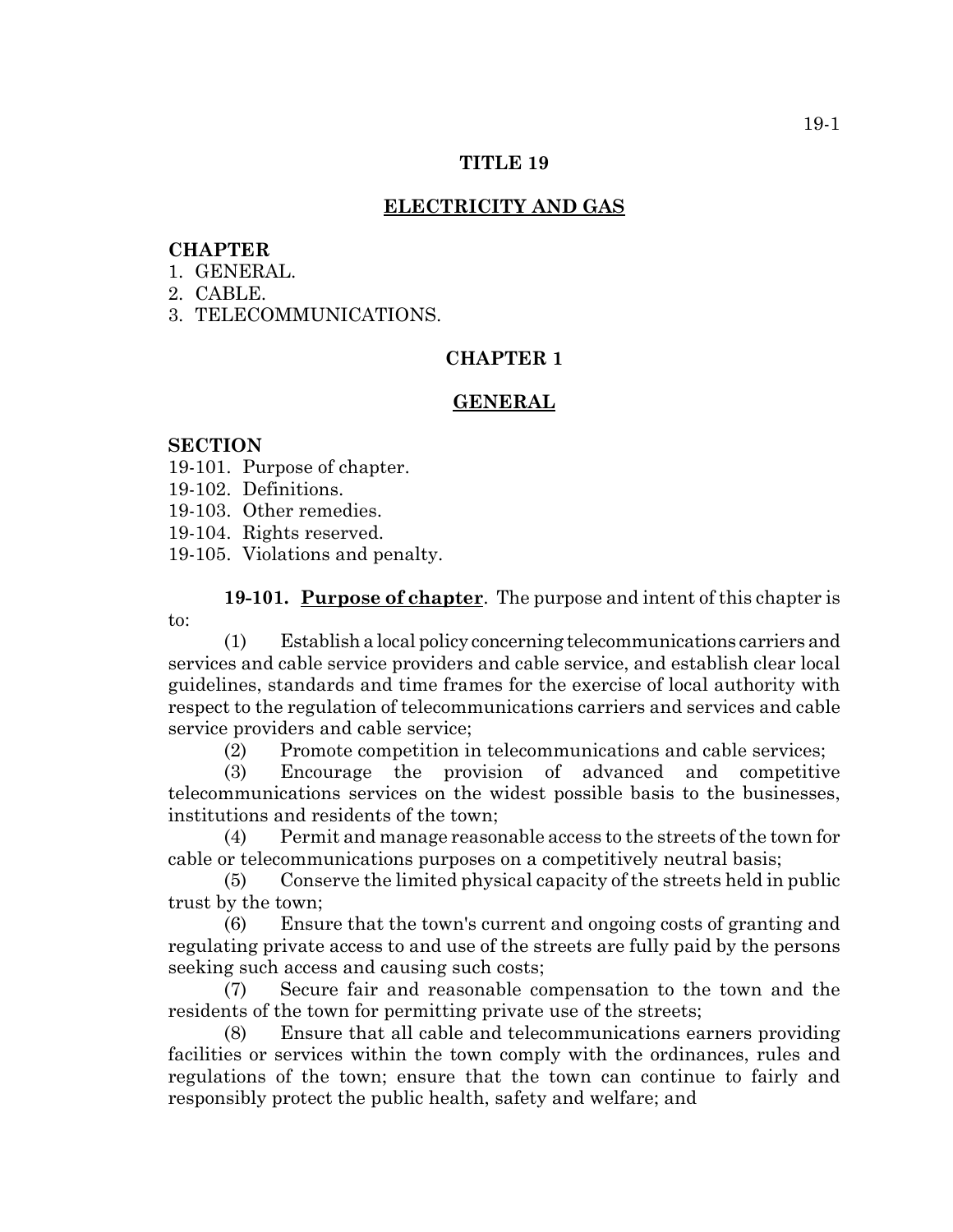(9) Enable the town to discharge its public trust consistent with rapidly evolving federal and state regulatory policies, industry competition and technological development. (as added by Ord. #2015-008, Nov. 2015 *Ch2\_8-2-21*)

**19-102. Definitions**. The following words, terms and phrases, when used in this chapter, shall have the meanings ascribed to them in this section, except where the context clearly indicates a different meaning.

(1) "Affiliate." A person that (directly or indirectly) owns or controls, is owned or controlled by, or is under common ownership or control with another person.

(2) "FCC." The Federal Communications Commission and any legally appointed, designated or elected agent or successor.

(3) "Force majeure." A strike, acts of nature, acts of public enemies, orders of any kind of a government of the United States of America, riots, epidemics, landslides, lightning, earthquakes, fires, tornadoes, storms, floods, civil disturbances, explosions, partial or entire failure of utilities or any other cause or event not reasonably within the control of the disabled party, but only to the extent the disabled party notifies the other party as soon as practicable regarding such force majeure.

(4) "Person." Corporations, companies, associations, joint stock companies or associations, firms, partnerships, limited liability companies and individuals and includes their lessors, trustees and receivers.

(5) "Town." The Town of Thompson's Station, Tennessee, the grantor of rights under this chapter.

(6) "Town property." All real property owned by the town, other than public streets and utility easements as those terms are defined in this section, and all property held in a proprietary capacity by the town, which are not subject to right-of-way franchising as provided in this chapter. (as added by Ord. #2015-008, Nov. 2015 *Ch2\_8-2-21*)

**19-103. Other remedies**. Nothing in this chapter shall be construed as limiting any judicial remedies that the town may have, at law or in equity, for enforcement of this chapter. All franchise agreements approved by the town shall provide that if it is necessary for the town to file suit against the franchisee to enforce the provisions of this chapter or the franchise agreement, and if the town is the prevailing party in such suit, then the franchisee shall be required to reimburse the town for all costs of enforcement, including reasonable attorneys' fees. (as added by Ord. #2015-008, Nov. 2015 *Ch2\_8-2-21*)

**19-104. Rights reserved**. The town hereby expressly reserves the following rights which shall not be deemed to be waived or abrogated by any franchise granted pursuant to this chapter: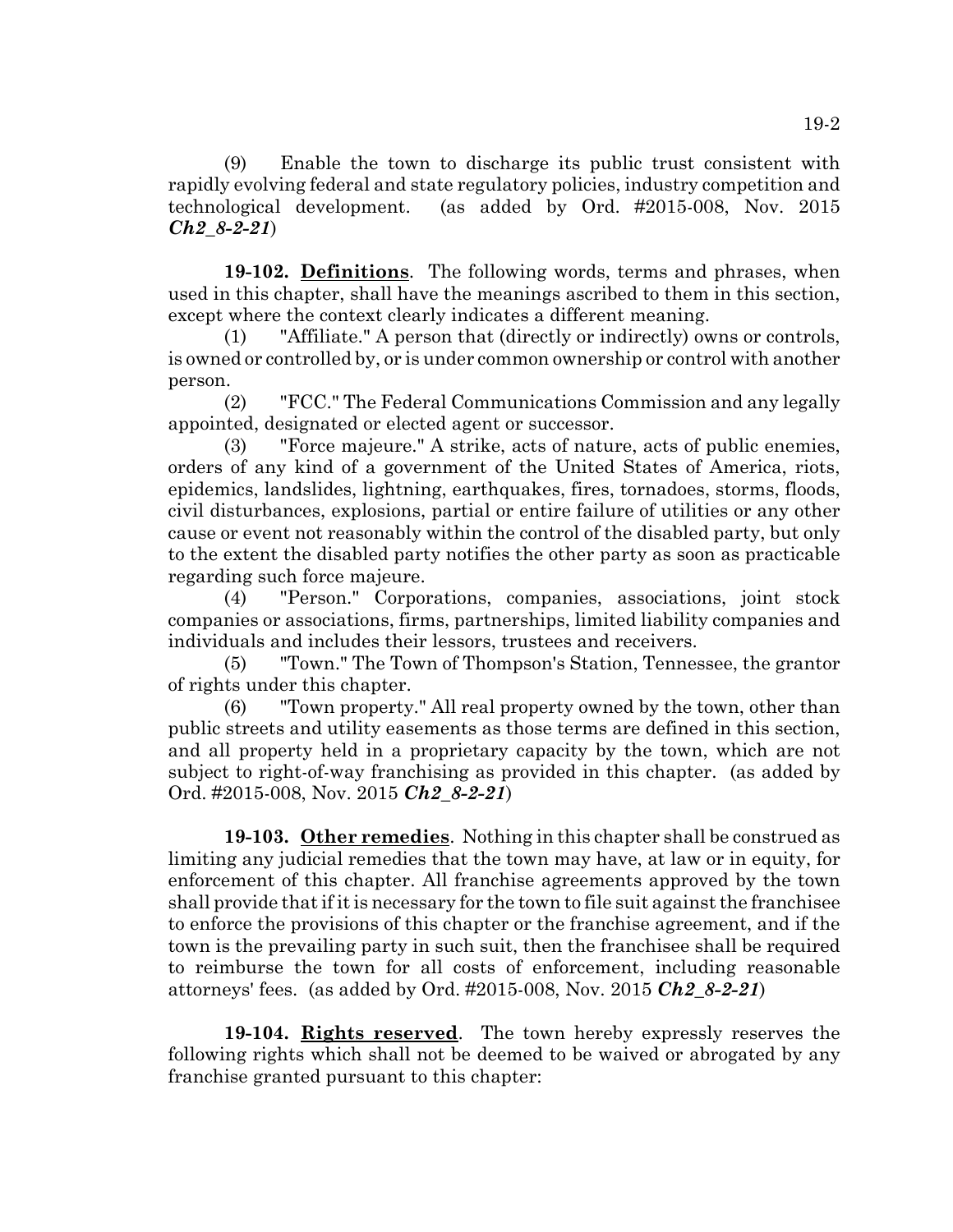(1) Exercise its governmental powers, now or hereafter, to the full extent that such powers may be vested in or granted to the town.

(2) Adopt, in addition to the provisions contained in this chapter and in a franchise, issued by the town or the state, or license and in any existing applicable ordinance, such additional regulations as it shall find necessary in the exercise of its police power.

(3) Amend this chapter or any franchise granted pursuant to this chapter to require reasonable and appropriate modifications in a franchise of a nature that would not result in effectively terminating such franchise.

(4) Renegotiate any franchise granted pursuant to this chapter should substantial sections of this chapter be rendered void by subsequent changes in applicable federal or state laws.

(5) Waive portions of this chapter if the town determines such waiver is in the public interest. (as added by Ord.  $\#2015-008$ , Nov. 2015 *Ch2 8-2-21*)

**19-105. Violations and penalty**. Any person found guilty of violating, disobeying, omitting, neglecting or refusing to comply with any of the provisions of this chapter shall be fined not more than fifty dollars (\$50.00) for each offense. A separate and distinct offense shall be deemed committed each day on which a violation occurs or continues. (as added by Ord. #2015-008, Nov. 2015 *Ch2\_8-2-21*)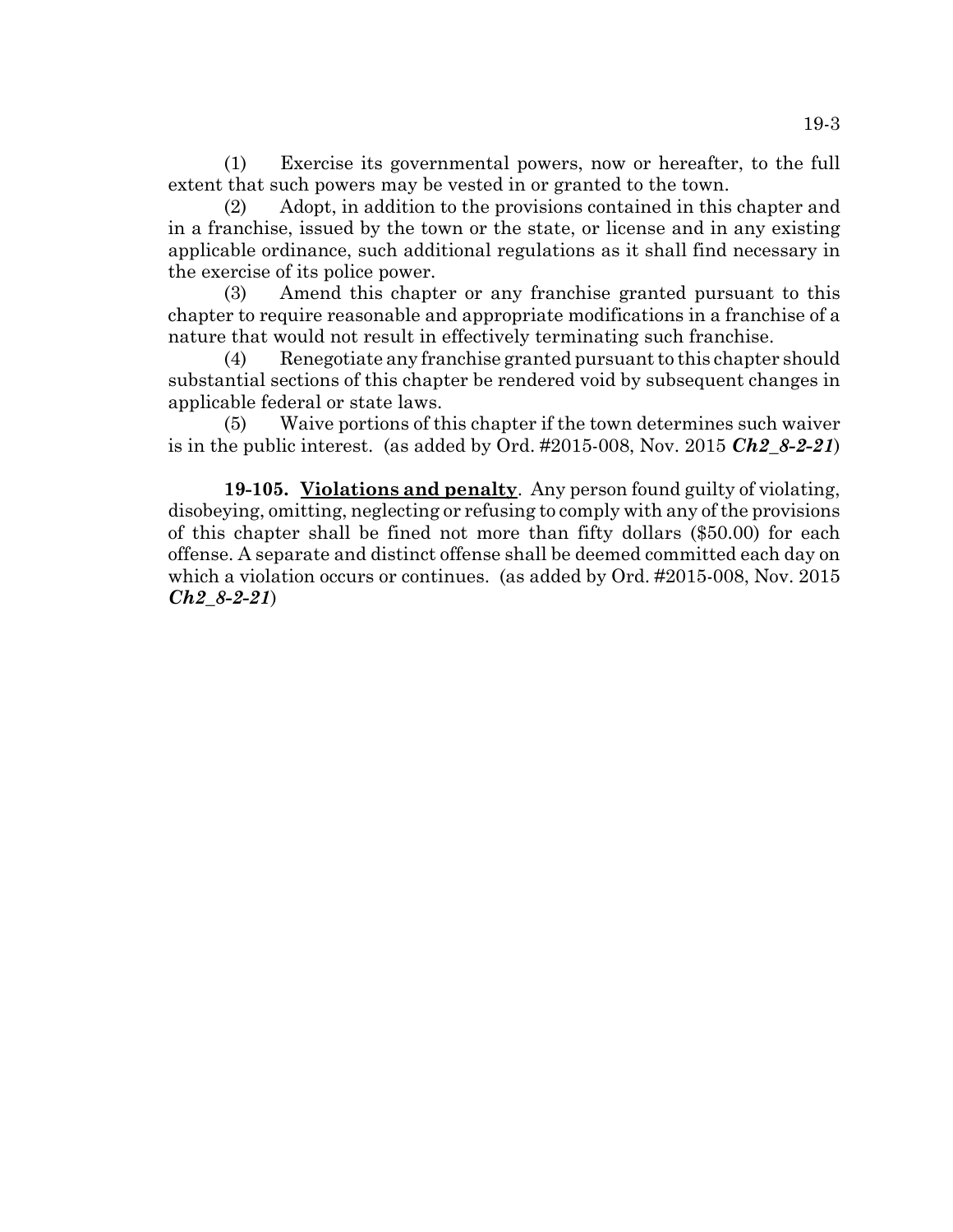## **CHAPTER 2**

## **CABLE**

# **SECTION**

- 19-201. Definitions.
- 19-202. Rights and privileges of company.
- 19-203. Binding effect.
- 19-204. Franchise territory.
- 19-205. Duration and acceptance of franchise.
- 19-206. Franchise renewal.
- 19-207. Police powers.
- 19-208. Cable television franchise.
- 19-209. Use of company facilities.
- 19-210. Costs.
- 19-211. Notices.
- 19-212. Letter of credit/security deposit.
- 19-213. Performance bond.
- 19-214. Liability and insurance.
- 19-215. Indemnification.
- 19-216. Rights of individuals.
- 19-217. Public notice.
- 19-218. Service availability and record request.
- 19-219. System construction, improvement or extension requirements.
- 19-220. Construction and technical standards.
- 19-221. Use of streets.
- 19-222. Operational standards.
- 19-223. Continuity of service mandatory.
- 19-224. Complaint procedure.
- 19-225. Company rules and regulations.
- 19-226. Franchise fee.
- 19-227. Capital contribution.
- 19-228. Transfer of ownership or control.
- 19-229. Availability of books and records.
- 19-230. Other petitions and applications.
- 19-231. Fiscal reports.
- 19-232. Removal of cable system.
- 19-233. Required services and facilities.
- 19-234. Rules and regulations.
- 19-235. Performance evaluation sessions.
- 19-236. Rate change procedures.
- 19-237. Forfeiture and termination.
- 19-238. Foreclosure.
- 19-239. Approval of transfer and right of acquisition by the town.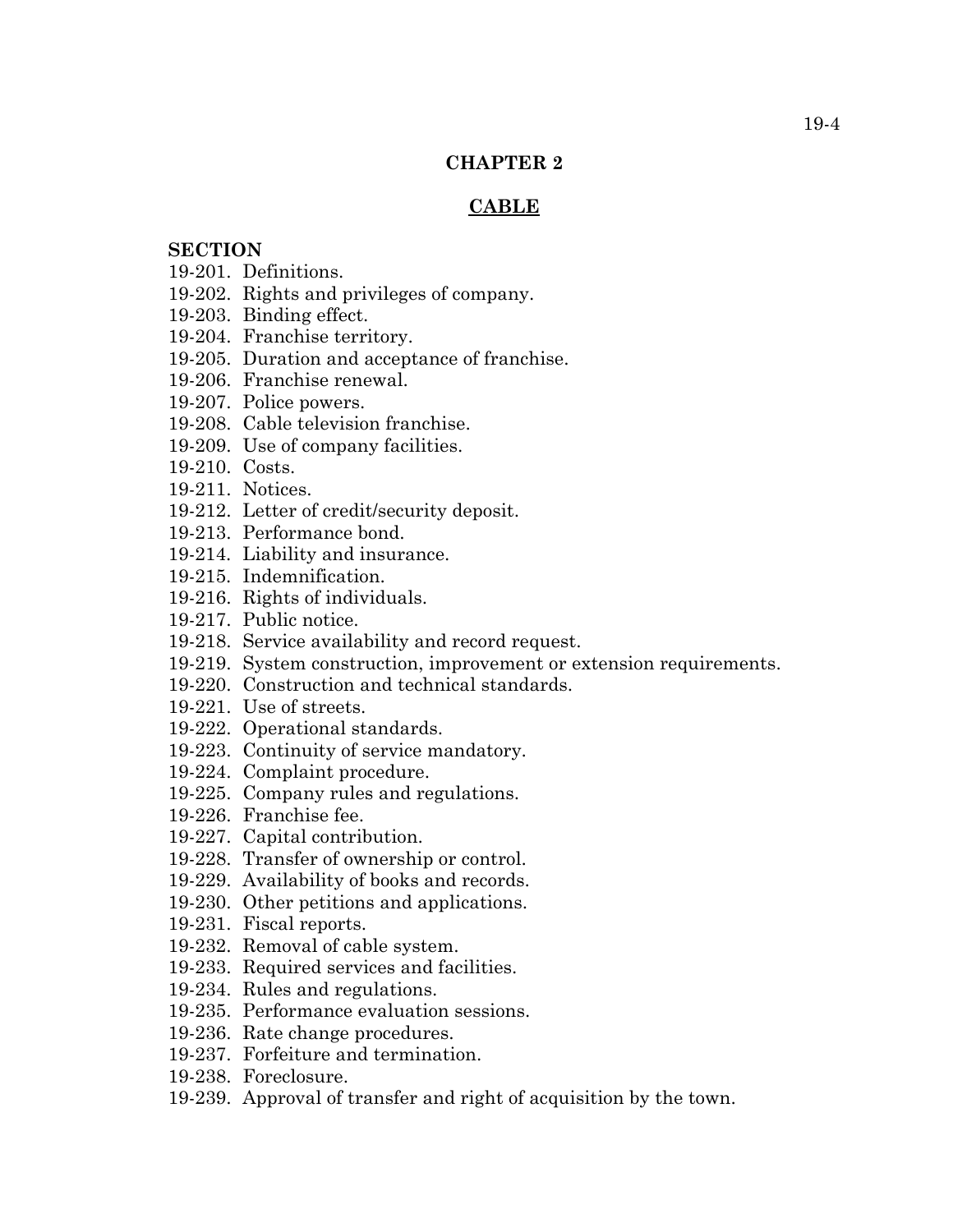- 19-240. Receivership.
- 19-241. Compliance with state and federal laws.
- 19-242. Landlord/tenant.
- 19-243. Initial application.
- 19-244. Financial, contractual, shareholder and system disclosure in initial application.
- 19-245. Theft of services and tampering.
- 19-246. Force majeure.
- 19-247. Violations and penalty.

**19-201. Definitions**. The following words, terms and phrases, when used in this chapter, shall have the meanings ascribed to them in this section, except where the context clearly indicates a different meaning:

(1) "Basic service." That service tier which includes the retransmission of local television broadcast signals and any community, educational and government access channel requirements under this chapter. The term "basic service" does not include optional program and satellite service tiers, a la carte services, per channel, per program or auxiliary services for which a separate charge is made. However, a company may include other satellite signals on the basic service.

(2) "Cable service." The one (1) way transmission, via a cable system, to subscribers of video programming, or other programming service, and subscriber interaction, if any, which is required for the selection or use of such video programming or other programming service.

(3) "Cable system" or "system." A facility, consisting of a set of closed transmission paths and associated signal generation, reception and control equipment that is designed to provide cable service which includes video programming and which is provided to multiple subscribers within the town, but such term does not include:

(a) A facility that serves only to retransmit the television signals of one (1) or more television broadcast stations;

(b) A facility that serves subscribers, unless such facility or facilities uses directly, as licensee, or otherwise, any public right-of-way;

(c) A facility of a common carrier which is subject, in whole or in part, to the provisions of title 11 of the Cable Television Consumer Protection and Competition Act of 1992 (the act), except that such facility shall be considered a cable system (other than for purposes of section 621(c) of the act) to the extent such facility is used in the transmission of video programming directly to subscribers; or

(d) Any facilities of any electric utility used solely for operating its electric utility systems.

(4) "Class IV channel." A signaling path provided by a cable system to transmit signals of any type from a subscriber terminal to another point in the cable system.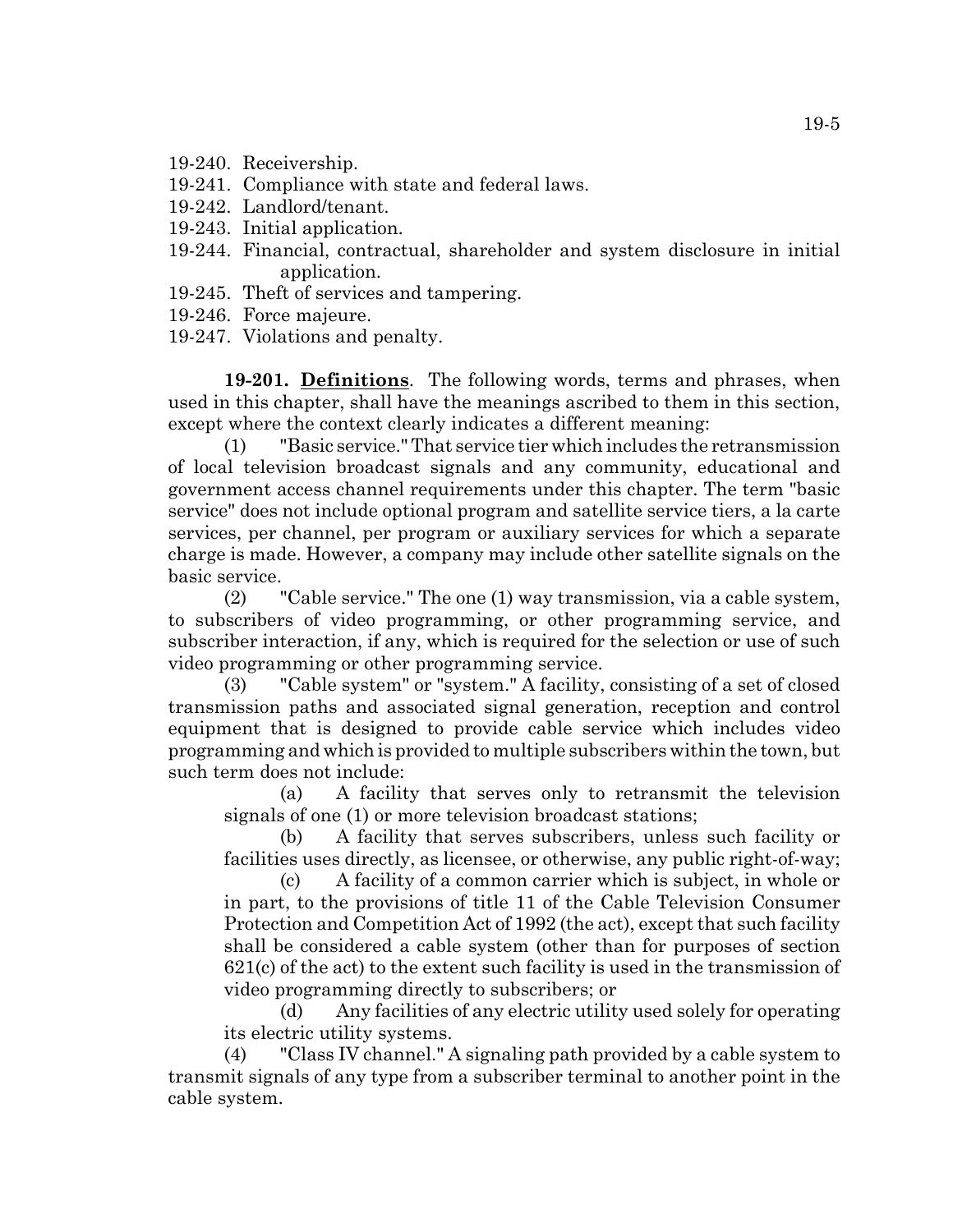(5) "Company." A grantee of rights under this chapter by means of an award of a franchise, or a grantee of rights in a state-issued franchise (state issued certificate of franchise authority) pursuant to the Competitive Cable and Video Services Act by means of an award of a franchise, or its permitted successor, transferee or assignee, or an applicant therefor.

(6) "Converter." An electronic device which converts signals to a frequency not susceptible to interference within the television receiver of a subscriber, and by an appropriate channel selector also permits a subscriber to view more than twelve (12) channels delivered by the system at designated converter dial locations.

(7) "Franchise." The right of a company to operate a cable system within the town for a limited term and in a manner in agreement with this chapter and, if the franchise is a state-issued franchise, the Competitive Cable and Video Services Act as well.

(8) "Gross revenues." All revenue received directly or indirectly by a company from cable system operations within the town including, but not limited to, subscriber service monthly fees, pay cable fees, installation and reconnection fees, leased channel fees, converter rentals, studio rental, production equipment, personnel fees, late fees, downgrade fees, home shopping service commissions and advertising commissions; provided, however, that such shall not include any taxes on services furnished by a company imposed directly upon any subscriber or user by the state, local or other governmental unit and collected by the company on behalf of the governmental unit.

(9) "Initial application." The document setting forth the proposed terms for a franchise to be awarded by the town to a company for a new franchise as opposed to the renewal of a franchise.

(10) "Installation." The connection of the system from feeder cable to subscribers' terminals. The term shall include all procedures required to complete service standards, including underground installation of service lines and restoration of lawn areas.

(11) "Monitoring." Observing a communications signal, or the absence of a signal, where the observer is neither the subscriber nor the programmer, whether the signal is observed by visual or electronic means, for any purpose whatsoever; provided, however, that monitoring shall not include system wide, nonindividually addressed sweeps of the system for purposes of verifying system integrity, controlling return paths transmissions, or billing for pay services.

(12) "Normal business hours (as applied to the company)." Those hours during which similar businesses in the town are open to serve customers. In all cases, normal business hours means that a company will be open for subscriber transactions Monday through Friday from 8:00 A.M. to 5:00 P.M., unless there is a need to modify those hours to fit more appropriately the needs of the town or the subscribers. A company will establish supplemental hours on weekdays and weekends if it would fit the needs of the town or the subscribers.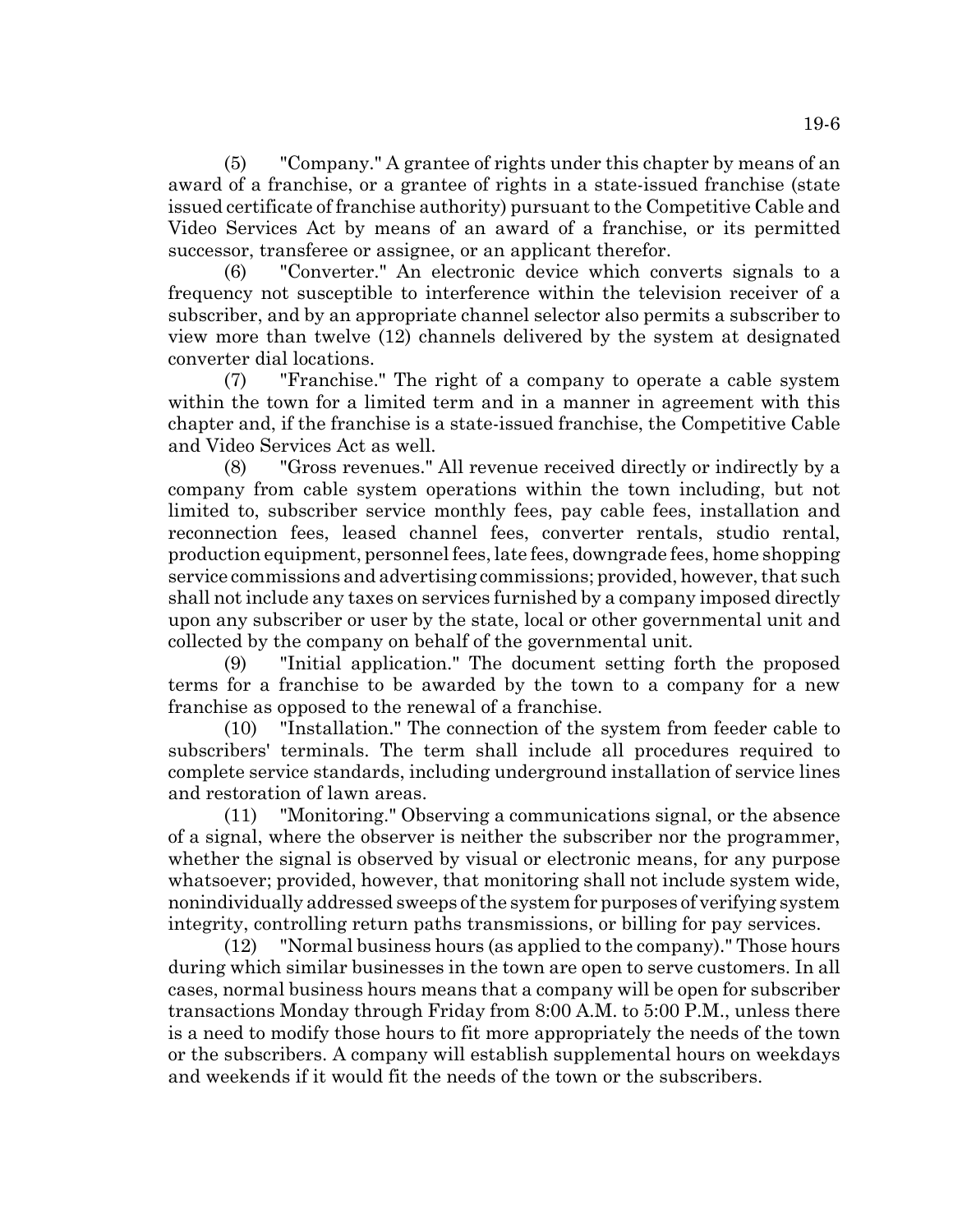(13) "Normal operating conditions." Those service conditions which are within the control of the company. Those conditions which are not within the control of the company include, but are not limited to, natural disasters, civil disturbances, power outages, telephone network outages, and severe or unusual weather conditions. Those conditions which are ordinarily within the control of the company include, but are not limited to, special promotions, pay-per-view events, rate increases, regular peak or seasonal demand periods, and maintenance or upgrade of the cable system.

(14) "PEG facility." The public, educational and governmental access facility maintained by the town.

(15) "Renewal proposal." A document setting forth the proposed terms for the renewal of an existing franchise to a company already functioning as an operator of a cable system for the town.

(16) "Service interruption." The loss of picture or sound on one (1) or more channels.

(17) "State-issued franchise (state issued certificate of franchise authority)." A franchise applied for and granted by the State of Tennessee pursuant to the Competitive Cable and Video Services Act, Tennessee Code Annotated, §§ 7-59-301, et seq., as may be amended

(18) "Street." The surface of all rights-of-way and the space above and below, of any public street, road, highway, freeway, lane, path, public way or place, sidewalk, alley, court, boulevard, parkway, drive or easement now or hereafter held by the town for the purpose of public travel, and shall also mean other easements or rights-of-way as shall be now held or hereafter held by the town which shall, within their proper use and meaning, entitle a company to the use thereof for the purposes of installing poles, wires, cable, conductors, ducts, conduits, vaults, manholes, amplifiers, appliances, attachments, and other property as may be ordinarily necessary and pertinent to a cable system.

(19) "Subscriber." Any person, firm, company, corporation or association lawfully receiving basic service and/or additional service from the company.

(20) "User." A party utilizing a cable system channel for purposes of production or transmission of material to subscribers, as contrasted with receipt thereof in a subscriber capacity. (as added by Ord. #2015-008, Nov. 2015 *Ch2\_8-2-21*)

**19-202. Rights and privileges of company**. (1) A franchise granted by the town pursuant to this chapter or a state-issued franchise shall grant to a company the nonexclusive right and privilege to erect, construct, operate and maintain in, upon, and along, across, above, over and under the streets, now in existence and as may be created or established during the term hereof, any poles, wires, cable, underground conduits, manholes and other television conductors and fixtures necessary for the maintenance and operation of a system for the interception, sale, transmission and distribution of cable service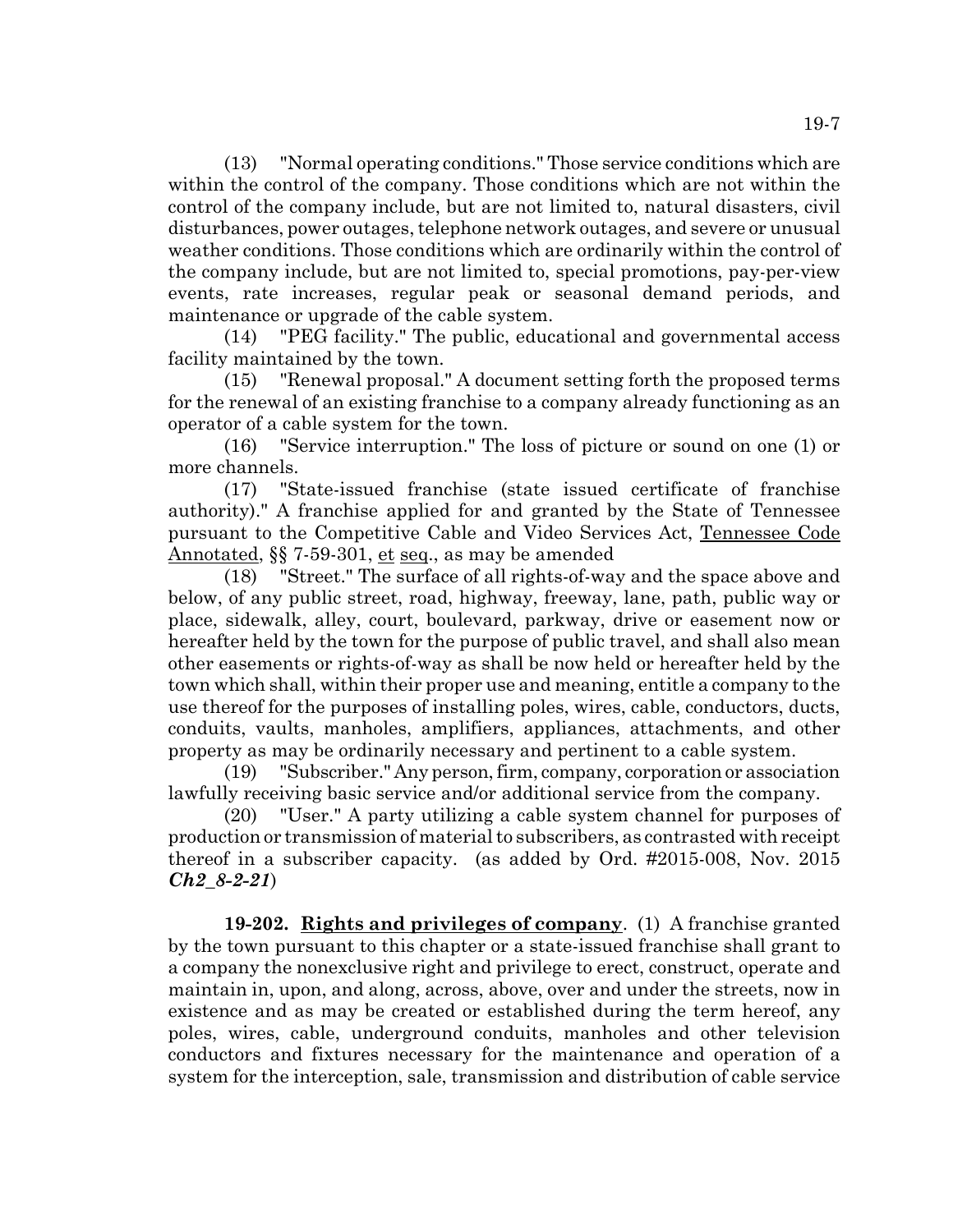and other audiovisual and data signals, and the right to transmit the same to the inhabitants of the town on the terms and conditions set forth in this section.

(2) It is understood that there may be from time to time within the town various streets which the town does not have the unqualified right to authorize a company to use because of reservations in favor of the dedicators or because of other legal impediments; therefore, in making this grant, the town does not warrant or represent as to any particular street or portion of a street that it has the right to authorize a company to install or maintain portions of its system therein, and in each case the burden and responsibility for making such determination in advance of the installation shall be upon a company.

(3) The right to use the streets, easements and rights-of-way granted in this section or in a state-issued franchise is subject to all ordinances in the town addressing access and use of streets, easements and rights-of-way, the terms of all rights or franchises heretofore granted by the town, and to the terms of all rights or franchises hereafter granted by the town or by the state to companies with a franchise granted pursuant hereto or by the state and/or other companies primarily engaged in the rendering of public utilities service.

(4) Nothing in this section shall vest a company any property rights in the town-owned property, nor shall the town be compelled to maintain any of its property any longer than or in any fashion other than in the town's judgment its own business or needs may require. (as added by Ord. #2015-008, Nov. 2015 *Ch2\_8-2-21*)

**19-203. Binding effect**. (1) Upon grant of a franchise pursuant hereto or by the state and acceptance thereof by a company, a company will be bound by all the terms and conditions contained in this chapter except, in the case of a state-issued franchise, should there be a direct and clear conflict with this chapter and the applicable state law, such state law would control.

(2) Upon grant and acceptance of a franchise issued by the town, a company and the town shall agree, either in the franchise agreement itself or in a separate document, as to all financial obligations of the company to the town associated with the franchise. (as added by Ord. #2015-008, Nov. 2015 *Ch2\_8-2-21*)

**19-204. Franchise territory**. A franchise granted by the town or a state-issued franchise is for the present territorial limits of the town and for any area henceforth added thereto during the term of the franchise. (as added by Ord. #2015-008, Nov. 2015 *Ch2\_8-2-21*)

**19-205. Duration and acceptance of franchise**. A franchise and the rights, privileges and authority hereby granted shall take effect and be in force from and after final grant and acceptance thereof by a company for the term specified in an initial proposal or renewal proposal as the case may be or for the term set forth in the state-issued franchise, which term may be for not more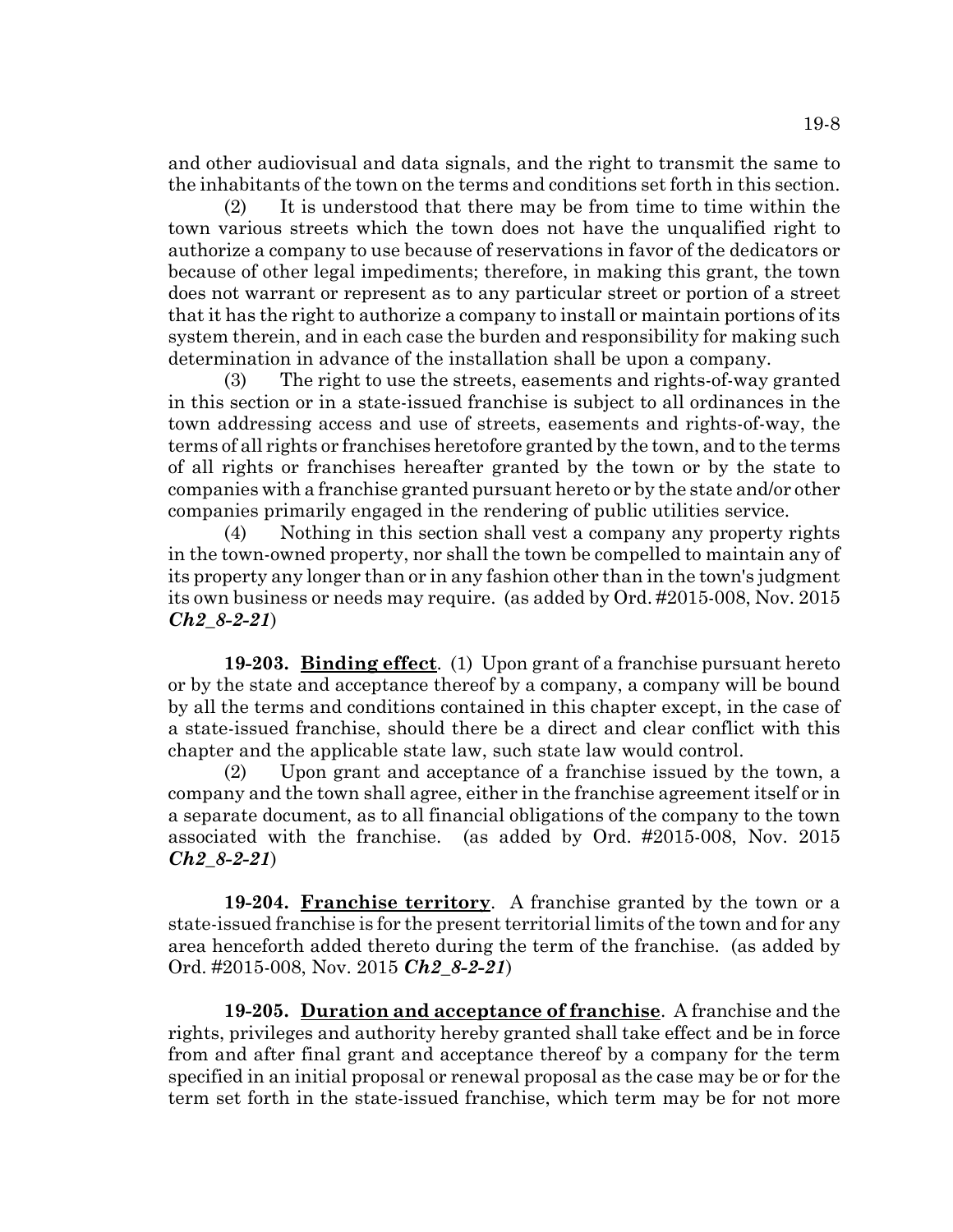than twenty (20) years; provided, however, that by appropriate agreement certain obligations may be deemed to commence from a date prior to the final grant and acceptance of a franchise. Acceptance by a company of a franchise shall constitute a representation or warranty that it accepts the franchise willingly and without coercion, undue influence and duress, that it has not misrepresented or omitted material facts, has not accepted the franchise with intent to act contrary to the provisions of this chapter, and that, so long as it operates the cable system, it will be bound by the terms and conditions of this franchise, subject to applicable state and federal law. (as added by Ord. #2015-008, Nov. 2015 *Ch2\_8-2-21*)

**19-206. Franchise renewal**. (1) A franchise may be renewed by the town in accordance with the procedures delineated in 47 U.S.C. § 546 or other applicable statutory requirements.

(2) In the absence of statutory requirements:

(a) At least twenty-four (24) months prior to the expiration of its franchise, a company shall inform the town in writing of its intent to seek renewal of the franchise.

(b) Such company shall submit a renewal proposal which demonstrates that:

(i) It has been and continues to be in substantial compliance with the terms, conditions and limitations of this chapter and its franchise;

(ii) Its system has been installed, constructed, maintained and operated in accordance with the accepted standards of the industry, and this chapter and its franchise;

(iii) It has the legal, technical, financial and other qualifications to continue to maintain and operate its system, and to improve the same as the state of art progresses so as to ensure its subscribers high quality service; and

(iv) It has made a good faith effort to provide services and facilities which accommodate and will accommodate the demonstrated needs of the town and its residents as may be reasonably ascertained by the town.

(c) After giving public notice, as defined in § 19-217, the town shall proceed to determine whether the company has met the requirements of § 19-205. In making this determination, the town shall consider technical developments and performance of the system, programming and other services offered, cost of services, and any other particular requirements set out in this chapter. Also, the town shall consider a company's reports made to the town and the FCC; may require a company to make available specified records, documents and information for this purpose; and may inquire specifically whether a company will supply services sufficient to meet community needs and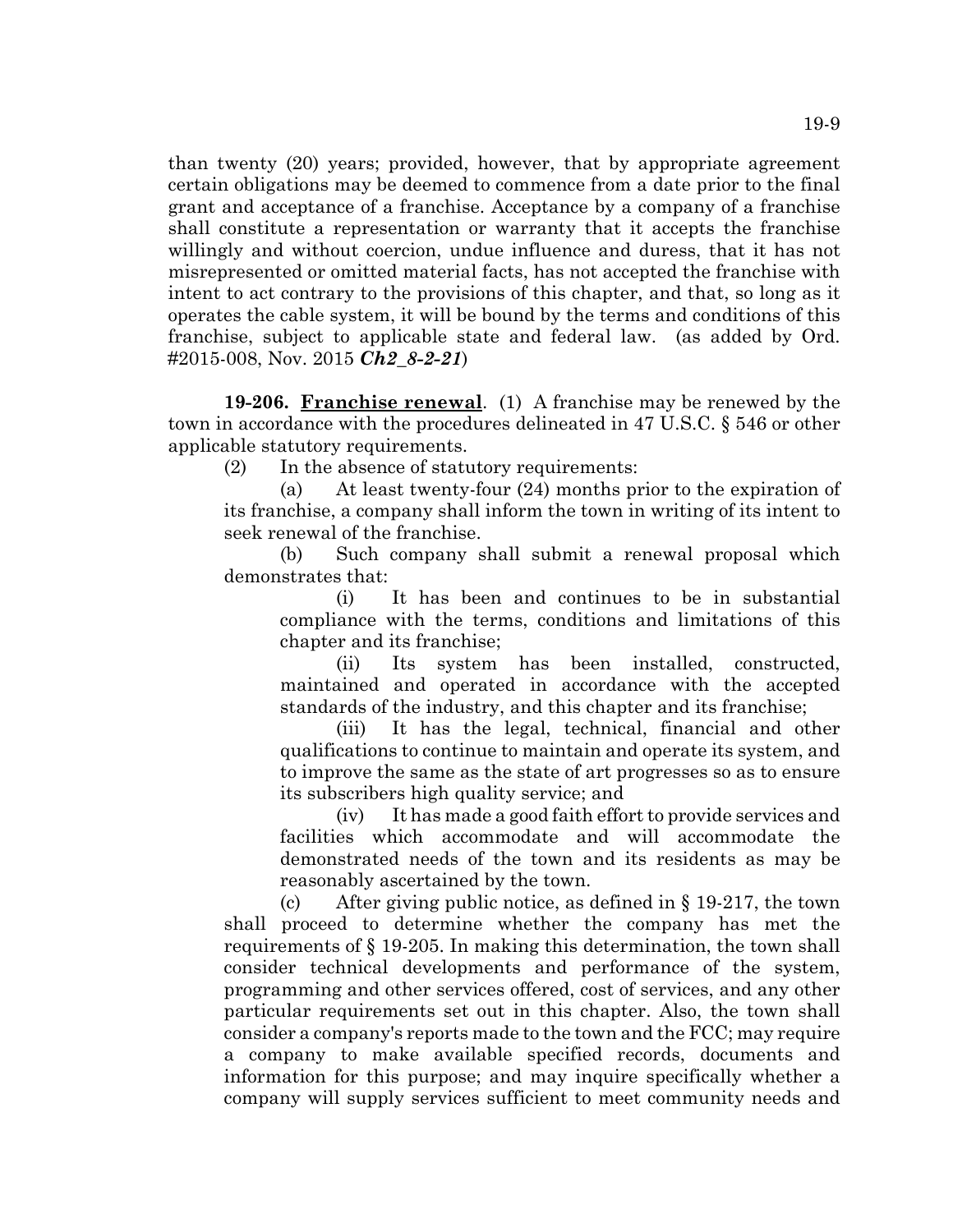interests. Industry performance on a national basis shall also be considered. Provision shall be made for public comment.

(d) The town shall then adopt any amendments to this chapter that it considers necessary.

(e) If the town finds the company's performance satisfies the renewal requirements as set out in statutory requirements or, in lieu thereof, satisfies the four (4) criteria outlined above in subsection (2)(b) above, a new franchise shall be granted pursuant to this chapter, as amended.

(f) If a company is determined by the town not to have satisfied the criteria described at subsection (2)(b) above, new applicants shall be sought and evaluated and a franchise award shall be granted by the town according to this chapter. (as added by Ord. #2015-008, Nov. 2015 *Ch2\_8-2-21*)

**19-207. Police powers**. (1) In accepting a franchise issued by the town or the state, a company acknowledges that its rights under this chapter are subject to the police power of the town to adopt and enforce general ordinances necessary to the safety and welfare of the public; and it agrees to comply with all applicable general laws and ordinances enacted by the town pursuant to such power.

(2) Any conflict between the provisions of this chapter and/or a franchise and any other present or future lawful exercise of the town's police powers shall be resolved in favor of the latter, except that any such exercise that is not of general application in the town or which applies exclusively to a company or cable systems, and which contains provisions inconsistent with this chapter and/or a franchise, shall prevail only if upon such exercise the town finds an emergency exists constituting a danger to health, safety, property or such exercise is mandated by law.

(3) The right is hereby reserved to the town to adopt, in addition to the provisions contained in this chapter and in existing applicable ordinances, such additional regulations as it shall find necessary in the exercise of the police power. Nothing in this chapter or in any agreement under this chapter awarding a franchise or in any franchise granted by the state shall be construed as an abrogation by the town of its police power. (as added by Ord. #2015-008, Nov. 2015 *Ch2\_8-2-21*)

**19-208. Cable television franchise**. Any person or entity who desires to construct, install, operate, maintain, lease or otherwise locate or continue to locate, a cable system in any street of the town for the purpose of providing cable service to persons in the town shall obtain a cable franchise from the town pursuant to this chapter or a state-issued franchise pursuant to the Competitive Cable or Video Services Act, Tennessee Code Annotated, §§ 7-59-301, et seq., as may be amended. (as added by Ord. #2015-008, Nov. 2015 *Ch2\_8-2-21*)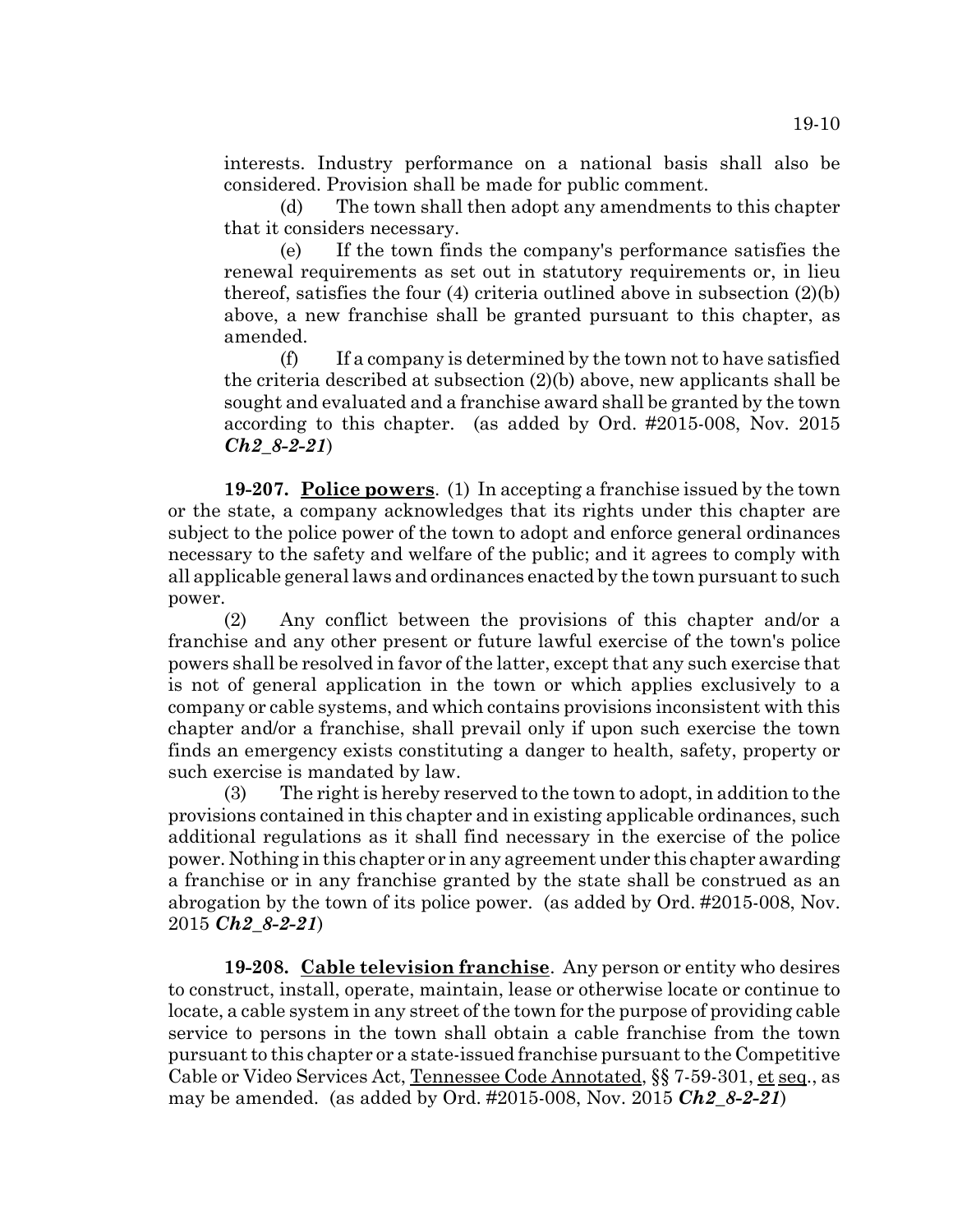**19-209. Use of company facilities**. The town shall have the right, during the term of any franchise, whether issued by the town or the state, to install and maintain free of charge upon the poles of a company or on or within any easements or facilities owned or used by a company, any wire, pole or other fixtures that do not unreasonably interfere with the cable system operations of such company. (as added by Ord. #2015-008, Nov. 2015 *Ch2\_8-2-21*)

**19-210. Costs**. A company shall bear the following costs: all reasonable and justifiable charges or costs incidental to the awarding, renewal or enforcement of a franchise including, but not limited to, payments for bonds, security funds, letters of credit, insurance, indemnification, penalties or liquidated damages. (as added by Ord. #2015-008, Nov. 2015 *Ch2\_8-2-21*)

**19-211. Notices**. All notices from a company to the town shall be addressed to the town administrator at town hall. Company shall maintain with the town, throughout the term of its franchise, an address for service of notices by mail. (as added by Ord. #2015-008, Nov. 2015 *Ch2\_8-2-21*)

**19-212. Letter of credit/security deposit**. (1) Within fifteen (15) days after the award of a franchise, whether by the town or the state, a company shall deposit with the town either a letter of credit from a federally insured financial institution, or a security deposit in such an institution, in immediately available funds in the amount of fifty thousand dollars (\$50,000.00). The sole condition of the letter of credit shall be written notice by the town to the issuer that a company is in default under the franchise. The security deposit must be available for draw by the town without condition. The form, issuer and content of such letter of credit or security deposit shall be approved by the town. These instruments shall be used to ensure the faithful performance of a company of all provisions of its franchise, compliance with all orders, permits and directions of any agency, commission, board, department, division or office of the town having jurisdiction over its acts or defaults under its franchise and the payment by a company of any claims, liens and taxes due the town which arise by reason of the construction, operation or maintenance of the system.

(2) The letter of credit or security deposit shall be maintained at the amount of fifty thousand dollars (\$50,000.00) for the entire term of a franchise even if sums are withdrawn therefrom pursuant to subsections (1) above or (3) below.

(3) If a company fails to pay to the town any sum due under its franchise within the time required; or fails after fifteen (15) days' notice to pay to the town any taxes due and unpaid; or fails to repay the town within, fifteen (15) days, any damages, costs or expenses which the town is compelled to pay by reason of any act or default of a company in connection with its franchise; or fails, after fifteen (15) days' notice of such default to comply with any provision of its franchise which the town reasonably determines can be remedied, the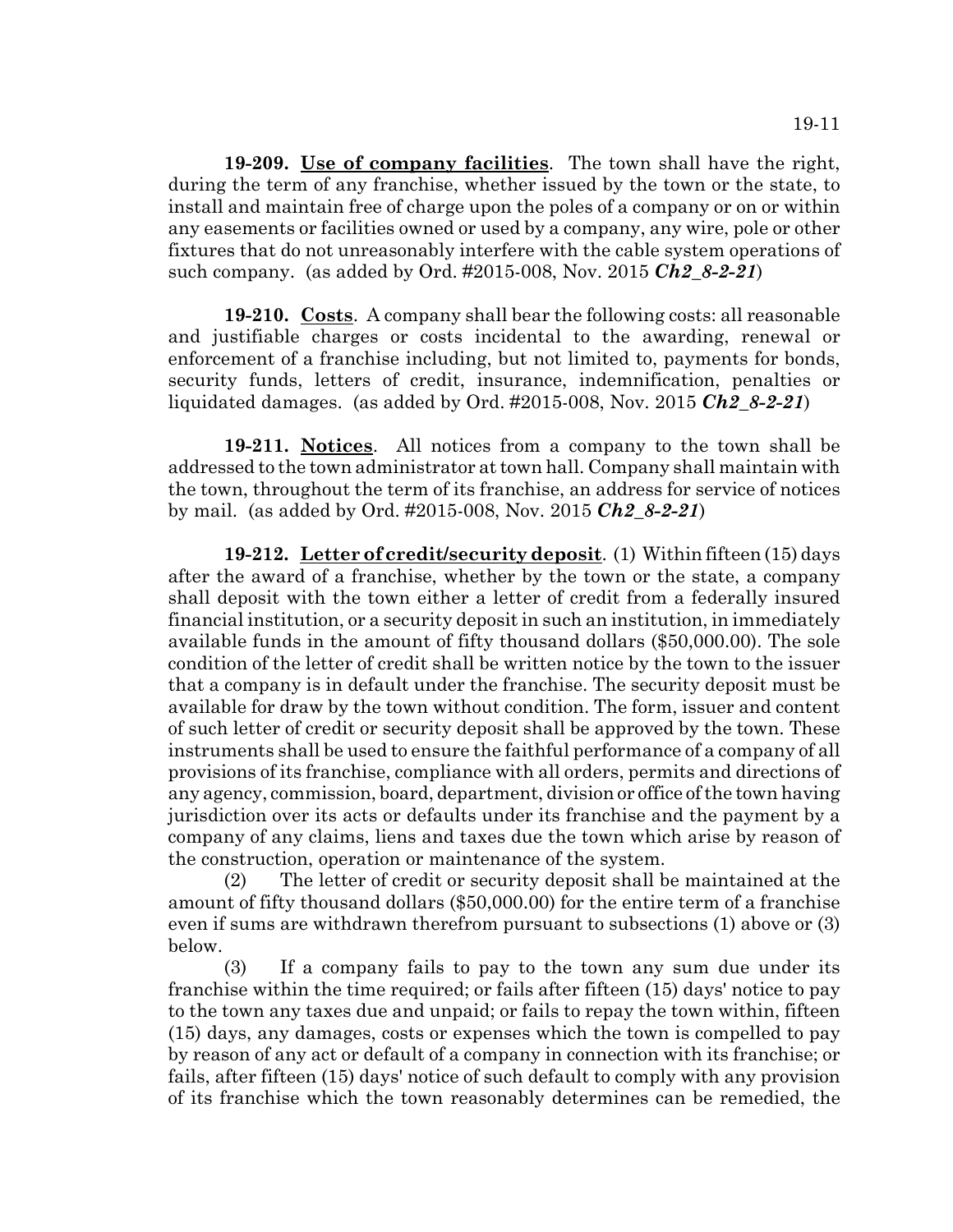town may immediately demand payment of the amount thereof, with interest and any penalties, from the issuer of the letter of credit or the holder of such security deposit. Upon such demand for payment, the town shall notify the company of the amount and date thereof.

(4) The rights reserved to the town with respect to the letter of credit and security deposit are in addition to all other rights of the town, and no action, proceeding or exercise of a right with respect to such letter of credit or security deposit shall affect any other right the town may have.

(5) The letter of credit shall contain the following endorsement: "It is hereby understood and agreed that this letter of credit may not be canceled or not renewed until 30 days after receipt by the town, by certified mail, of a written notice of such intention to cancel or not to renew."

(6) Upon receipt of such thirty (30) day notice, such shall be construed as a default granting the town the right to call for payment of either the security deposit or letter of credit.

(7) Notwithstanding the foregoing provisions of this section, if a company makes application to the town to be relieved from furnishing a letter of credit, the town administrator may waive the requirement for such bond or reduce the required amount thereof if the town administrator determines that, for state-issued franchises, that compliance with Tennessee Code Annotated, § 7-59-305(c)(6) as to financial qualifications of a cable service provider has been complied with and, for town-issued franchises, that:

(a) Such company has a net worth of not less than fifty million dollars (\$50,000,000.00) as reflected by its most current audited financial statement; and

(b) The performance of such company of its obligations generally, whether financial or otherwise, has been satisfactory with respect to the town and with respect to other parties with which such company has had obligations of construction or improvements to cable systems. (as added by Ord. #2015-008, Nov. 2015 *Ch2\_8-2-21*)

**19-213. Performance bond**. (1) Thirty (30) days prior to commencing any construction, whether such construction consists of improvements to the existing system or construction of a new system, a company shall file with the town a performance bond and payment bond in the amount of not less than fifty percent (50%) of the costs necessary to perform such construction. This bond shall be maintained throughout the construction period and thereafter until such time as determined by the town. The form and content of such bond shall be approved by the town.

(2) If a company fails to comply with any law, ordinance or resolution governing its franchise or fails to well and truly observe, fulfill and perform each term and condition of its franchise, as it relates to the conditions relative the construction of the system, there shall be recoverable jointly and severally, from the principal and surety of the bond, any damages or loss suffered by the town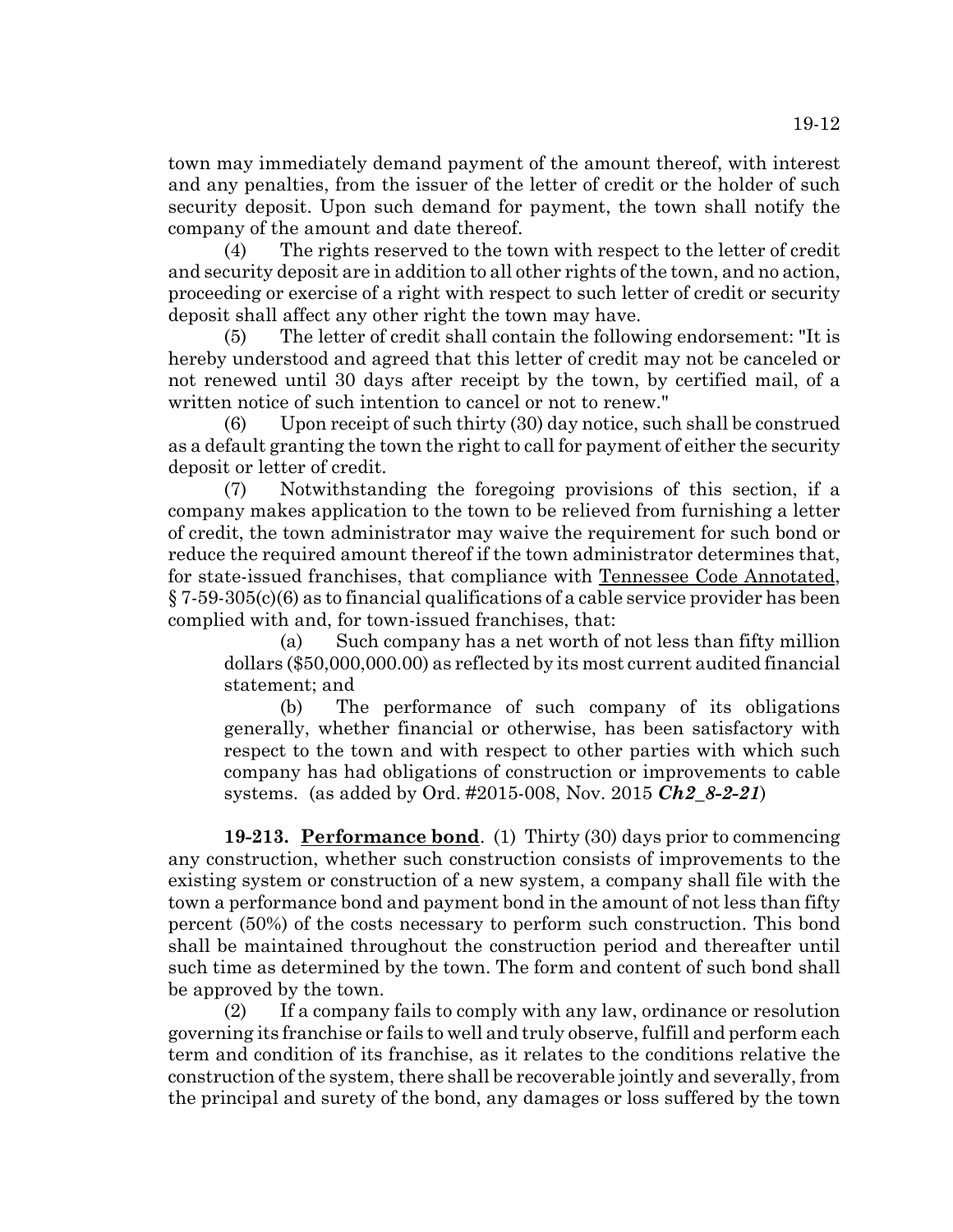as a result, including the full amount of any compensation, indemnification, or costs of removal or abandonment of any property of the company, plus a reasonable allowance for attorney's fees, including the town's legal staff, and costs, up to the full amount of the bond. This section shall be an additional remedy for any and all violations outlined in § 19-212.

(3) The town will, upon completion of construction, waive further maintenance of such bonds. However, the town may require a like bond to be posted by a company for any construction subsequent to the completion of any improvements or construction of a new system.

(4) Notwithstanding the foregoing provisions of this section, if a company makes application to the town to be relieved from furnishing a performance and payment bond relative to construction of a system or improvements thereto, the town administrator may waive the requirement for such bond or reduce the required amount thereof if the town administrator determines, for state-issued franchises, that compliance with Tennessee Code Annotated,  $\S$  7-59-305(c)(6), as to financial qualifications of a cable service provider has been complied with and, for town-issued franchises that:

(a) Such company has a net worth of not less than fifty million dollars (\$50,000,000.00) as reflected by its most current audited financial statement; and

(b) The performance of such company of its obligations generally, whether financial or otherwise, has been satisfactory with respect to the town and with respect to other parties with which such company has had obligations of construction or improvements to cable systems. (as added by Ord. #2015-008, Nov. 2015 *Ch2\_8-2-21*)

**19-214. Liability and insurance**. (1) A company shall maintain and by its acceptance of a franchise specifically agrees that it will maintain, throughout the term of its franchise, liability insurance insuring the town and the company in the minimum amounts of:

(a) One million dollars (\$1,000,000.00) for property damage due to any one (1) person;

(b) One million dollars (\$1,000,000.00) for property damage due to any one (1) accident;

(c) One million dollars (\$1,000,000.00) for personal injury due to any one (1) person; and

(d) One million dollars (\$1,000,000.00) for personal injury due to any one (1) accident.

(2) In order to comply with this section, the insurance policy must be obtained by a company from an insurance company licensed to do business in the state and rated not less than A- by Best or a comparable insurance rating service. Certificates of insurance, along with written evidence of payment of required premiums, shall be filed and maintained with the town during the term of a franchise and may be changed from time to time to reflect changing liability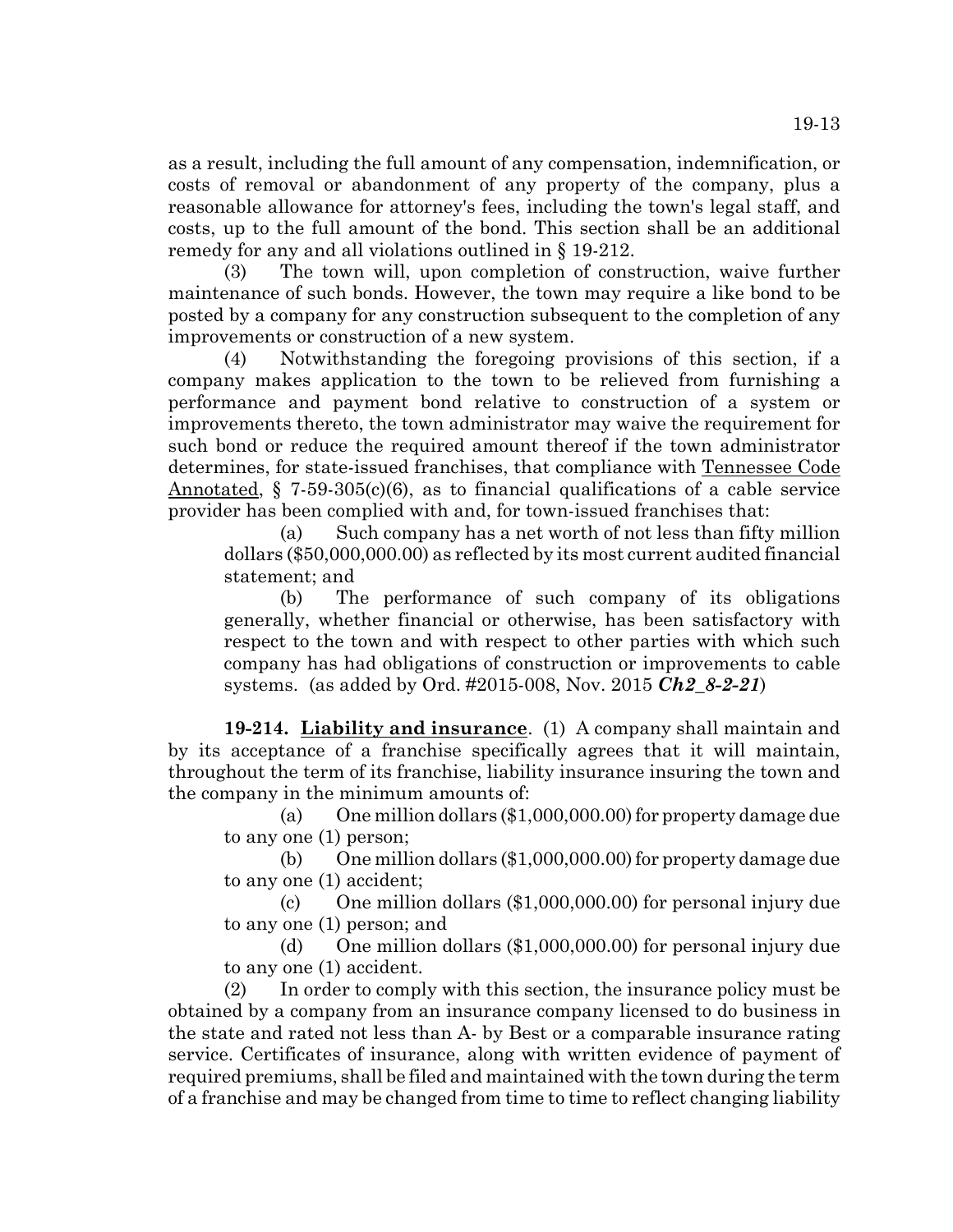19-14

limits. The company shall immediately advise the town of any litigation that may develop that would affect this insurance.

(3) Nothing contained in this section or in any franchise document shall limit the liability of a company to the town.

(4) All insurance policies maintained pursuant to a franchise shall contain the following endorsement: "It is hereby understood and agreed that this insurance policy may not be canceled or not renewed until 30 days after receipt by the town, by certified mail, of a written notice of such intention to cancel or not to renew." (as added by Ord. #2015-008, Nov. 2015 *Ch2\_8-2-21*)

**19-215. Indemnification**. (1) A company shall, at its sole cost and expense, fully indemnify, defend and hold harmless the town, its officers, boards, commissions and employees, against any and all claims, defense of suits, actions, and any liability and judgments for damages including, but not limited to, expenses for reasonable legal fees and disbursements and liabilities assumed by the town in connection therewith:

(a) To persons or property, in any way arising out of or through the acts or omissions of a company, its servants, agents or employees, or to which a company's negligence shall in any way contribute;

(b) Arising out of any claim for invasion of the right of privacy, for defamation of any person, firm or corporation, or the violation or infringement of any copyright, trademark, trade name, service mark or patent, or of any other right of any person, firm or corporation (excluding claims arising out of or relating to town programming); and

(c) Arising out of a company's failure to comply with the provisions of any federal, state or local statute, ordinance or regulation applicable to a company in its business under this chapter.

(2) The indemnity described in subsection (1) above is conditioned upon the following: the town shall give a company prompt notice of the making of any claim or the commencement of any action, suit or other proceeding covered by the provisions of this section. Nothing in this section shall be deemed to prevent the town from cooperating with a company and participating in the defense of any litigation by its own counsel at its sole cost and expense. The company shall fully control the defense to any claim or action and any settlement or compromise thereof. No recovery by the town of any sum by reason of the letter of credit or security deposit required in § 19-212 shall be any limitation upon the liability of a company to the town under the terms of this section, except that any sum so received by the town shall be deducted from any recovery which the town might have against the company under the terms of this section. (as added by Ord. #2015-008, Nov. 2015 *Ch2\_8-2-21*)

**19-216. Rights of individuals**. (1) A company shall not deny service, deny access or otherwise discriminate against subscribers, channel users or other citizens on the basis of race, color, religion, national origin, income or sex.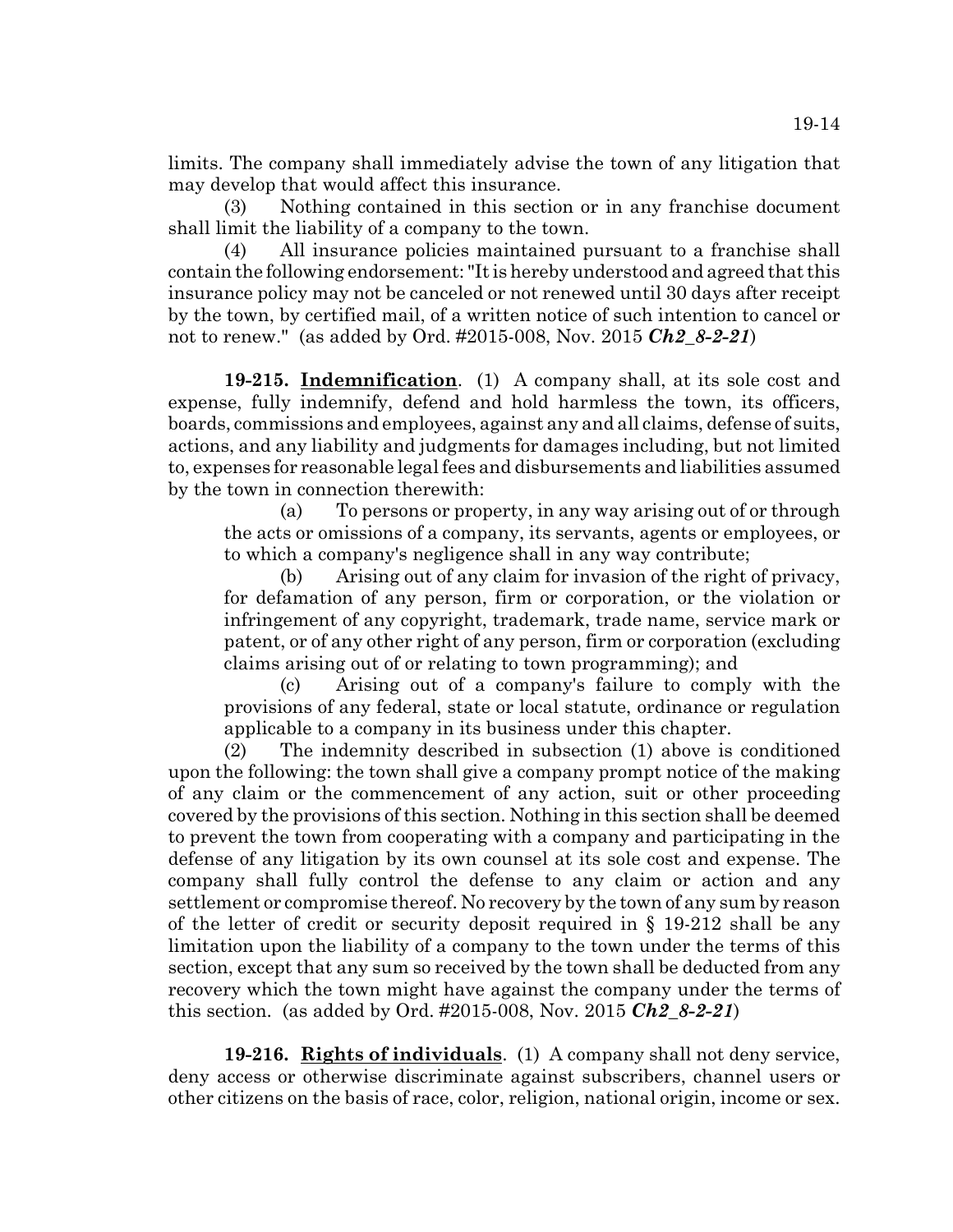A company shall comply at all times with all other applicable federal, state and local laws and regulations and all executive and administrative orders relating to non-discrimination which are hereby incorporated and made part of this chapter by reference.

(2) A company shall strictly adhere to the equal employment opportunity requirements of the FCC and similar state and local laws, ordinances and regulations, as amended from time to time.

(3) A company shall at all times comply with applicable state and federal law with respect to privacy rights of subscribers, as such laws may change from time to time.

(4) A company may not enter into or attempt to enforce the terms of any exclusive bulk service agreement, or any other non-competitive agreement, that violates state or federal, including FCC rules, rulings or regulations.

(5) A company, or any of its agents or employees, shall not invoice, threaten to sue or otherwise attempt to require any person or entity within the town to pay for cable services for which they have not individually and directly entered into a contract to receive.

(6) A company, or any of its agents or employees, shall not, without specifically providing notice to subscribers, such notice allowing each subscriber to prohibit the inclusion of his name, sell or otherwise make available to any party:

(a) Lists of the names and addresses of such subscribers; or

(b) Any list which identifies the viewing habits of subscribers. (as added by Ord. #2015-008, Nov. 2015 *Ch2\_8-2-21*)

**19-217. Public notice**. A company shall give minimum public notice of any public meeting relating to its franchise by publication at least once in a local newspaper of general circulation at least ten (10) days prior to the meeting, posting at the town hall, and on the town website for five (5) consecutive days prior to the meeting. (as added by Ord. #2015-008, Nov. 2015 *Ch2\_8-2-21*)

**19-218. Service availability and record request**. A company shall provide cable service throughout the town pursuant to the provisions of its franchise and shall keep a record for at least three (3) years of all requests for service received by such company. This record shall be available for public inspection at the local office of such company during normal business hours. (as added by Ord. #2015-008, Nov. 2015 *Ch2\_8-2-21*)

**19-219. System construction, improvement or extension requirements**. (1) The specifics for a timetable for system construction, extension or improvement (construction) shall be agreed to by the town and a company in writing. When determining the specifics of a timetable, the following shall be considered: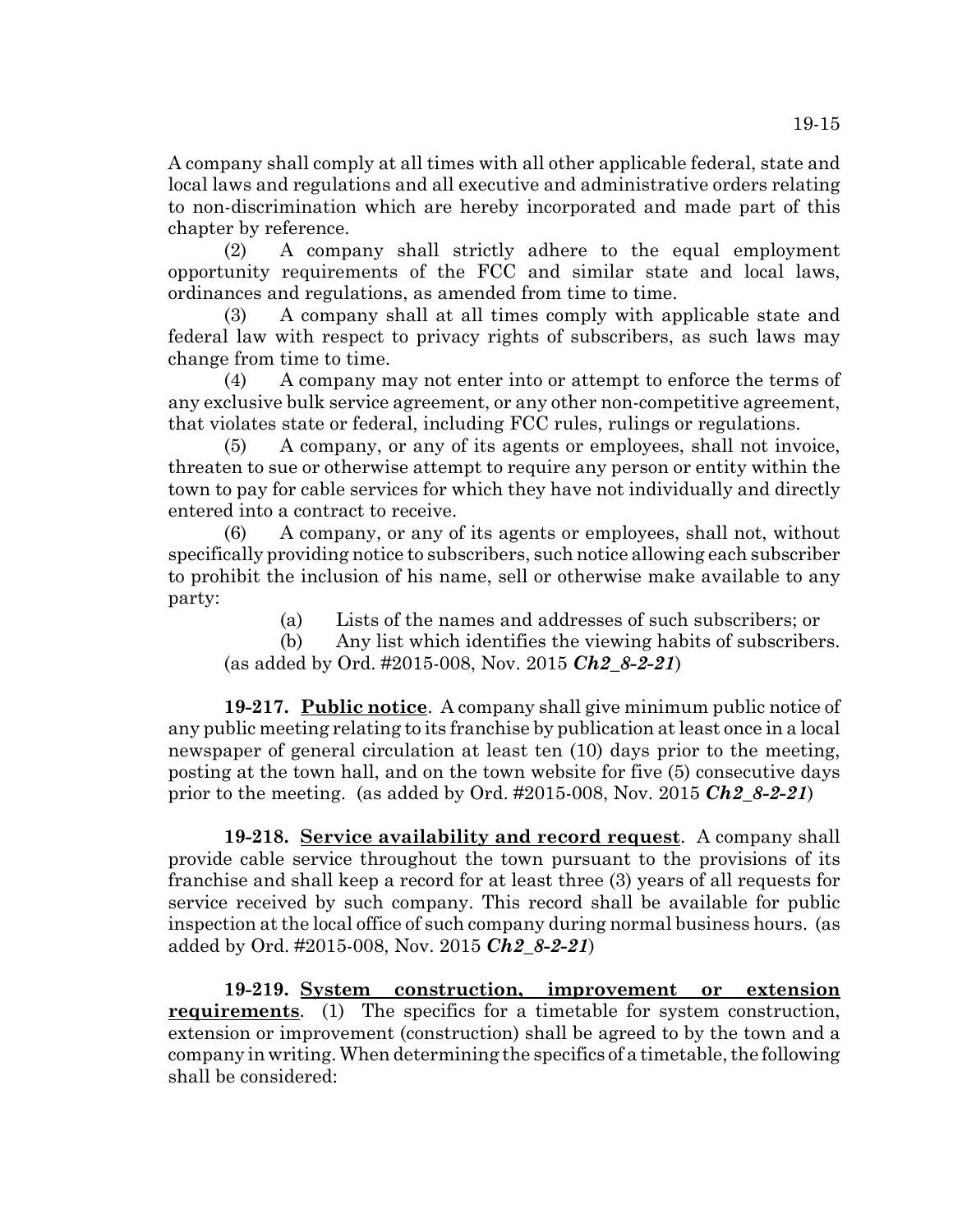(a) The areas of the town currently being served with cable service;

(b) The need to provide cable service to residents in new developments in the town in a timely and feasible manner;

(c) The equitable treatment of all of the town's residents;

(d) The need to foster competition between all companies providing cable service to the town to ensure the highest quality cable service to the town; and

(e) Such other matters presented due to the then existing circumstances.

(2) In addition to the specifics of any construction timetable agreed to by the town and a company, the following requirements shall apply:

(a) No subscriber shall be refused cable service arbitrarily.

(b) Any construction delay beyond any terms of an agreed construction timetable, unless specifically approved by the town, will be considered a violation of this chapter and the applicable franchise.

(c) In isolated areas of the town not being provided cable service pursuant to the terms of an agreement for a franchise, a company shall provide, upon the request of a resident desiring cable service, an estimate of the costs required to extend cable service to the potential subscriber. A company shall then extend cable service upon request of the resident and such resident's agreement to pay such costs. A company may require advance payment or assurance of payment satisfactory to such company. Notwithstanding the foregoing, a resident will not be required to contribute toward the costs required to extend cable service to such resident if the connection to the isolated resident would require no more than a standard one hundred fifty foot (150') aerial drop line.

(d) In cases of new construction or property development where utilities are to be placed underground, the developer or property owner shall give a company reasonable notice of such construction or development, and of the particular date on which open trenching will be available for a company's installation of conduit, pedestals and/or vaults, and laterals to be provided at the company's expense. A company shall also provide specifications as needed for trenching. Costs of trenching and easements required to bring cable service to the development shall be borne by the developer or property owner; except that if the company fails to install its conduit, pedestals and/or vaults, and laterals within five (5) working days of the date the trenches are available, as designated in the notice given by the developer or property owner, then should the trenches be closed after the five (5) day period, the cost of new trenching is to be borne by the company. Except for the notice of the particular date on which trenching will be available to a company, any notice provided to a company by the town of a preliminary plat request shall satisfy the requirement of reasonable notice if sent to the local general manager or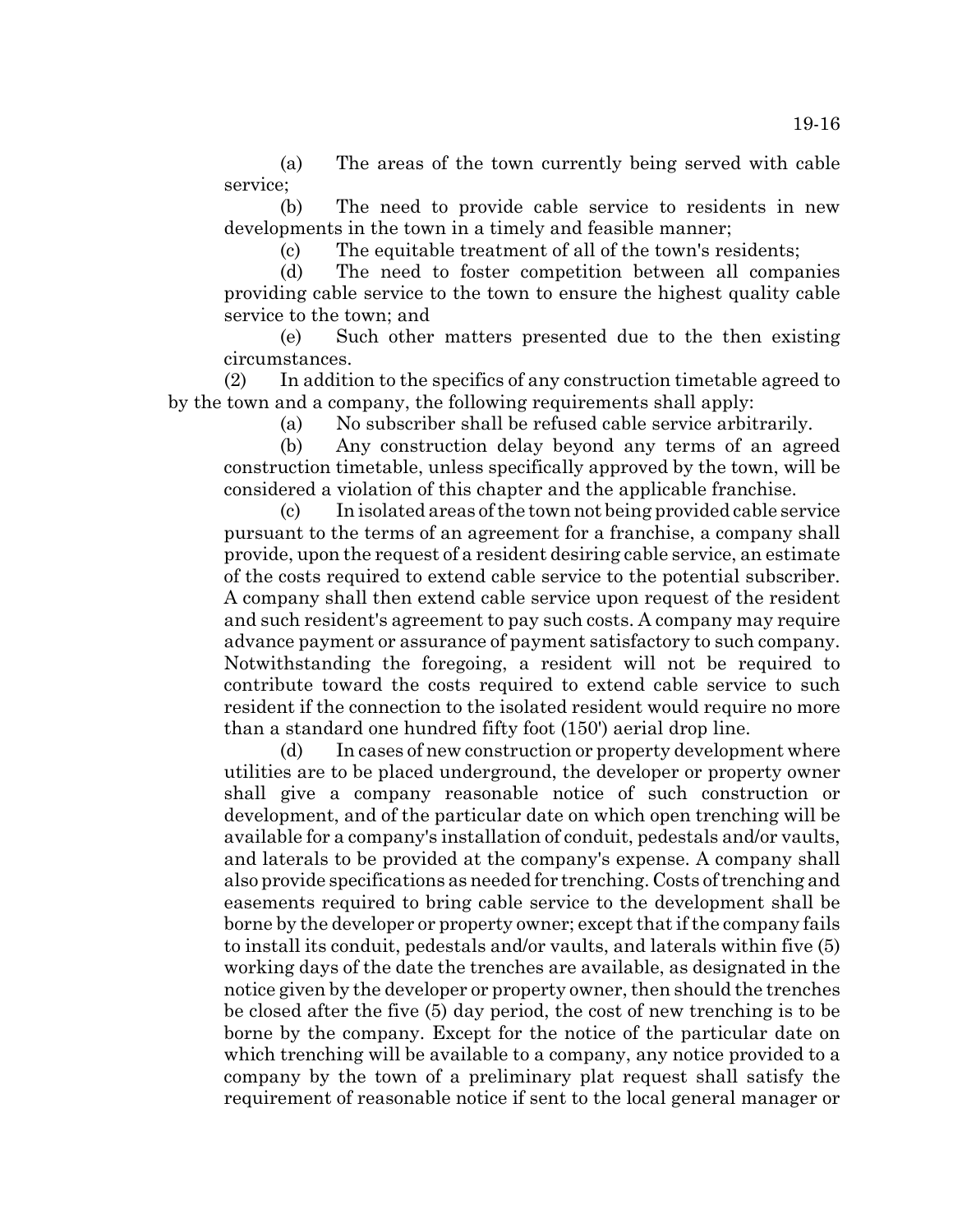system engineer of a company prior to approval of the preliminary plat request. (as added by Ord. #2015-008, Nov. 2015 *Ch2\_8-2-21*)

**19-220. Construction and technical standards**. (1) A company shall construct, install, operate and maintain its system in a manner consistent with all laws, ordinances, construction standards, governmental requirements, FCC technical standards and detailed standards submitted by a company as part of its initial application or renewal proposal, which standards are incorporated by reference in this section. In addition, a company shall provide the town, upon request, with a written report of the results of a company's annual proof of performance tests conducted pursuant to FCC standards and requirements.

(2) Additional specifications. (a) Construction, installation and maintenance of the cable system shall be performed in an orderly and workmanlike manner. All cables and wires shall be installed, where possible, parallel with electric and telephone lines. Multiple cable configurations shall be arranged in parallel and bundled with due respect for engineering considerations;

(b) A company shall at all times comply with;

(i) National Electrical Safety Code (National Bureau of Standards);

(ii) National Electrical Code (National Bureau of Fire Underwriters);

(iii) Bell System Code of Pole Line Construction; and

(iv) Applicable FCC or other federal, state and local regulations.

(c) In any event, the system shall not endanger or interfere with the safety of persons or property in the town or other areas where a company may have equipment located.

(d) Any antenna structure used in the system shall comply with construction, marking and lighting of antenna structure required by the United States Department of Transportation.

(e) All working facilities and conditions used during construction, installation and maintenance of the cable system shall comply with the standards of the Occupational Safety and Health Administration and/or any legally appointed, designated or elected agent or successor.

(f) RF leakage shall be checked at reception locations for emergency radio services to prove no interference signal combinations are possible. Stray radiation shall be measured adjacent to any proposed aeronautical navigation radio sites to prove no interference to airborne navigational reception in the normal flight patterns. FCC rules and regulations shall govern.

(g) A company shall maintain equipment capable of providing standby power for head end, transportation and trunk amplifiers for a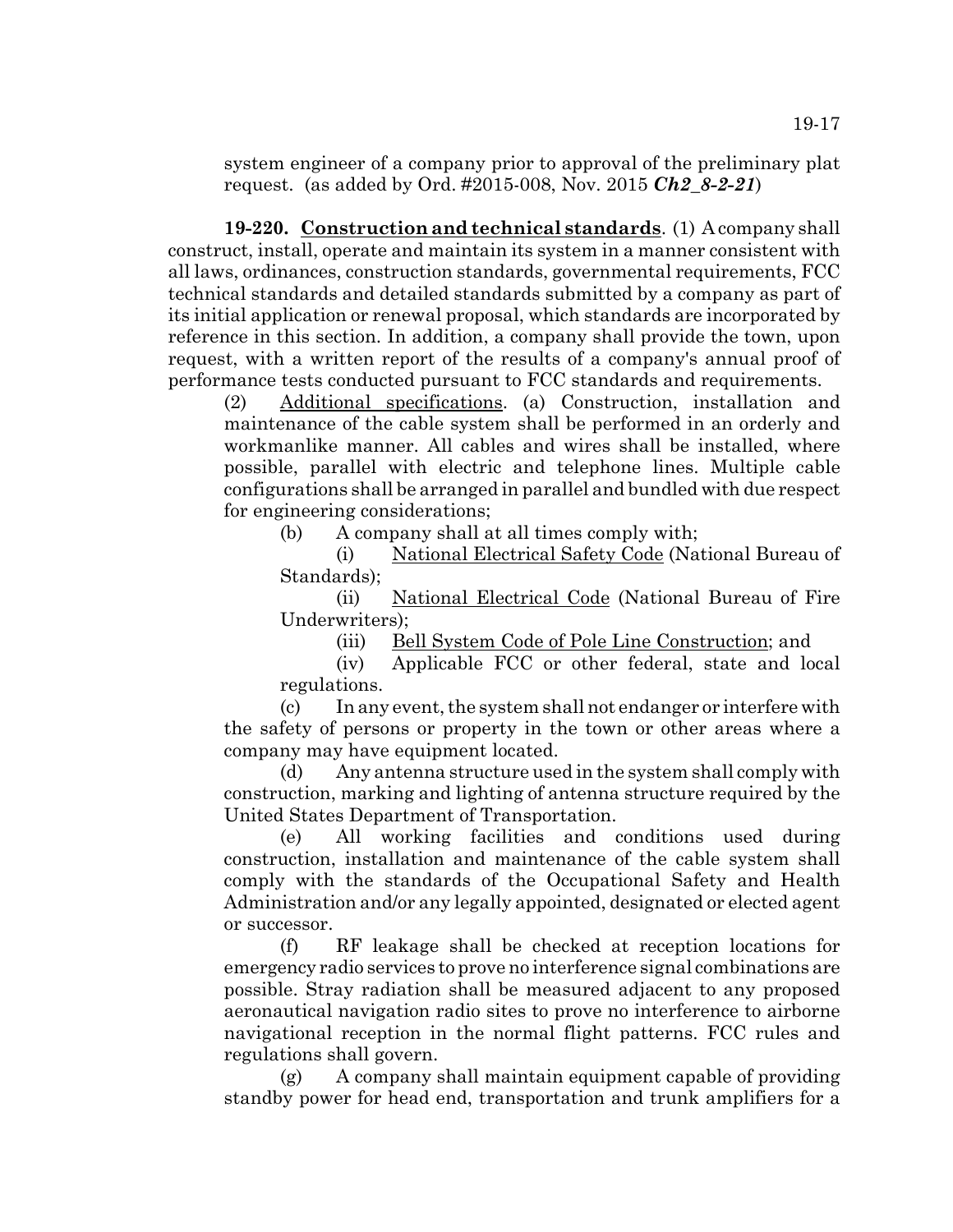minimum of two (2) hours or equivalent standby power to maintain an acceptable signal.

(h) In all areas of the town where the cables, wires and other like facilities of public utilities are placed underground, a company shall place its cables, wires or other like facilities underground. When public utilities relocate their facilities from pole to underground, a company must concurrently do so. (as added by Ord. #2015-008, Nov. 2015 *Ch2\_8-2-21*)

**19-221. Use of streets**. (1) A company's system, poles, wires and appurtenances shall be located, erected and maintained so that none of its facilities shall endanger or interfere with the lives of persons or interfere with the rights or reasonable convenience of property owners who adjoin any of the streets, or interfere with any improvements the town may deem proper to make, or unnecessarily hinder or obstruct the free use of the streets.

(2) In case of any disturbance of any street, pavement, sidewalk, driveway or other surfacing, grass or landscaping, a company shall, at its own cost and expense and in a manner approved by the town, replace and restore such places so disturbed, in as good condition as before the work was commenced and in accordance with standards for such work set by the town.

(3) Erection, removal and common uses of poles. (a) No poles or other wire-holding structures shall be erected by a company without prior approval of the town with regard to location, height, types and any other pertinent aspect. However, no location of any pole or wire-holding structure of a company shall be a vested interest and such poles or structures shall be removed or modified by a company at its own expense whenever the town determines that the public convenience would be enhanced thereby.

(b) Where poles or other wire-holding structures already existing for use in serving the town are available for use by a company, but it does not make arrangements for such use, the town may require a company to use such poles and structures if it determines that the public convenience would be enhanced thereby and the terms of the use available to a company are just and reasonable.

(c) Where the town or a public utility serving the town desires to make use of the poles or other wire-holding structures of a company, but agreement thereof with a company cannot be reached, the town may require a company to permit such use for such consideration and upon such terms as the town shall determine to be just and reasonable, if the town determines that the use would enhance the public convenience and would not unduly interfere with a company's operations.

(d) No aerial cable shall be installed so that it interferes with the view of traffic control devices including traffic signal heads or similar apparatus. If, in the opinion of the town, a cable is installed in such a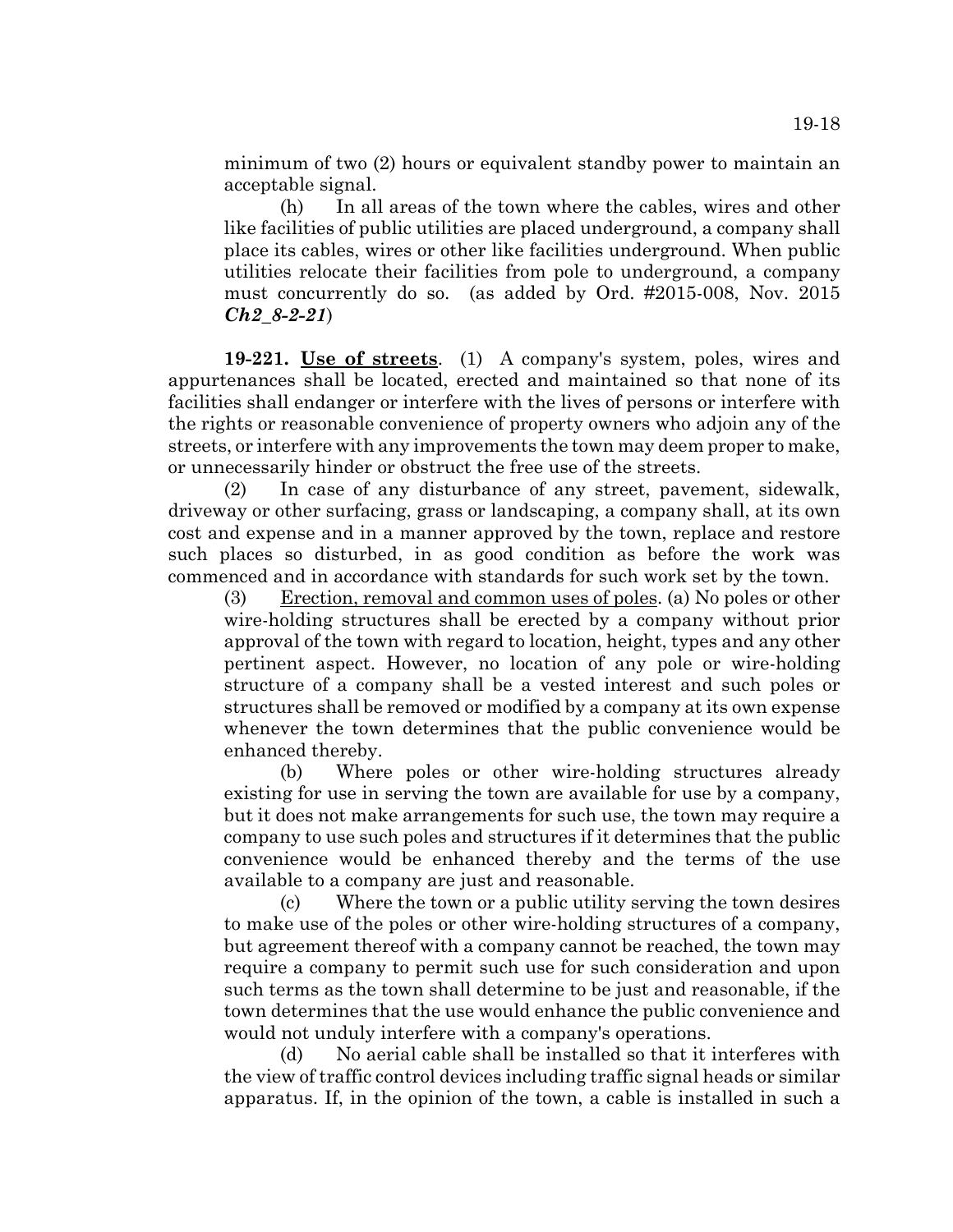manner so as to interfere with the unobstructed view of a traffic control device, then in the interest of public safety, the installer shall relocate or adjust the cable immediately upon receipt of notice from the town of such interference at such company's expense.

(4) If, at any time during the period of a franchise, the town shall lawfully elect to alter, or change the grade of any street, a company, upon reasonable notice by the town, shall remove or relocate as necessary its poles, wires, cables, underground conduits, manholes and other fixtures at its own expense. No location of any underground or aboveground facility or structure of any company shall be a vested interest, and such poles or structures shall be removed or modified by a company at its own expense whenever the town determines that the public convenience would be enhanced thereby. Notwithstanding anything to the contrary foregoing in this section, if any utility is compensated for removing or relocating its facilities, then a company shall be similarly compensated.

(5) A company shall, on the request of any person holding a building moving permit issued by the town or another governmental entity, temporarily raise or lower its wires to permit the moving of buildings. The expense of such temporary removal, raising or lowering of wires shall be paid by the person requesting the same, and a company shall have the authority to require such payment in advance. A company shall be given not less than forty-eight (48) hours' advance notice to arrange for such temporary wire changes.

(6) A company shall not remove any tree or trim any portion, either above, at or below ground level, of any tree within any public place without the prior consent of the town. The town shall have the right to do the trimming requested by a company at the cost to a company. Regardless of who performs the work requested by a company, a company shall be responsible, shall defend and hold town harmless for any and all damages to any tree as a result of trimming or to the land surrounding any tree, whether such tree is trimmed or removed, as well as for any and all injuries to persons.

(7) A company shall comply with Tennessee Code Annotated, §§ 65-31-101 to 65-31-112, regarding utility location requests. Service interruptions occurring as a result of failure to comply with locator requests shall be cause for a penalty in as set forth in this chapter. (as added by Ord. #2015-008, Nov. 2015 *Ch2\_8-2-21*)

**19-222. Operational standards**. (1) A company shall put, keep and maintain all parts of the system in good condition throughout its entire franchise.

(2) Temporary service drops:

(a) A company will put forth every effort to bury temporary drops within ten (10) working days after placement. Any delays for any other reason than listed will be communicated to the town. These delays will be found understandable and within the course of doing business by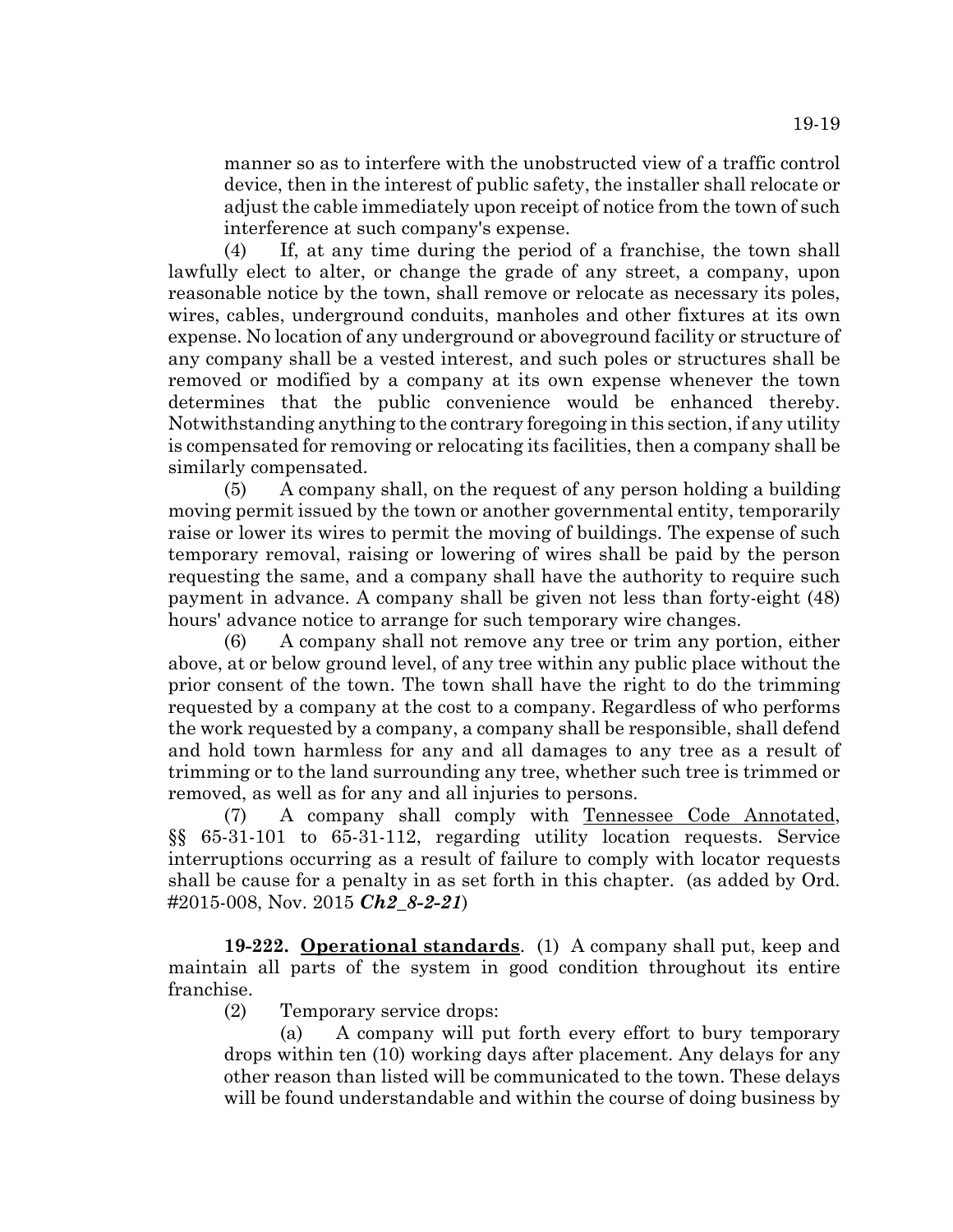the town: weather, ground conditions, street bores, system redesign requirements and any other unusual obstacle such as obstructive landscaping that is created by the customer.

(b) The company will provide monthly reports to the town, in care of the cable advisory commission, or its successor, on the number of drops pending.

(3) A company shall render efficient service, make repairs promptly, and interrupt cable service only for good cause and for the shortest time possible. Such interruptions, insofar as possible, shall be preceded by notice and shall occur during periods of minimum system use.

(4) A company shall not allow its cable system or other operations to interfere with television reception of persons not served by a company, nor shall the system interfere with, obstruct or hinder in any manner the operation of the various utilities serving the residents within the confines of the town.

(5) A company shall have knowledgeable, qualified company representatives available to respond to subscriber telephone inquiries Monday through Friday between the hours of 8:00 A.M. and 6:00 P.M., and on Saturday between the hours of 9:00 A.M. and 5:00 P.M.

(6) Under normal operating conditions, telephone answer time, including wait time and the time required to transfer the call, shall not exceed thirty (30) seconds. This standard shall be met no less than ninety percent (90%) of the time, as measured on an annual basis.

(7) Under normal operating conditions, the subscriber will receive a busy signal less than three percent (3%) of the total time that the office is open for business, as measured on an annual basis.

(8) A customer service center in the town will be open for subscriber transactions Monday through Friday from 8:00 A.M. to 5:00 P.M., unless there is a need to modify those hours to more appropriately fit the needs of the town or the subscribers. A company will seek other locations to arrange for one (1) or more payment agents within the town where subscribers can pay bills.

(9) Under normal operating conditions, each of the following standards will be met no less than ninety-five percent (95%) of the time as measured on an annual basis:

(a) Standard installations will be performed within seven (7) business days after an order has been placed. A standard installation is one that is within one hundred fifty feet (150') of the existing cable system.

(b) Excluding those situations which are beyond the control of the cable system, a company will respond to any cable service interruption (area or neighborhood outage affecting two (2) or more customers) promptly and in no event later than twenty-four (24) hours from the time of initial notification. All other regular service requests will be responded to within thirty-six (36) hours during the normal workweek for the company. The appointment window alternatives for installations,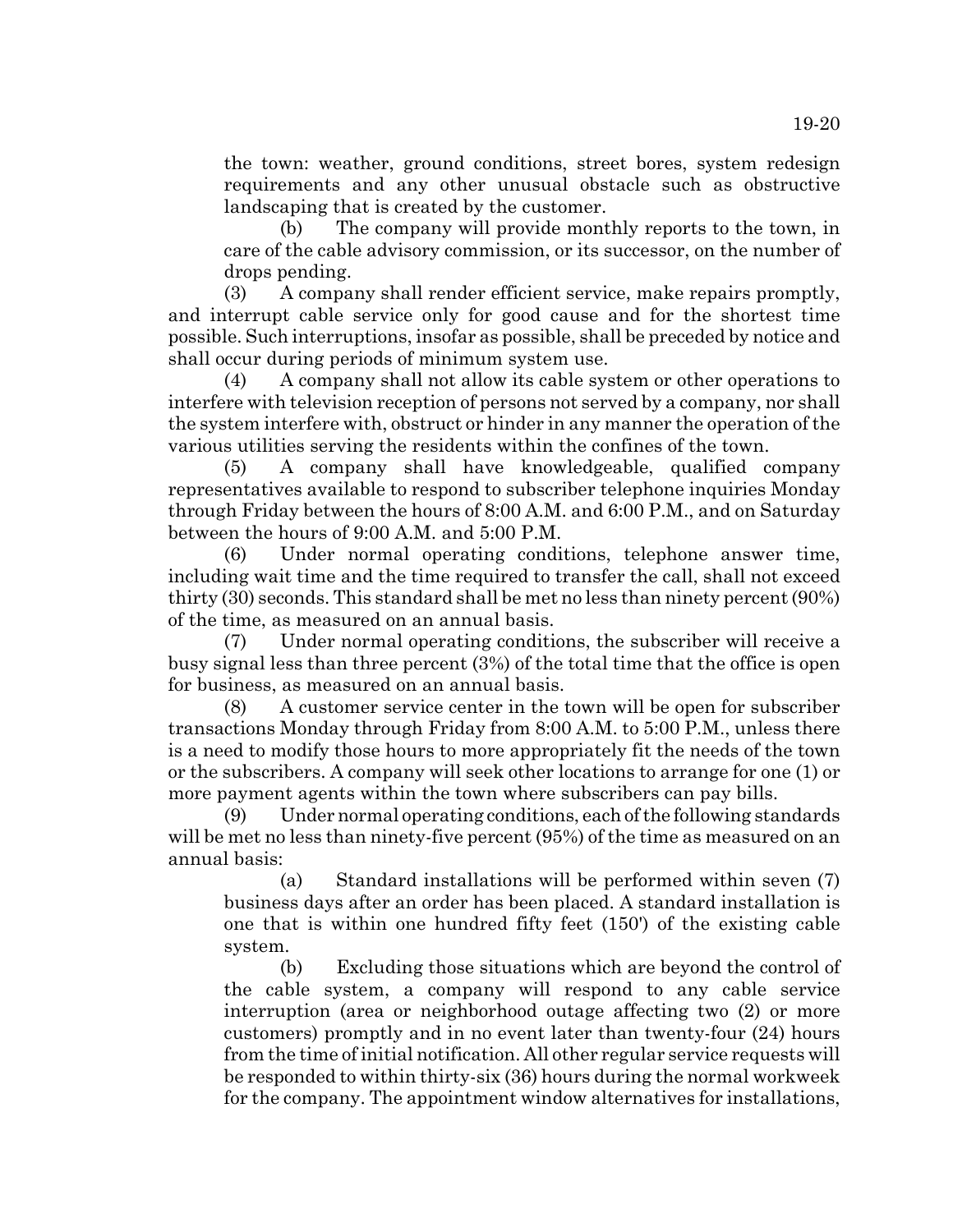service calls and other installation activities will be morning, afternoon and all day, during normal business hours for the company. A company will schedule supplemental hours during which appointments can be scheduled based on the needs of the town, the subscribers and other residents in the community. If at any time an installer or technician is

running late, an attempt to contact the subscriber will be made and the appointment rescheduled as necessary at a time that is convenient to the subscriber. (c) A company shall maintain a written log for all cable service

interruptions, including trunk and feeder line outages, and the record shall be kept for a period of three (3) years.

(10) Upon interruption of a subscriber's cable service, if notice of such interruption has been provided by such subscriber to the company and the subscriber has requested the credit provided for, the following shall apply:

(a) For service interruptions of over four (4) consecutive hours and up to seven (7) days, a company shall provide a credit of one-thirtieth (1/30) of one (1) month's fees for affected services for each twenty-four (24) hour period service is interrupted for four (4) or more consecutive hours for any single subscriber, with the exception of subscribers disconnected because of nonpayment or excessive signal leakage.

(b) For interruptions of seven (7) days or more in one (1) month, a company shall provide a full month's credit for affected services for all affected subscribers.

(c) Nothing in this subsection (10) limits a company from applying a rebate policy more liberal than the requirements of this subsection.

(11) The company will provide written information in each of the following areas at the time of installation and at any future time upon the request of a subscriber:

- (a) Product and services offered;
- (b) Prices and service options;
- (c) Installation and service policies; and
- (d) How to use the cable services.
- (12) Bills will be clear, concise and understandable.

(13) Refund checks will be issued promptly, but no later than a subscriber's next billing cycle following the resolution of the request and the return of the equipment by a customer if cable service has been terminated.

(14) Subscribers will be notified a minimum of thirty (30) days in advance of any rate or channel change; provided that the change is within the control of a company.

(15) A company shall maintain and operate its network in accordance with the rules and regulations as are incorporated in this chapter or may be promulgated by the FCC, the United States Congress or the state,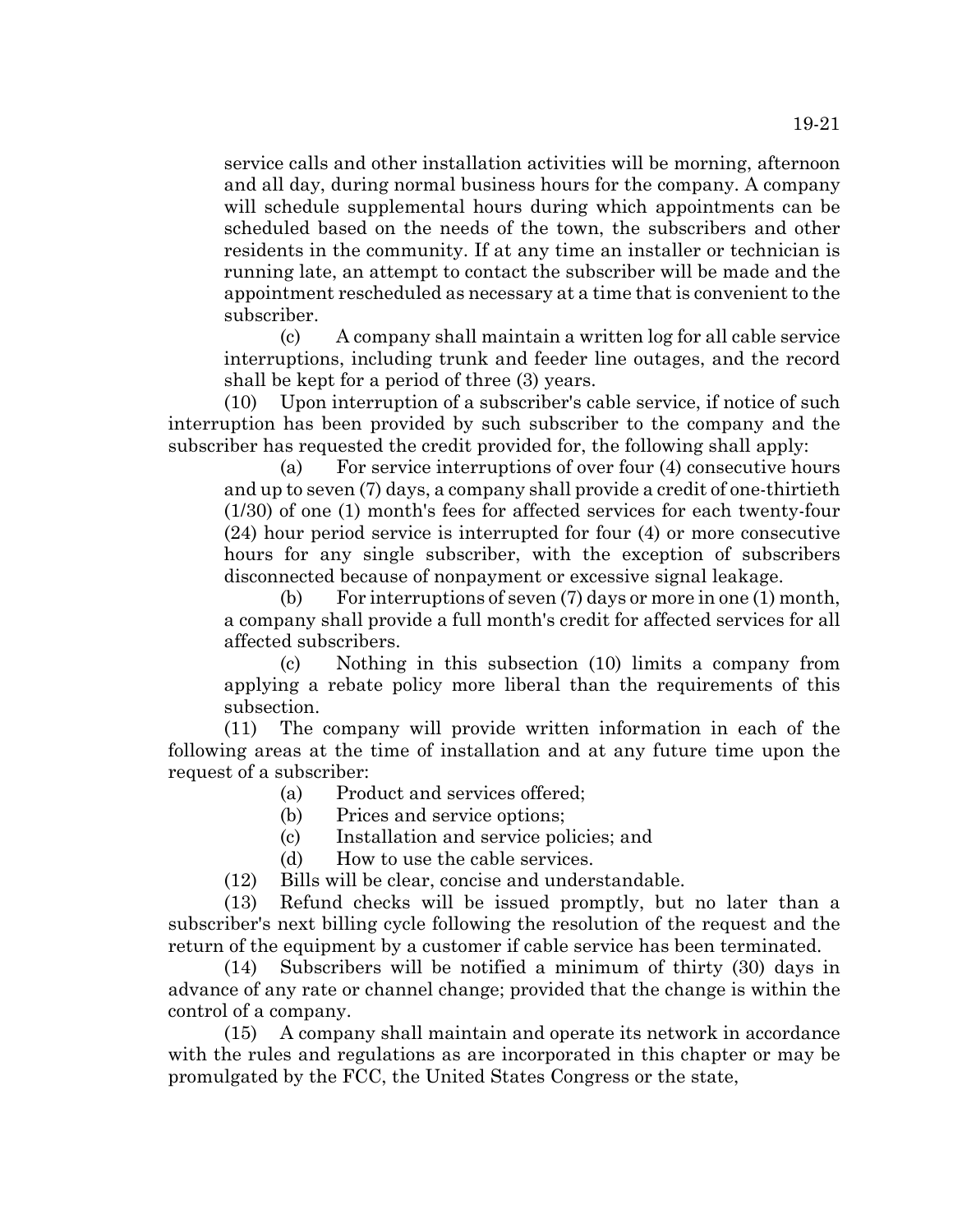(16) A company shall, throughout the term of its franchise, maintain high quality service.

(17) A company shall, within seven (7) days after receiving a written request from the town, send a written report to the town with respect to any particular subscriber complaint. The report shall provide a full explanation of the investigation, findings and corrective steps taken by a company.

(18) All field employees of a company shall carry identification indicating their employment with a company.

(19) A company, via its computer system, will maintain a service log which will indicate the nature of each subscriber service problem, the remedy to the problem, and the order and resolution time and date for one (1) year. (as added by Ord. #2015-008, Nov. 2015 *Ch2\_8-2-21*)

**19-223. Continuity of service mandatory**. (1) It shall be the right of all subscribers to continue receiving service insofar as their financial and other obligations to a company are honored. If a company ejects to overbuild, rebuild, modify or sell its system, or the town gives notice of intent to terminate or fails to renew a franchise, such company shall act so as to ensure that all subscribers receive continuous, uninterrupted cable service regardless of the circumstances.

(2) If a new operator acquires a system, a transferring company shall cooperate with the town, and the new franchisee or operator in maintaining continuity of cable service to all subscribers. During such period, a transferring company shall be entitled to the revenues for any period during which it operates the system and shall be entitled to reasonable costs for its services until it no longer operates the system.

(3) If a company fails to operate the system for seven (7) consecutive days without prior approval of the town or without just cause, the town may, at its option, operate the system or designate an operator until such time as such company restores cable service under conditions acceptable to the town or a permanent operator is selected. If the town is required to fulfill this obligation for a company, such company shall reimburse the town for all reasonable costs or damages in excess of revenues from the system received by the town that are the result of such company's failure to perform. (as added by Ord. #2015-008, Nov. 2015 *Ch2\_8-2-21*)

**19-224. Complaint procedure**. 1 The town administrator is designated as having primary responsibility for the continuing administration of all franchises and implementation of procedures for the reporting and resolution of complaints.

<sup>&</sup>lt;sup>1</sup>Complaint procedure for state-issued franchises is set forth at Tennessee Code Annotated, § 7-59-308.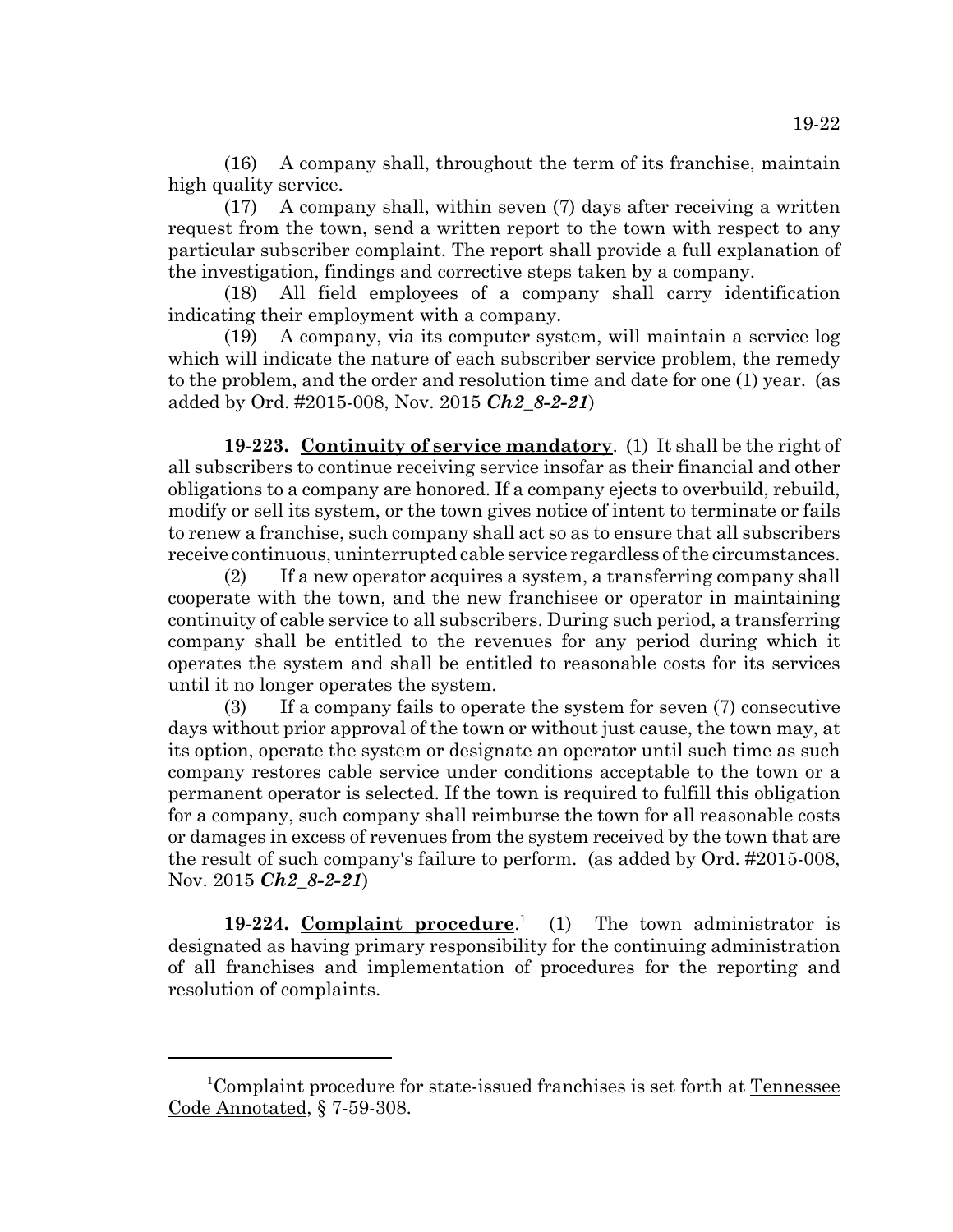(2) As subscribers are connected or reconnected to the system, the company shall, by appropriate means, such as a card or brochure, furnish information concerning the procedures for making inquiries or complaints, including the name, address and local telephone number of the employee or employees or agent to whom such inquiries or complaints are to be addressed, and furnish information concerning the town office responsible for administration of all franchises with the address and telephone number of the office.

(3) When there have been similar complaints made or where there exists other evidence which, in the judgment of the town, casts doubt on the reliability or quality of cable service furnished by a company, the town shall have the right and authority to require such company to test, analyze and report on the performance of its system. A company shall fully cooperate with the town in performing such testing and shall prepare results and a report, if requested, within thirty (30) days after notice. Such report shall include the following information:

(a) The nature of the complaints or problems which precipitated the special tests.

(b) What system component was tested.

(c) The equipment used and procedures employed in testing.

(d) The method, if any, in which such complaints or problems was resolved.

(e) Any other information pertinent to the tests and analysis which may be required.

(4) The town may require that tests be supervised, at a company's expense, by a licensed professional engineer not on the permanent staff of such company (outside engineer). The outside engineer shall sign all records of special tests and forward to the town such records with a report interpreting the results of the tests and recommending actions to be taken. Notwithstanding the foregoing, if the outside engineer concludes in his report that the cable system provided by such company meets the FCC technical standards or that the cause of the problem to the cable system is not the fault of the company, then the expense of the outside engineer shall be borne by the town.

(5) The town's right under this section shall be limited to requiring tests, analysis and reports covering specific subjects and characteristics based on complaints or other evidence when and under such circumstances as the town has reasonable grounds to believe that the complaints or other evidence require that tests be performed to protect the public against substandard cable service.

(6) This section shall not become effective until such time as company has either obtained a state-issued franchise or upon the effective date of a franchise agreement between the town and company. (as added by Ord. #2015-008, Nov. 2015 *Ch2\_8-2-21*)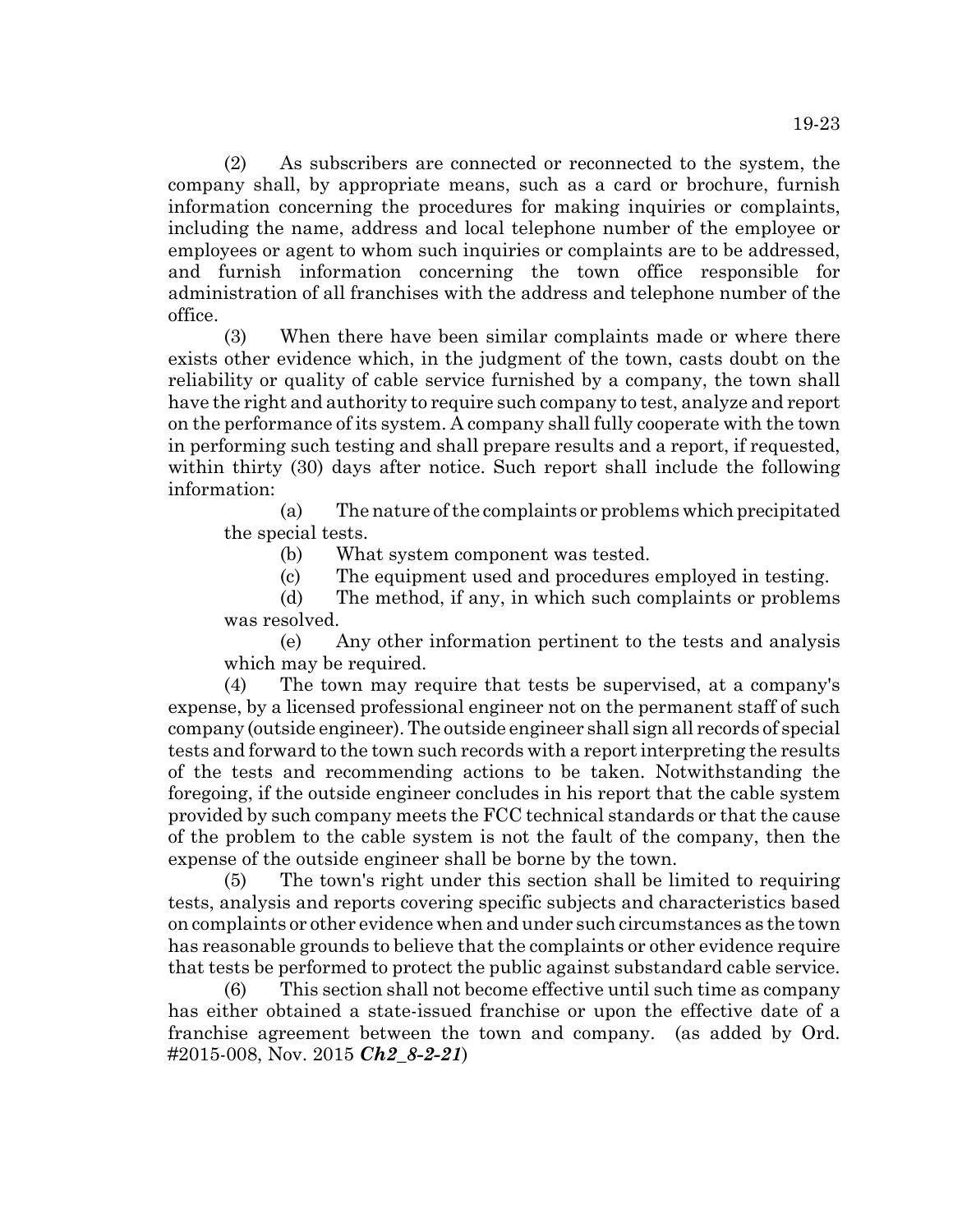**19-225. Company rules and regulations**. A company shall have the authority to promulgate such rules, regulations, terms and conditions governing the conduct of its business as shall be reasonably necessary to enable such company to exercise its rights and perform its obligations under its franchise and to ensure uninterrupted service to each and all of its subscribers; provided, however, that such rules, regulations, terms and conditions shall not be in conflict with the provisions of this chapter or applicable state and federal laws, rules and regulations. (as added by Ord. #2015-008, Nov. 2015 *Ch2\_8-2-21*)

**19-226. Franchise fee.** (1) For the reason that the streets of the town to be used by a company in the operation of its system within the boundaries of the town are valuable public properties acquired and maintained by the town at great expense to its taxpayers, and that the grant, whether by the town or the state, to a company to use the streets for the purpose of furnishing cable service is a valuable property right without which a company would be required to invest substantial capital in right-of-way costs and acquisitions, a company shall pay to the town an amount equal to five percent (5%) of the company's gross revenue (the franchise fee).

(2) Such payment of a franchise fee shall be in addition to any other tax or payment owed to the town by a company.

(3) The franchise fee and any other costs or penalties assessed shall be payable on a quarterly basis to the town, and a company shall pay the same and file a complete and accurate verified statement of all gross revenue within forty-five (45) days after each calendar quarter.

(4) The town shall have the right to inspect a company's income records and the right to audit and to recompute any amounts determined to be payable under this chapter; provided, however, that such audit shall take place within thirty-six (36) months following the close of each of a company's fiscal years. Any additional amount due to the town as a result of the audit (together with the cost of the audit unless the shortage is of a de minimus amount) shall be paid within thirty (30) days following written notice to a company by the town, which notice shall include a copy of the audit report. Notwithstanding the foregoing, an amount shall be deemed de minimus if such amount, is equal to one percent (1%) or less of the amount paid by a company during the audited period.

(5) If any franchise fee or recomputed amount, cost or penalty is not made on or before the applicable dates heretofore specified, interest shall be charged daily from such date at the then legal maximum rate in the state, and a company shall reimburse the town for any additional expenses and costs incurred by the town by reason of the delinquent payments.

(6) The franchise fee does not include any tax, fee or assessment of general applicability. (as added by Ord. #2015-008, Nov. 2015 *Ch2\_8-2-21*)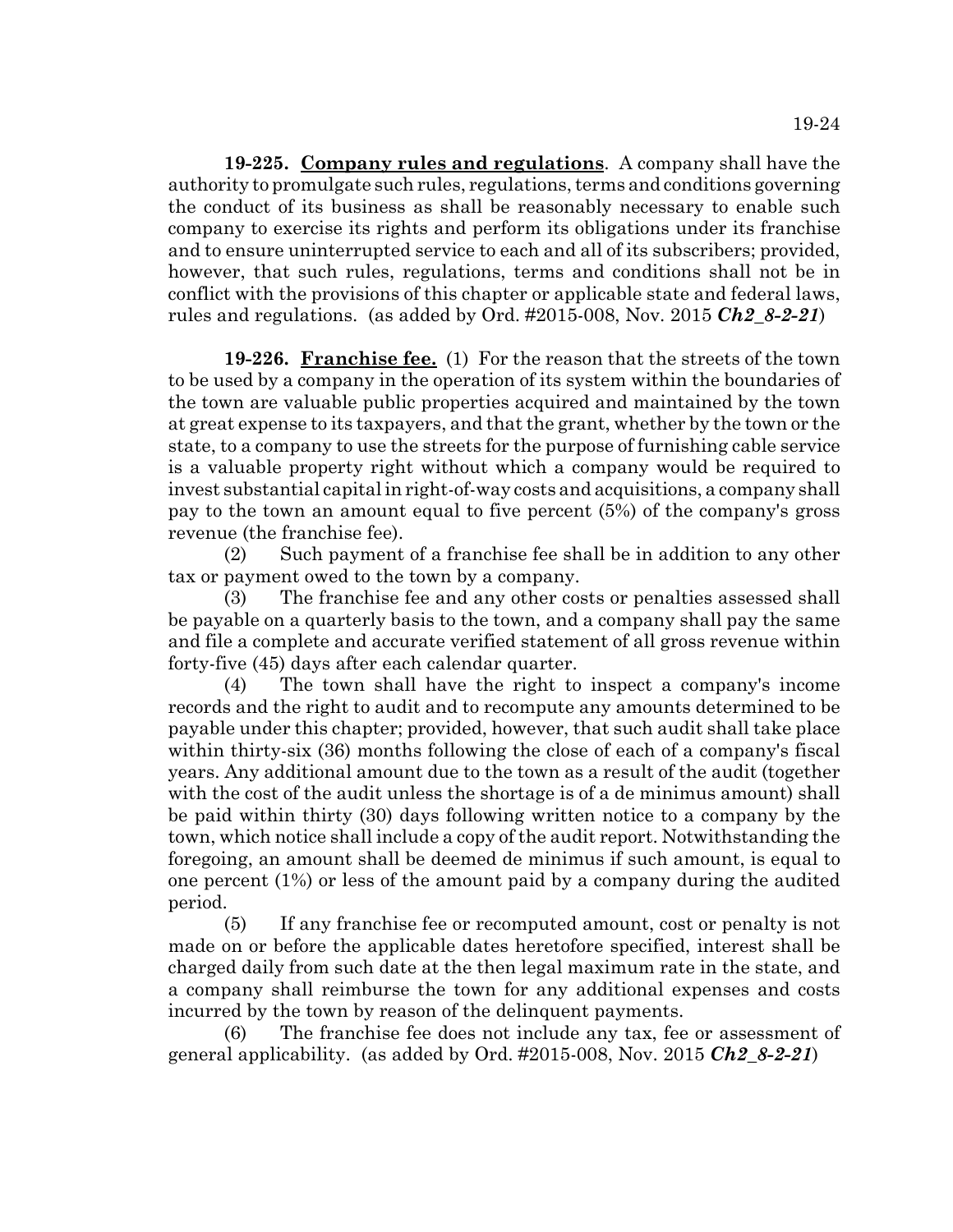**19-227. Capital contribution**. As outlined in § 19-226 for franchises granted by the town or as outlined at Tennessee Code Annotated, § 7-59-309, for franchises granted by the state, any company granted a franchise, permit, license or other authorization to provide cable service is to provide access to certain channel capacity for public, educational or governmental use, and to assist in the providing of such access, provide funds to cover those capital costs incurred in providing such access. If more than one (1) company or entity is granted a franchise, permit, license or other authorization to provide cable service, each company or entity is to share in the capital contribution necessary to provide such access, from and after the granting of such authorization, on a basis which shall be equitable to both the entity and the town. The terms of such sharing shall be contained in the franchise or other agreements executed between the town and such company or other entity. (as added by Ord. #2015-008, Nov. 2015 *Ch2\_8-2-21*)

**19-228. Transfer of ownership or control**. (1) A franchise shall not be sold, assigned or transferred (including through inheritance), either in whole or in part, nor shall title thereto, either legal or equitable, or any right or interest therein, pass to or vest in any person or entity without full compliance with the procedure set forth in this section.

(2) The provisions of this section shall apply to the sale or transfer of all or a majority of a company's assets or shares of stock, and to a merger (including any parent and its subsidiary corporation), consolidation, creation of a subsidiary corporation of the parent company, or sale or transfer of stock in a company so as to create a new controlling interest. The term "controlling interest" as used in this section is not limited to majority stock ownership but includes actual working control in whatever manner exercised, including the creation or transfer of decision-making authority to a new or different board of directors.

(a) The parties to the sale or transfer shall make a written request to the town for its approval of a sale or transfer. The written request shall be accompanied by all information required by FCC rules and shall be presented on a form as prescribed by FCC rules. Thereafter, the town shall have one hundred twenty (120) days to act on the request or it shall be deemed granted subject to the provisions following. If the town finds that the application is not complete, as required by FCC rules, it shall notify the parties within sixty (60) days of the initial filing. Such notice shall stay the running of the one hundred twenty (120) days until such time as the parties file a complete application in accordance with FCC rules. If the town does not so notify the parties within the sixty (60) days following the filing of an application, the application shall be deemed complete and the one hundred twenty (120) days shall run from the date such application was filed. The town may request such additional information as it might reasonably determine to be necessary to act on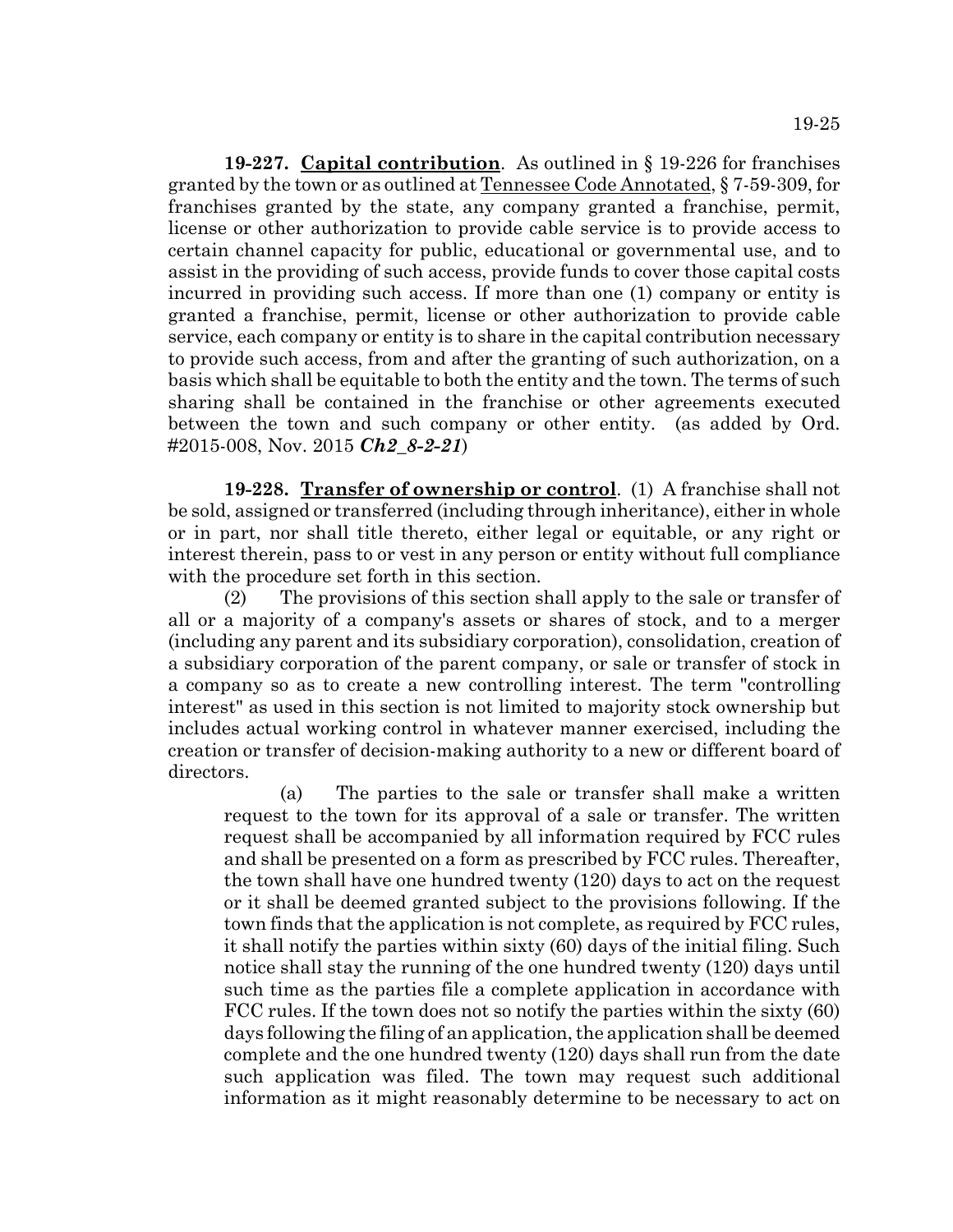the request. Such request shall not, however, extend the one hundred twenty (120) day period unless mutually agreed to by all parties or such extension is expressly permitted by the FCC rules.

(b) The town shall signify in writing, within the time described in subsection (2)(a) above, its approval of the request or its determination that a public hearing is necessary due to potential adverse effect on a company's subscribers.

(c) If a public hearing is deemed necessary pursuant to subsection (2)(b) above, such hearing shall be commenced within thirty (30) days of such determination and notice of any such hearing shall be given fourteen (14) days prior to the hearing by publishing notice, as defined in § 19-211. The notice shall contain the date, time and place of the hearing and shall briefly state the substance of the action to be considered by the town.

(d) Within thirty (30) days after the closing of the public hearing, the town shall approve or deny in writing the sale or transfer request.

(e) Within thirty (30) days of any transfer, a company shall file with the town a copy of the deed, agreement, mortgage, lease or other written instrument evidencing such sale, transfer of ownership or control or lease, certified and sworn to as correct by such company.

(3) In reviewing a request for sale or transfer pursuant to subsection (1) above, the town may inquire into the legal, technical and financial qualifications of the prospective controlling party, and a company shall assist the town in so inquiring. The town may condition such transfer upon such terms and conditions as it deems reasonably appropriate to satisfy such qualifications; provided, however, that the town shall not unreasonably withhold its approval. As a condition of approval of a transfer or assignment of ownership or control, the town may require that the transferee become a signatory to the franchise agreement entered into by the town and the predecessor of the transferee.

(4) A company shall notify the town in writing of any change in administrative officials regarding its cable system within fourteen (14) days of the change.

(5) Notwithstanding anything to the contrary in this chapter or a company's franchise, no prior consent by the town shall be required for any transfer or assignment to any entity controlling, controlled by, or under the same common control of the transferring company. However, in such a transfer or assignment, the transferring company shall remain liable for all financial obligations as required pursuant to its franchise and this chapter, unless otherwise agreed to by the town. Such agreement to release the transferring company shall not be withheld unreasonably and shall further be provided in all transfers or assignments where the transferee company has a net worth of not less than twenty-five million dollars (\$25,000,000.00) as reflected by its most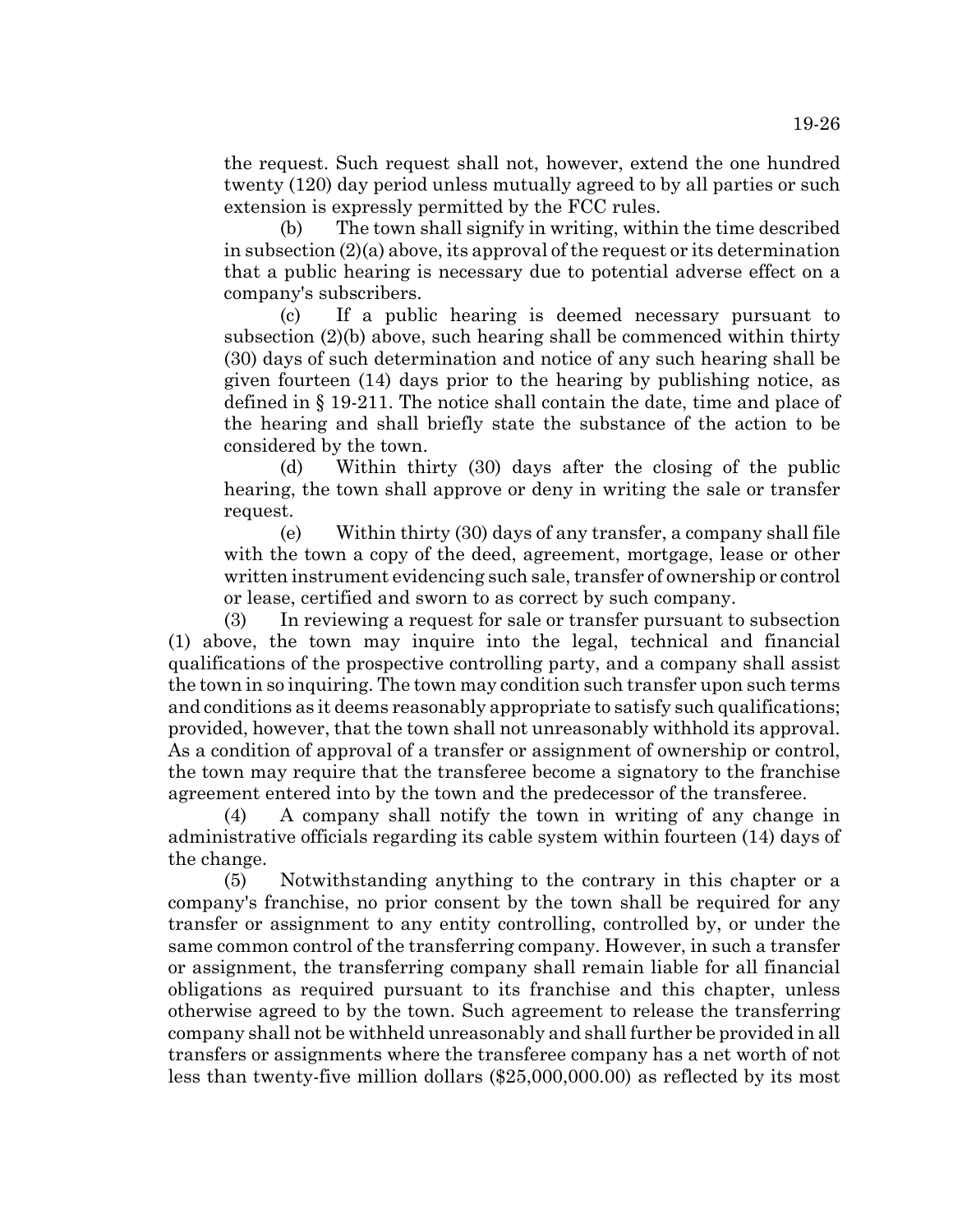current audited financial statement. (as added by Ord. #2015-008, Nov. 2015 *Ch2\_8-2-21*)

**19-229. Availability of books and records**. (1) A company shall fully cooperate in making available at reasonable times, and the town shall have the right as it pertains to the enforcement of a franchise to inspect, the books, records, maps, plans and other like materials of a company applicable to a cable system, at any time during normal business hours. Where volume and convenience necessitate, a company may require inspection to take place on such company's premises.

(2) The following records and/or reports are to be made available to the town upon request:

(a) There shall be a monthly review and resolution or progress report submitted by a company to the town;

(b) Periodic preventive maintenance reports;

(c) Any copies of FCC form 395-A (or successor form) or any supplemental forms related to equal opportunity or fair contracting policies;

(d) Reports filed with the FCC, SEC or any other federal or state agency that has a potential impact on the administration of a franchise;

(e) Subscriber inquiry/complaint resolution data and related documentation; and

(f) Periodic construction update reports including, where appropriate, the submission of as-built maps. (as added by Ord. #2015-008, Nov. 2015 *Ch2\_8-2-21*)

**19-230. Other petitions and applications**. Copies of all petitions, applications, communications and reports submitted by a company to the FCC, Securities and Exchange Commission, or any other federal or state regulatory commission or agency having jurisdiction in respect to any matters affecting cable television operations authorized pursuant to its franchise, shall be provided to the town when requested by the town. (as added by Ord. #2015-008, Nov. 2015 *Ch2\_8-2-21*)

**19-231. Fiscal reports**. (1) A company shall file annually with the town, no later than one hundred twenty (120) days after the end of the company's fiscal year, a copy of a gross revenue report applicable to the cable system and its operations during the preceding twelve (12) month period. Such report shall deal exclusively with the services rendered by the company under the franchise and shall be certified as correct by an authorized officer of such company.

(2) A company shall file annually with the town, no later than one hundred twenty (120) days after the end of the company's fiscal year, a copy of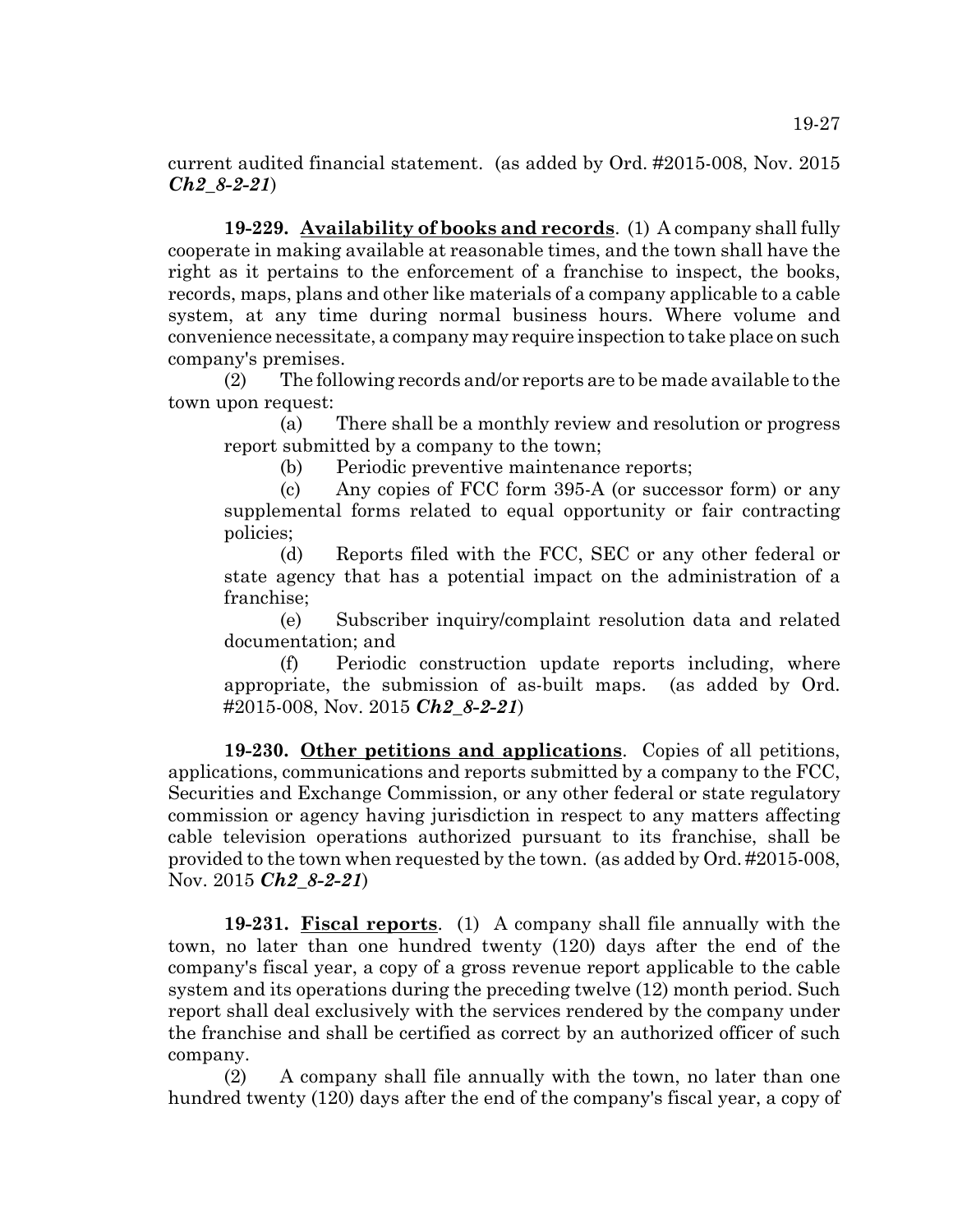financial statements, certified by a certified public accountant, of the income, expenses and financial standing of such company. (as added by Ord. #2015-008, Nov. 2015 *Ch2\_8-2-21*)

**19-232. Removal of cable system**. At the expiration of the term for which a franchise is granted, whether by the town or the state, and any denial of a renewal proposal or upon its termination as provided in this chapter, a company shall forthwith, if required by the town but not otherwise, remove at its own expense all designated portions of the cable system from all streets and public property within the town. If the company fails to do so, the town may perform the work at such company's expense or elect to leave the same in place. A bond shall be furnished by the company in an amount sufficient to cover this expense. (as added by Ord. #2015-008, Nov. 2015 *Ch2\_8-2-21*)

**19-233. Required services and facilities**. (1) A cable system of a company granted a franchise hereunder shall have a minimum system capacity of at least five hundred fifty (550) MHz or seventy-seven (77) full video channel equivalent and a minimum capacity no less than any other cable system franchise then held by such company or by any entity controlling it, controlled by it, or under the same common control as such company for any municipality within the county, or any unincorporated area of the county. Such system shall maintain a plant having the technical capacity for two (2) way communications.

(2) A company or other entity granted a franchise, permit, license or other authorization to provide cable service shall maintain the following:

(a) At least one (1) specially designated, noncommercial public access channel available on a first-come, non-discriminatory basis;

(b) At least one (1) specially designated channel for educational access;

(c) At least one (1) specially designated channel for local governmental uses; and

(d) Leased access made available in accordance with federal law. These uses may be combined on one (1) or more channels until such time as additional channels become necessary in the opinion of the board of mayor and aldermen on the advice of the cable commission of the town or its successor.

(3) A company awarded a franchise shall maintain an institutional network (I-Net) of cable, optical, electrical or electronic equipment, including cable television systems, used for the purpose of transmitting cable signals interconnecting designated buildings or places to be determined by the town and incorporated into a franchise.

(4) A company or other provider of cable service shall incorporate into its cable system the capacity which will permit the town, in times of emergency, to override, by remote control, the audio of all channels which a company or other provider of cable service may lawfully override simultaneously. The town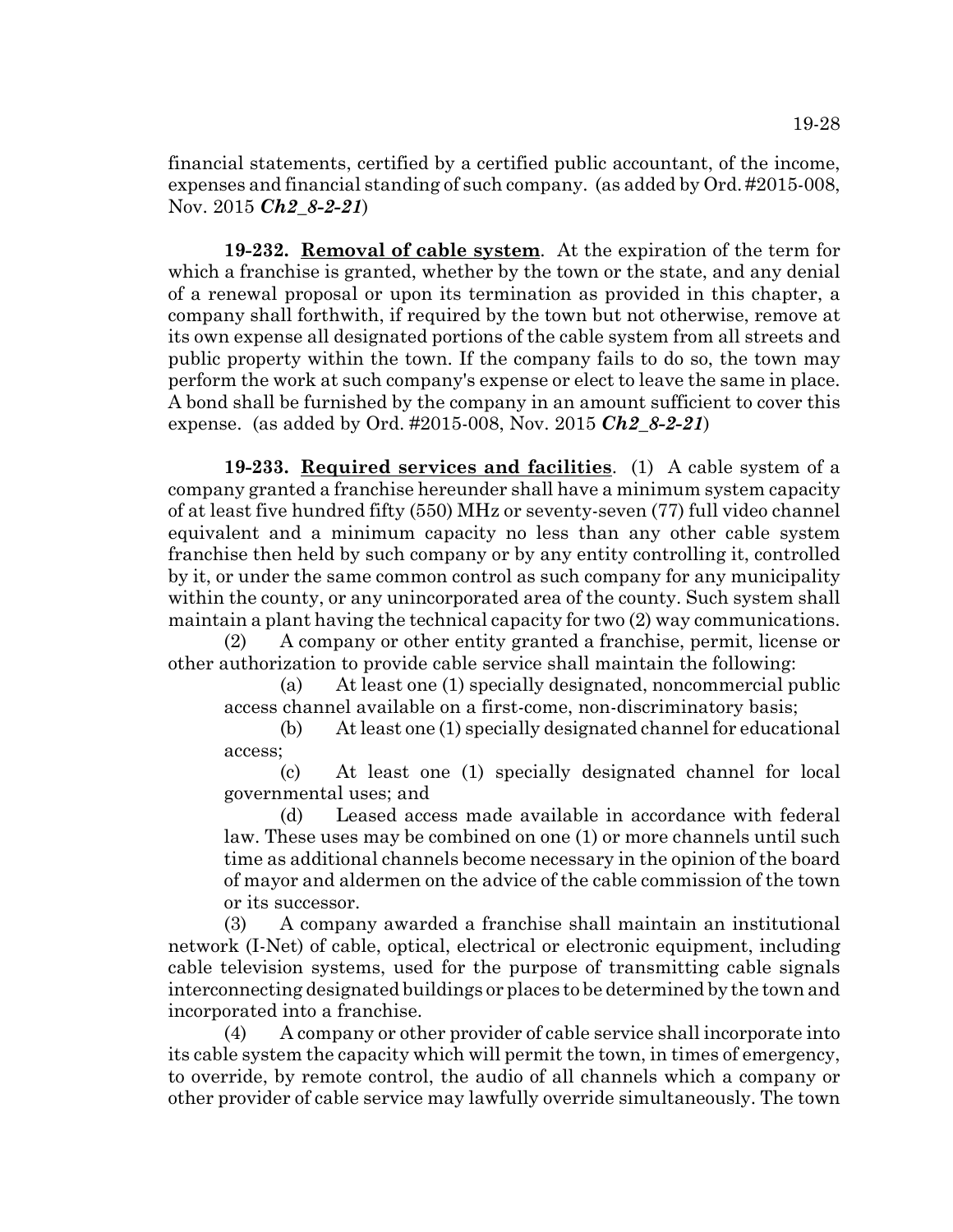shall designate a channel used by the PEG facility for emergency broadcasts of both audio and video. A company shall cooperate with the town in the use and operation of the emergency alert override system.

(5) A company and any other providers of cable service may be required to interconnect its system with other systems. Such interconnection shall be made within the time limit established by the town. Upon receiving the directive of the town to interconnect, a company shall immediately initiate negotiations with the other affected systems in order that all costs may be shared equally among cable companies for both construction and operation of the interconnection link. A company or other provider of cable service may be granted reasonable extensions of time to interconnect or the town may rescind its order to interconnect upon petition by a company or other provider of cable service to the town. The town shall grant the request if it finds that a company or other provider of cable service has negotiated in good faith and has failed to obtain an approval from the operator or franchising authority of a system to be interconnected, or the cost of the interconnection would cause an unreasonable or unacceptable increase in subscriber rates.

(a) A company or other provider of cable service shall cooperate with any interconnection corporation, regional interconnection authority or town, county, state and federal regulatory agency which may be hereafter established for the purpose of regulating, financing or otherwise providing for the interconnection of cable systems beyond the boundaries of the town.

(b) Initial technical requirements to ensure future interconnection capability are as follows:

(i) All companies or entities receiving franchises, licenses, permits, or other authorization to operate within the town shall use the standard frequency allocations for television signals.

(ii) All companies or other entities are required to use in the cable systems signal processors at the head end for each television signal.

(iii) The town also urges a company or other provider of cable service to provide local origination equipment that is compatible throughout the area so that video cassettes or videotapes can be shared by various systems. (as added by Ord. #2015-008, Nov. 2015 *Ch2\_8-2-21*)

**19-234. Rules and regulations**. (1) In addition to the inherent powers of the town to regulate and control a company, and those powers expressly reserved by the town or agreed to and provided for in this chapter, the right and power is hereby reserved by the town to promulgate such additional regulations as it shall find necessary in the exercise of its lawful powers and furtherance of the terms and conditions of this franchise; provided, however, that such rules, regulations, terms and conditions shall not be in conflict with the provisions of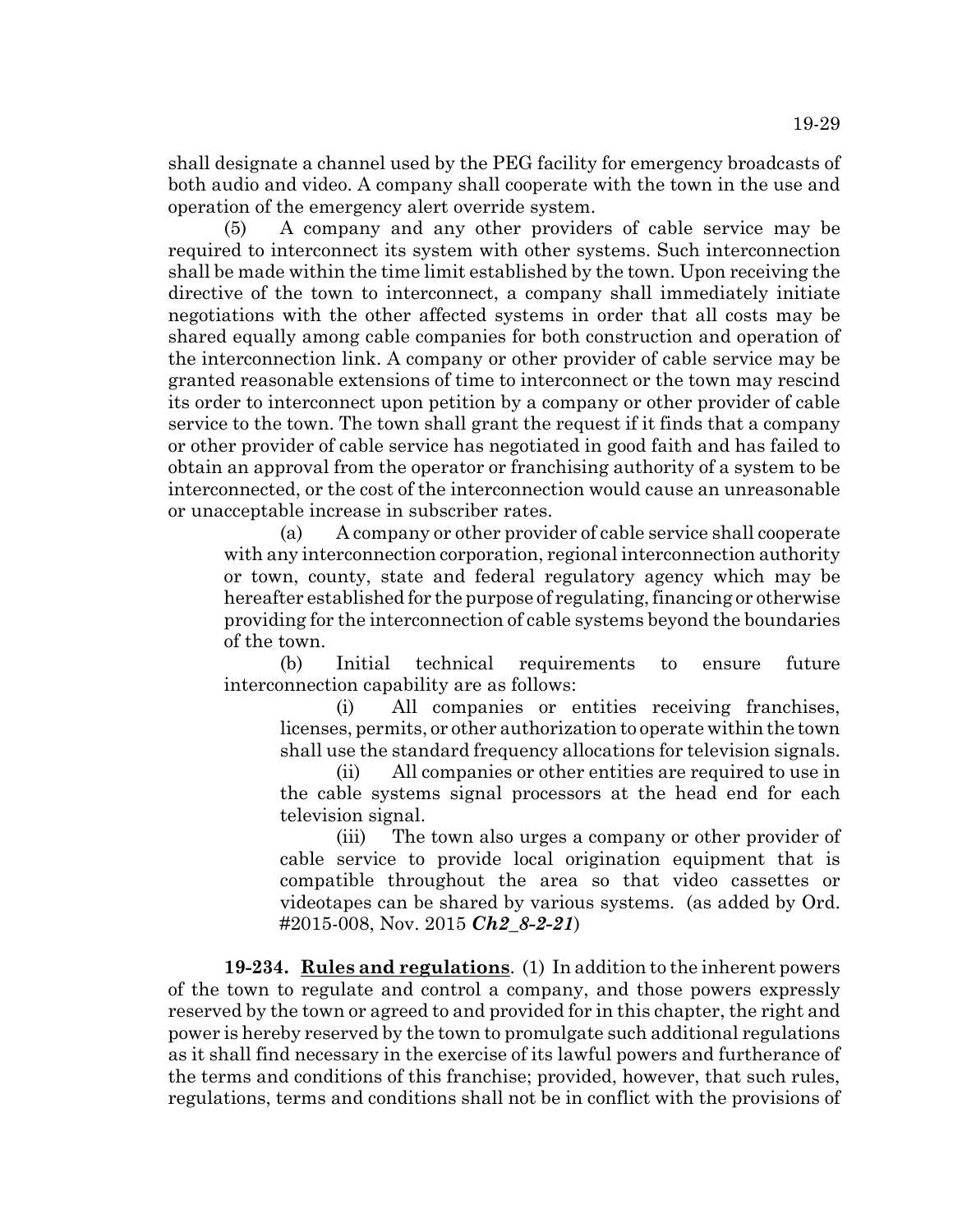this chapter or applicable state and federal laws, rules and regulations or change a company's obligations or rights under this chapter.

(2) The town may also adopt such regulations as requested by a company upon application. (as added by Ord. #2015-008, Nov. 2015 *Ch2\_8-2-21*)

**19-235. Performance evaluation sessions**. (1) The town and a company shall hold scheduled performance evaluation sessions every third year within thirty (30) days of the anniversary date of a company's award or renewal of its franchise and as may be required by federal and state law. Notice, as defined in § 19-211, shall be provided for all such evaluation sessions, which shall be open to the public.

(2) Special evaluation sessions may be held at any time during the term of the franchise at the request of the town or a company.

(3) Topics which may be discussed at any scheduled or special evaluation session may include, but shall not be limited to, service rate structures, franchise fee, penalties, free or discounted services, application of new technologies, system performance, services provided, programming offered, customer complaints, privacy, amendments to this chapter, judicial and FCC rulings, construction policies, and company or town rules.

(4) Members of the general public may add topics either by working through the negotiating parties or by presenting a petition. If such a petition bears the valid signatures of fifty (50) or more residents of the town, the proposed topic or topics shall be added to the list of topics to be discussed at the evaluation session. (as added by Ord. #2015-008, Nov. 2015 *Ch2\_8-2-21*)

**19-236. Rate change procedures**. The town may regulate basic service rates charged by a company as allowed pursuant to the Cable Television Consumer Protection and Competition Act of 1992 or any other law or regulation. Should federal or state law permit further rate regulation beyond the basic service, the town may assume such rate regulation immediately and adopt appropriate procedures for such regulation. (as added by Ord. #2015-008, Nov. 2015 *Ch2\_8-2-21*)

**19-237. Forfeiture and termination**. (1) In addition to all other rights and powers retained by the town under this chapter or otherwise, the town reserves the right to forfeit and terminate a franchise and all rights and privileges of a company thereunder in the event of a substantial breach of its terms and conditions. A substantial breach by the company shall include, but shall not be limited to, the following:

(a) Violation of any material provision of the franchise or any material violation of any rule, order, regulation or determination of the town made pursuant to the franchise;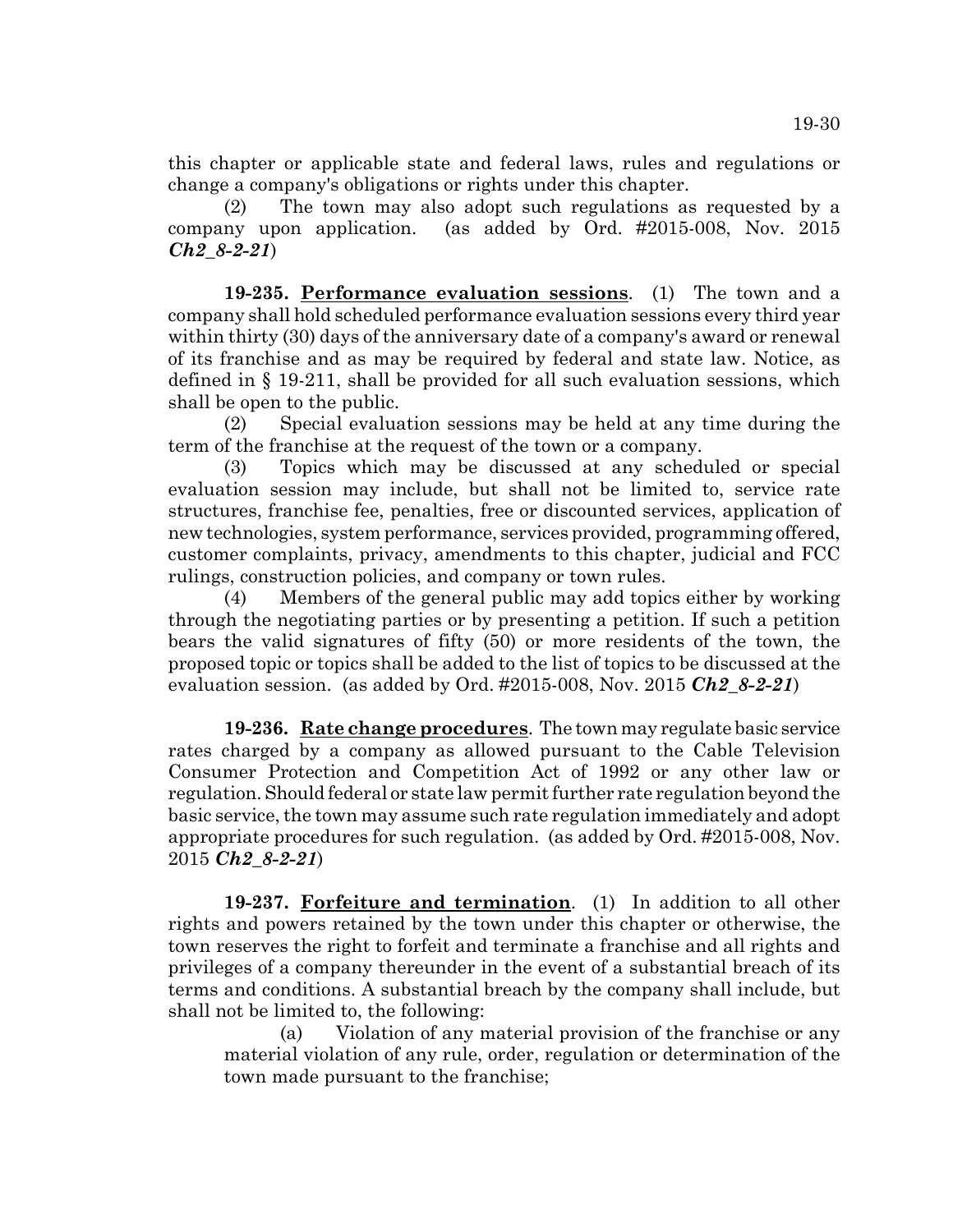(b) Attempt to evade any material provision of the franchise or practice any fraud or deceit upon the town or its subscribers;

(c) Failure to begin or complete system construction as provided under § 19-219 or in a company's franchise;

(d) Failure to restore service after ninety-six (96) consecutive hours of interrupted service, except when approval of such interruption is obtained from the town; or

(e) Material misrepresentation of fact in a proposal for or negotiation of a franchise.

(2) The provisions of subsection (1) above shall not constitute a major breach if the violation occurs but is without fault of a company or occurs as a result of a force majeure. A company shall not be excused by mere economic hardship nor by misfeasance or malfeasance of its directors, officers or employees.

(3) The town may make a written demand that a company comply with any provision, rule, order or determination under or pursuant to this chapter. If the violation by a company continues for a period of thirty (30) days following such written demand without written proof that the corrective action has been taken or is being actively and expeditiously pursued, the town may set a public hearing to decide the issue of termination of its franchise. The town shall cause to be served upon a company, at least twenty (20) days prior to the date of such hearing, a written notice of intent to request such termination, and establish the time and place of the hearing. Public notice as defined in § 19-217 shall be given of the hearing and the issues which will be addressed at the hearing.

(4) The town shall hear and consider the issues and shall hear any person interested therein (including the report of the cable commission or its successor) and shall determine in its discretion whether or not any violation by a company has occurred.

(5) If the town shall determine that a violation by a company was the fault of such company and within its control, the town may, by resolution by its board of mayor and aldermen, declare that the franchise of such company shall be forfeited and terminated unless there is compliance within such period as the board may fix. Such period shall not be less than sixty (60) days; provided that no opportunity for compliance need be granted for fraud or misrepresentation.

(6) The issue of forfeiture and termination shall be placed upon the agenda of the board of mayor and aldermen at the expiration of the time set by it for compliance. The town then may terminate the franchise forthwith upon finding that a company has failed to achieve compliance or may further extend the period, in its discretion. (as added by Ord. #2015-008, Nov. 2015 *Ch2\_8-2-21*)

**19-238. Foreclosure**. Upon the foreclosure or other judicial sale of all or a substantial part of the system, a company shall notify the town of such fact, and such notification shall be treated as a notification that a change in control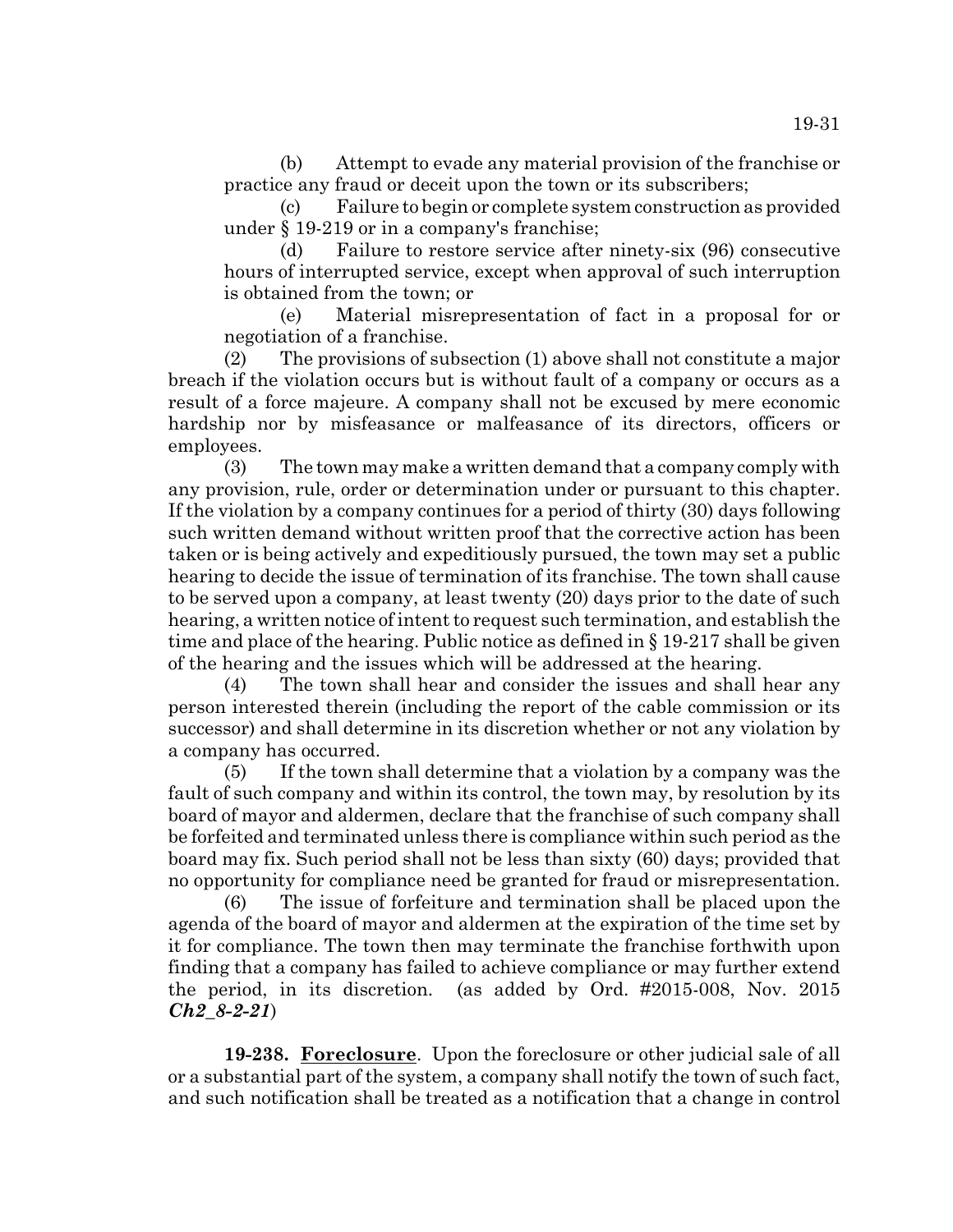of such company has taken place, and the provisions of its franchise governing the consent of the town to such change in control of the company shall apply. (as added by Ord. #2015-008, Nov. 2015 *Ch2\_8-2-21*)

# **19-239. Approval of transfer and right of acquisition by the town**.

(1) At the expiration of a franchise, if it is not renewed, the town may, in lawful manner and upon payment of fair market value, determined on the basis of the system valued as a going concern exclusive of any value attributable to the franchise itself, lawfully obtain, purchase, condemn, acquire, take over and hold the system.

(2) Upon the revocation of a franchise, the town may in lawful manner and upon the payment of an equitable price lawfully obtain, purchase, condemn, acquire, take over and hold the system. (as added by Ord. #2015-008, Nov. 2015 *Ch2\_8-2-21*)

**19-240. Receivership**. The town shall have the right to cancel a franchise one hundred twenty (120) days after the appointment of a receiver or trustee for a company to take over and conduct the business of the company, whether in receivership, reorganization, bankruptcy or other action or proceeding, unless such receivership or trusteeship shall have been vacated prior to the expiration of one hundred twenty (120) days, or unless:

(1) Within one hundred twenty (120) days after his election or appointment, such receiver or trustee shall have fully complied with all the provisions of this chapter and a franchise issued pursuant hereto and remedied all defaults thereunder; and

(2) Such receiver or trustee, within the one hundred twenty  $(120)$  days, shall have executed an agreement, duly approved by the court having jurisdiction in the premises, whereby such receiver or trustee assumes and agrees to be bound by each and every provision of this chapter and the franchise granted to a company. (as added by Ord. #2015-008, Nov. 2015 *Ch2\_8-2-21*)

# **19-241. Compliance with state and federal laws**.

(1) Notwithstanding any other provisions of this chapter to the contrary, a company shall at all times comply with all laws and regulations of the state and federal government or any administrative agencies thereof; provided, however, that if any such state or federal law or regulation shall require a company to perform any service, or shall permit a company to perform any service, or shall prohibit a company from performing any service, in conflict with the terms of this chapter or of any law or regulation of the town, then as soon as possible following knowledge thereof, a company shall notify the town of the point of conflict believed to exist between such regulation or law and the ordinances or regulations of the town or its franchise.

(2) If the town determines that a material provision of this chapter is affected by any subsequent action of the state or federal government, the town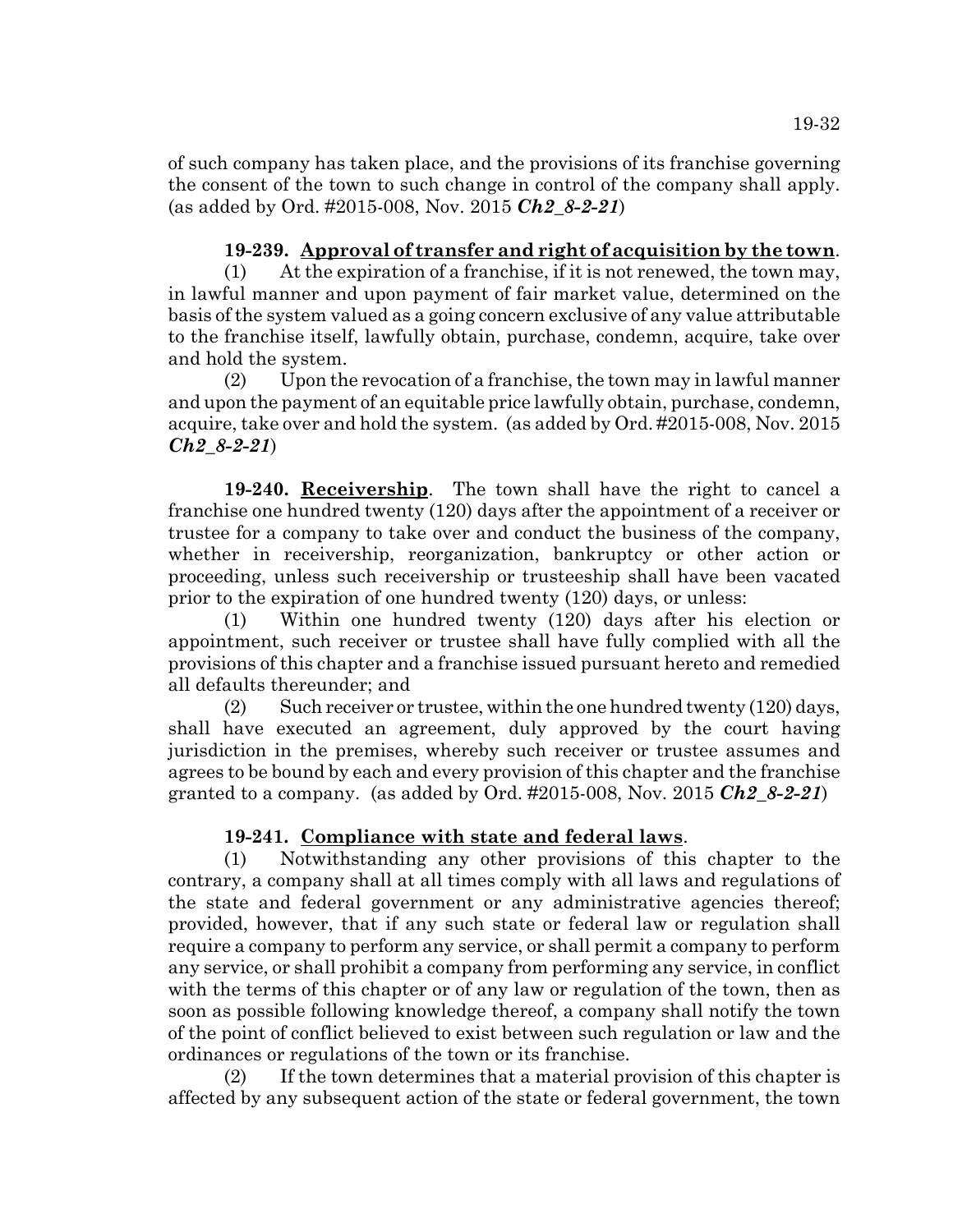and a company shall have the right to negotiate a modification to any of the provisions of this chapter to such reasonable extent as may be necessary to carry out the full intent and purpose of this chapter and any franchise. (as added by Ord. #2015-008, Nov. 2015 *Ch2\_8-2-21*)

**19-242. Landlord/tenant**. (1) Neither the owner of any multiple unit residential dwelling, nor his agent or representative, shall interfere with the right of any tenant or lawful resident thereof to receive cable service, cable installation or maintenance from a company.

(2) Neither the owner of any multiple unit residential dwelling, nor his agent or representative, shall ask, demand or receive any payment, service or gratuity in any form as a condition for permitting or cooperating with the installation of a cable service to the dwelling unit occupied by a tenant or resident requesting service.

(3) Neither the owner of any multiple unit residential dwelling, nor his agent or representative, shall penalize, charge or surcharge a tenant or resident, or forfeit or threaten to forfeit any right of such tenant or resident, or discriminate in any way against such tenant or resident who requests or receives cable service from a company.

(4) No person shall resell, without the expressed written consent of both a company and the town, any cable service, program or signal transmitted by a cable company.

(5) Nothing in this chapter shall prohibit a person from requiring that the cable system conform to laws and regulations and reasonable conditions necessary to protect safety, function, appearance and value of premises or the convenience and safety of persons or properly.

(6) Nothing in this chapter shall prohibit a person from requiring a company to agree to indemnify the owner, or his agents or representatives, for damages or from liability for damages caused by the installation, operation, maintenance or removal of cable communication facilities. (as added by Ord. #2015-008, Nov. 2015 *Ch2\_8-2-21*)

**19-243. Initial application**. (1) All initial applications received by the town from any applicants for a franchise to be granted to provide cable service will become the property of the town.

(2) The town reserves the right to reject any and all initial applications and waive informalities and/or technicalities where the best interest of the town may be served.

(3) Before submitting an initial application, each and every applicant must:

(a) Examine this chapter and any required application documents thoroughly;

(b) Familiarize itself with local conditions that may in any manner affect its performance under a franchise;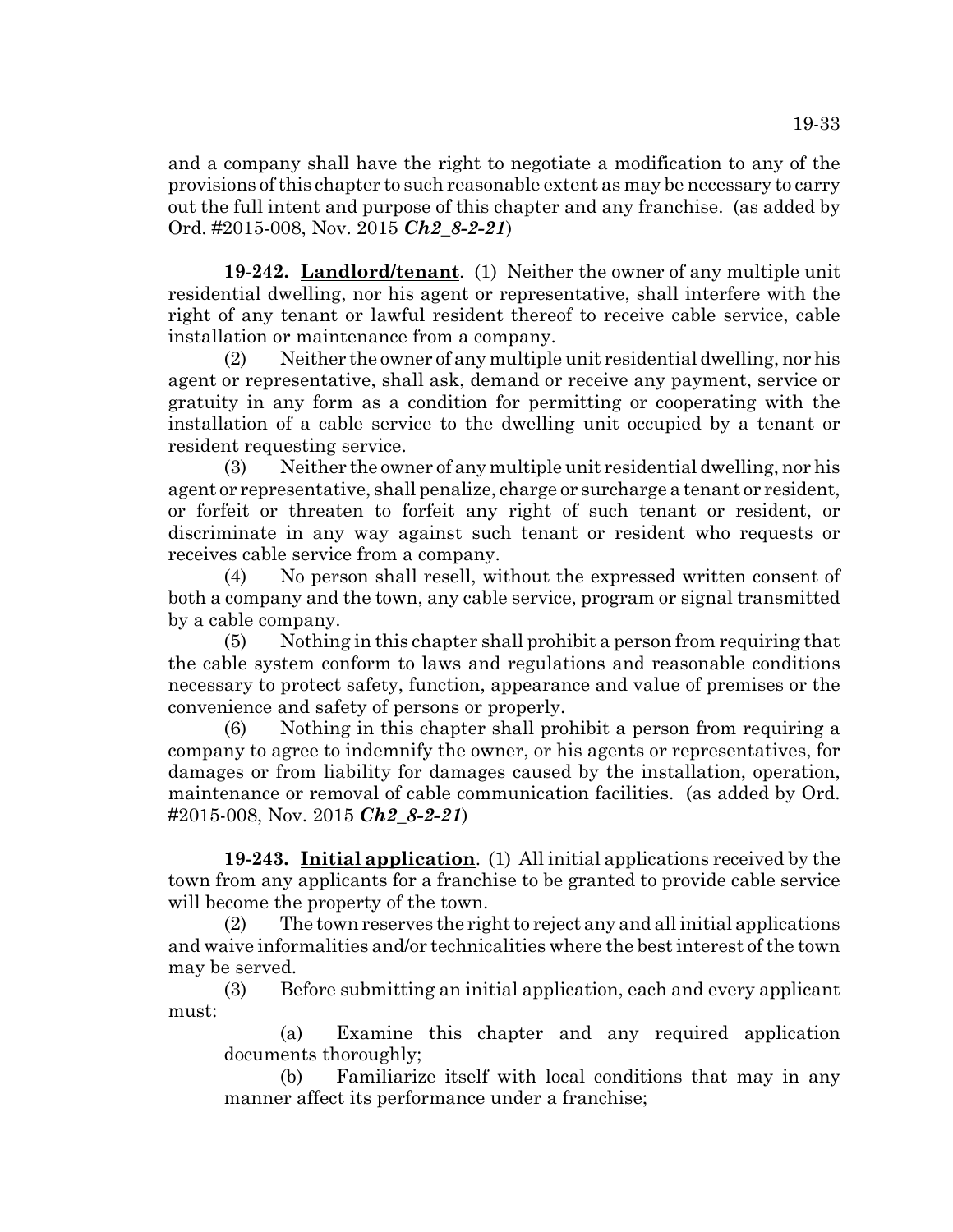(c) Familiarize itself with federal, state and local laws, ordinances, rules and regulations affecting its performance under a franchise; and

(d) Carefully correlate its observations with the requirements of this chapter and any and all application documents.

(4) The town may make such investigations as it deems necessary to determine the ability of the applicant to provide cable service and to fully perform under a franchise, and the applicant shall furnish to the town all such information and data for this purpose as the town may request. The town reserves the right to reject any initial application if the evidence submitted by, or investigation of, such applicant fails to satisfy the town that such applicant is properly qualified to carry out the obligations of this chapter or a franchise or if the plans of the applicant for construction of this cable system and/or its operation fail to satisfy the town that it is in the best interests of its citizens to grant a franchise to the applicant. (as added by Ord. #2015-008, Nov. 2015 *Ch2\_8-2-21*)

**19-244. Financial, contractual, shareholder and system disclosure in initial application**. (1) No franchise will be granted pursuant to an initial application unless all requirements and demands of the town regarding financial, contractual, shareholder and system disclosure have been met.

(2) Applicants, including all shareholders and parties with an interest equal to or greater than ten percent (10%) of the shares of stock of an applicant, shall fully disclose all agreements and undertakings, whether written or oral, or implied with any person, firm, group, association or corporation with respect to a franchise and the proposed cable system. This section shall include, but not be limited to, any agreements between local applicants and national companies.

(3) Applicants, including all shareholders and parties with an interest equal to or greater than ten percent (10%) of the shares of stock of an applicant, shall submit all requested information as provided by the terms of this chapter. The requested information must be complete and verified as true by the applicant.

(4) Applicants, including all shareholders and parties with an interest equal to or greater than ten percent (10%) of the shares of stock of an applicant, shall disclose the numbers of shares of stock, and the holders thereof, and shall include the amount of consideration for each share of stock and the nature of the consideration.

(5) Applicants, including all shareholders and parties with an interest equal to or greater than ten percent  $(10%)$  of the shares of stock of an applicant, shall disclose any information required by the town regarding other cable systems in which they hold an interest of any nature including, but not limited to, the following:

(a) Locations of all other franchises and the dates of award for each location;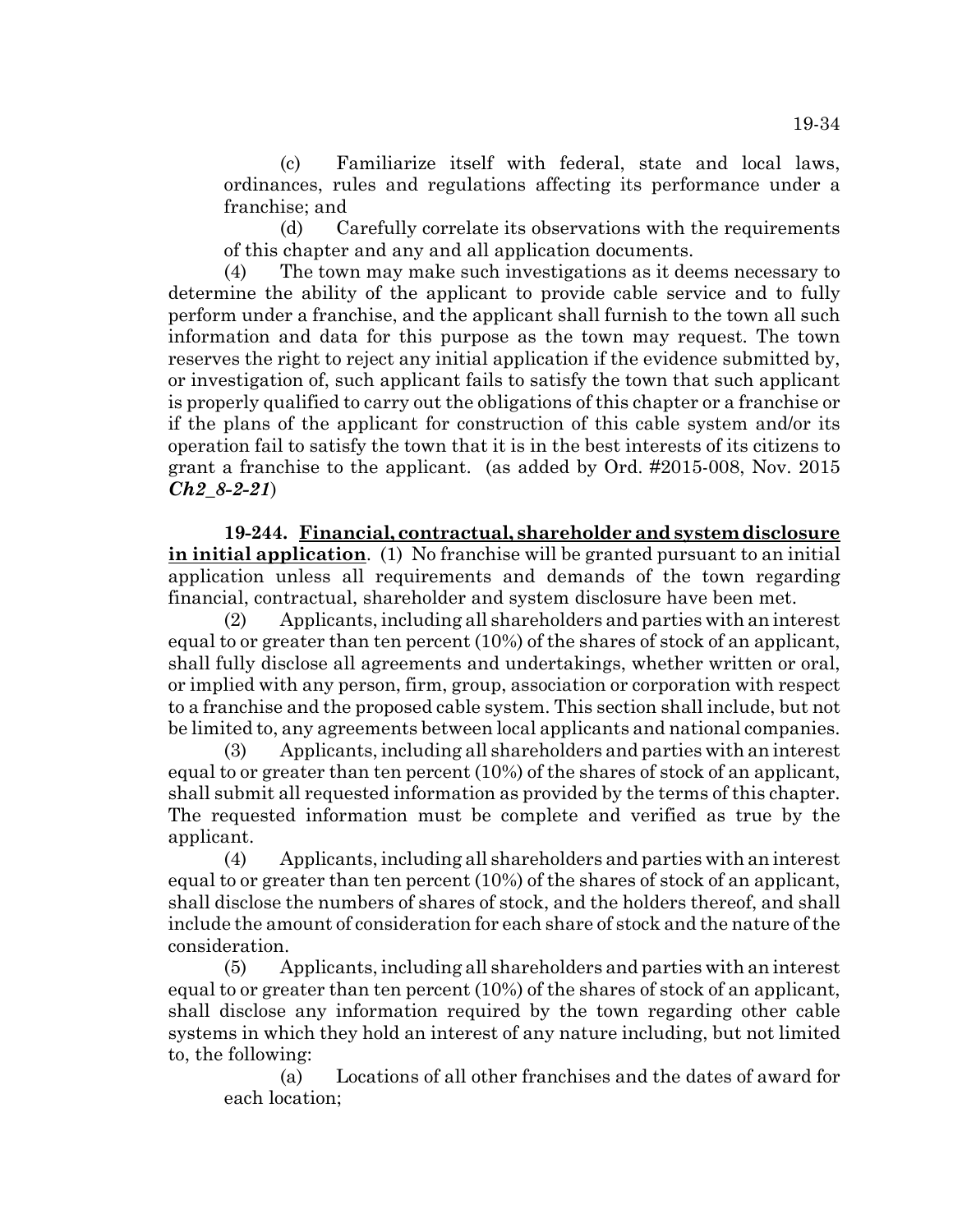(b) Estimated construction costs and estimated completion dates for each cable system;

(c) Estimated number of miles of construction and number of miles completed in each cable system as of the date of any initial application; and

(d) Date for completion of construction as promised in any initial application for each system.

(6) Applicants, including all shareholders and parties with an interest equal to or greater than ten percent (10%) of the shares of stock of an applicant, shall disclose any information required by the town regarding pending applications for other cable systems including, but not limited to, the following:

(a) Location of other franchise applications and date of any application;

(b) Estimated dates of franchise awards;

(c) Estimated number of miles of construction; and

(d) Estimated construction costs. (as added by Ord. #2015-008, Nov. 2015 *Ch2\_8-2-21*)

**19-245. Theft of services and tampering**. (1) No person, whether or not a subscriber to the cable system, may intentionally or knowingly damage or cause to be damaged any wire, cable, conduit, equipment or apparatus of a company, or commit any act with intent to cause such damage, or tap, tamper with or otherwise connect any wire or device to a wire cable, conduit, equipment, apparatus or appurtenances of a company with the intent to obtain a signal or impulse from the cable system without authorization from or compensation to a company, or to obtain cable service with intent to cheat or defraud a company of any lawful charge to which it is entitled.

(2) Any person convicted of violating any provision of this section is subject to a fine of not less than fifty dollars (\$50.00) nor more than five hundred dollars (\$500.00) for each offense. Each four (4) days' violation of this section shall be considered a separate offense. (as added by Ord. #2015-008, Nov. 2015 *Ch2\_8-2-21*)

**19-246. Force majeure**. If by reason of a force majeure either party is unable, in whole or in part, to carry out its obligations under this chapter, that party shall not be deemed to be in violation or default during the continuance of such inability. (as added by Ord. #2015-008, Nov. 2015 *Ch2\_8-2-21*)

**19-247. Violations and penalty**. Whenever the town finds that a company has allegedly violated one (1) or more terms, conditions or provisions of its franchise or this chapter, a written notice shall be given to such company. The written notice shall describe in reasonable detail the alleged violation so as to afford a company an opportunity to remedy the violation. A company shall have fifteen (15) days after receipt of such notice to correct or present a plan of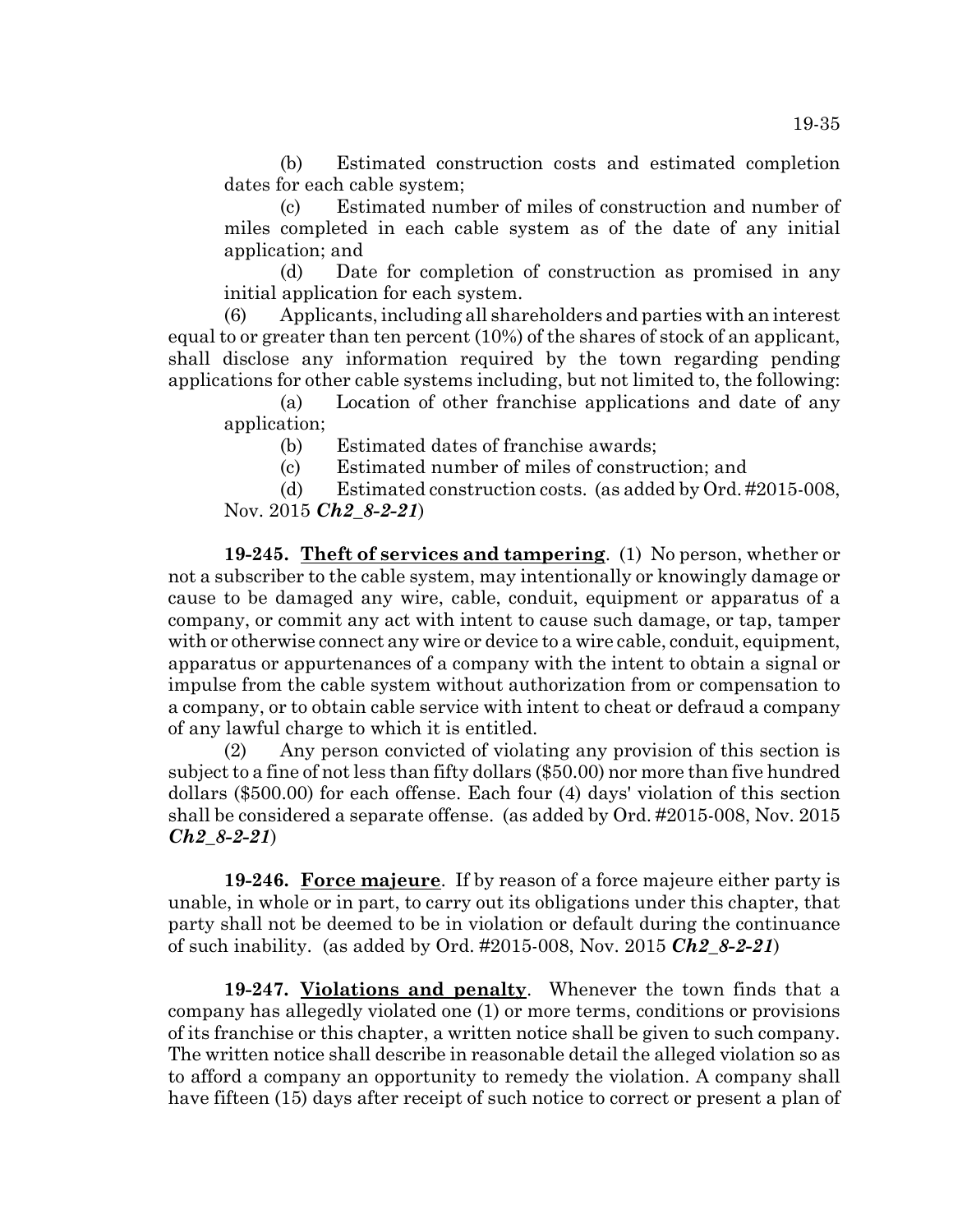action to correct the violation before the town may resort to the letter of credit or security deposit, as provided for in § 19-212. A company may, within fifteen (15) days of receipt of the notice, notify the town that there is a dispute as to whether a violation or failure has, in fact, occurred. If notice of a dispute of a violation is provided, imposition of the penalties outlined in this section will be stayed until resolution of the dispute at a public hearing by the town to address the violation and the dispute. Unless the town directs otherwise, a public hearing will be held within fifteen (15) days of the town's receipt of a company's notice of dispute. Notice of the public hearing shall be provided pursuant to § 19-217. The hearing shall be before the town administrator or a person designated by him. After resolution of the dispute or if there is no dispute, penalties for violation as set out in this section shall be chargeable to the letter of credit or security deposit, as provided for in § 19-212, as follows, and the town may determine the amount of the fine for other violations which are not specified in a sum not to exceed five hundred dollars (\$500.00) for each violation, with each day constituting a separate violation.

(1) Failure to furnish, maintain or offer all cable services to any potential subscriber within the town upon valid order of the town: two hundred dollars (\$200.00) per day, per violation, for each day that such failure occurs or continues.

(2) Failure to obtain or file evidence of required insurance, construction bond, performance bond or other required financial security: two hundred dollars (\$200.00) per day, per violation, for each day such failure occurs or continues.

(3) Failure to provide access to data, documents, records or reports to the town as required by this chapter: two hundred dollars (\$200.00) per day, per violation, for each day such failure occurs or continues.

(4) Failure to comply with applicable construction, operation or maintenance standards: three hundred dollars (\$300.00) per day, per violation, for each day such failure occurs or continues.

(5) Failure to comply with a rate decision or refund order: five hundred dollars (\$500.00) per day, per violation, for each day such a violation occurs or continues. The town may impose any or all of the above-enumerated measures against a company, which shall be in addition to any and all other legal or equitable remedies it has under a franchise or under any applicable law.

(6) For any violations for noncompliance with the customer service standards of §§ 19-222 to 19-224, a company shall pay two hundred dollars (\$200.00) per day for each day, or part thereof, that such noncompliance continues.

(7) Failure to comply with utility locator request in accordance with rules and procedures of the underground utility damage prevention law: fifty dollars (\$50.00) per subscriber service interruption per day.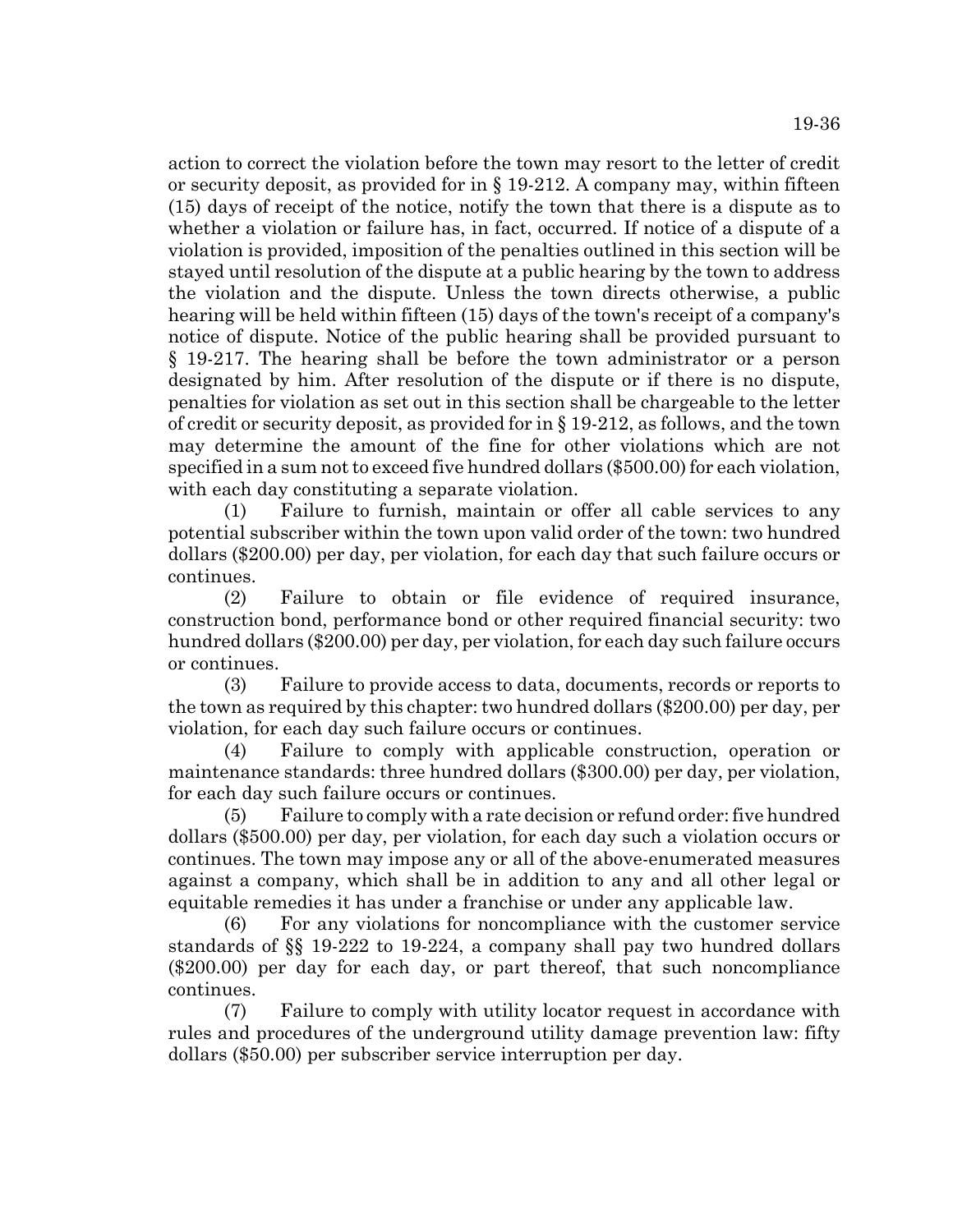(8) Any other violations of this chapter or a franchise, but not specifically noted in this section, shall not exceed five hundred dollars (\$500.00) per day, per violation. (as added by Ord. #2015-008, Nov. 2015 *Ch2\_8-2-21*)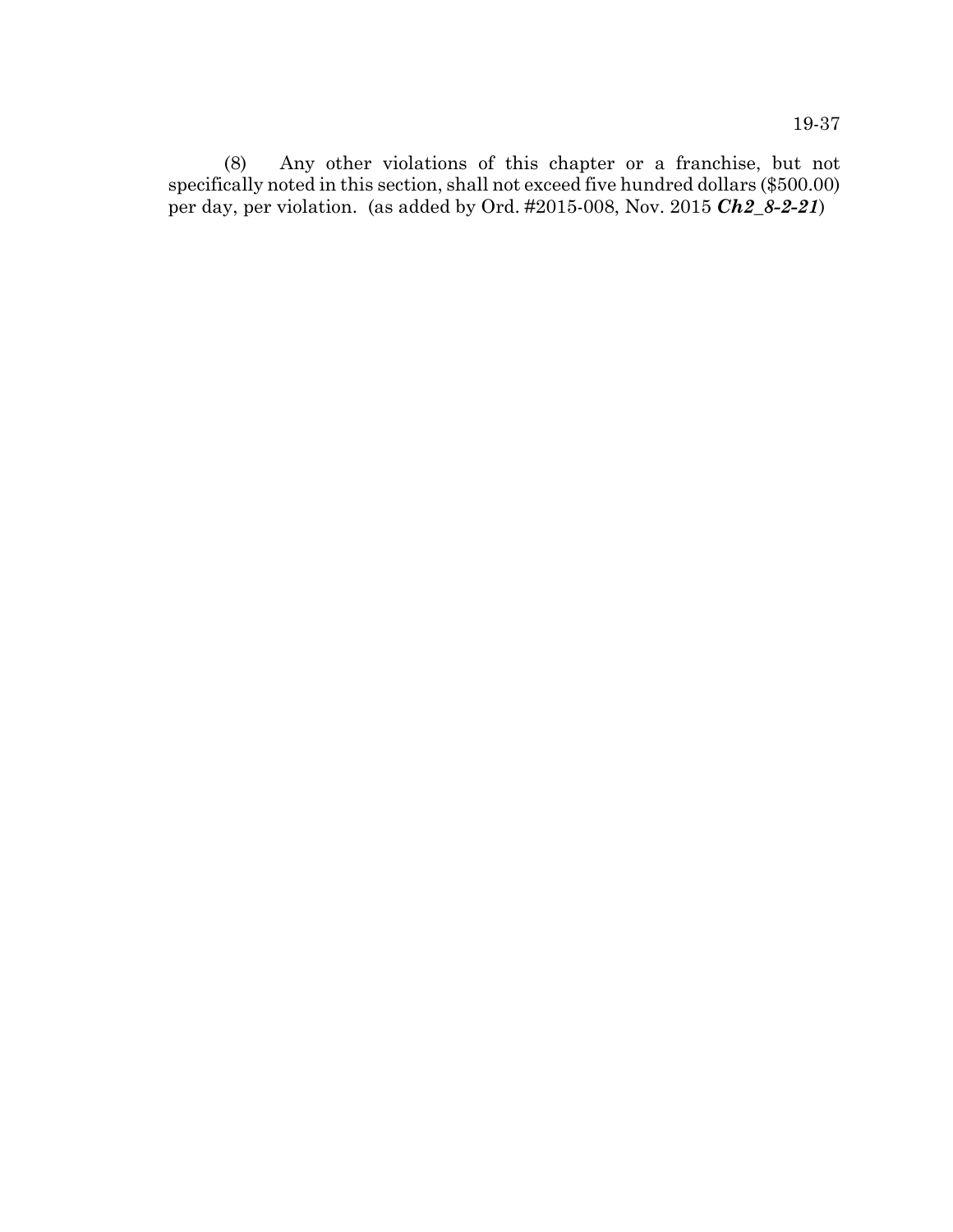### **CHAPTER 3**

#### **TELECOMMUNICATIONS**

## **SECTION**

- 19-301. Definitions.
- 19-302. Registration.
- 19-303. Fee.
- 19-304. Purpose.
- 19-305. Telecommunications franchise.
- 19-306. Franchise application.
- 19-307. Determination by the town.
- 19-308. Agreement.
- 19-309. Nonexclusive grant.
- 19-310. Term of grant.
- 19-311. Rights granted.
- 19-312. Franchise territory.
- 19-313. Non-discrimination; consumer protection.
- 19-314. Service to the town.
- 19-315. Amendment of franchise.
- 19-316. Renewal applications.
- 19-317. Renewal determinations.
- 19-318. Obligation to cure as a condition of renewal.
- 19-319. Application and review fee.
- 19-320. Other town costs.
- 19-321. Construction permit fee.
- 19-322. Franchise fees.
- 19-323. Regulatory fees and compensation not a tax.
- 19-324. Location of facilities.
- 19-325. Compliance with joint trenching rules.
- 19-326. Construction permits.
- 19-327. Interference with the streets.
- 19-328. Damage to property.
- 19-329. Notice of work.
- 19-330. Repair and emergency work.
- 19-331. Maintenance of facilities.
- 19-332. Relocation or removal of facilities.
- 19-333. Removal of unauthorized telecommunications facilities.
- 19-334. Emergency removal or relocation of facilities.
- 19-335. Damage to franchisee's facilities.
- 19-336. Restoration of streets and town property.
- 19-337. Facilities maps.
- 19-338. Duty to provide information.
- 19-339. Leased capacity.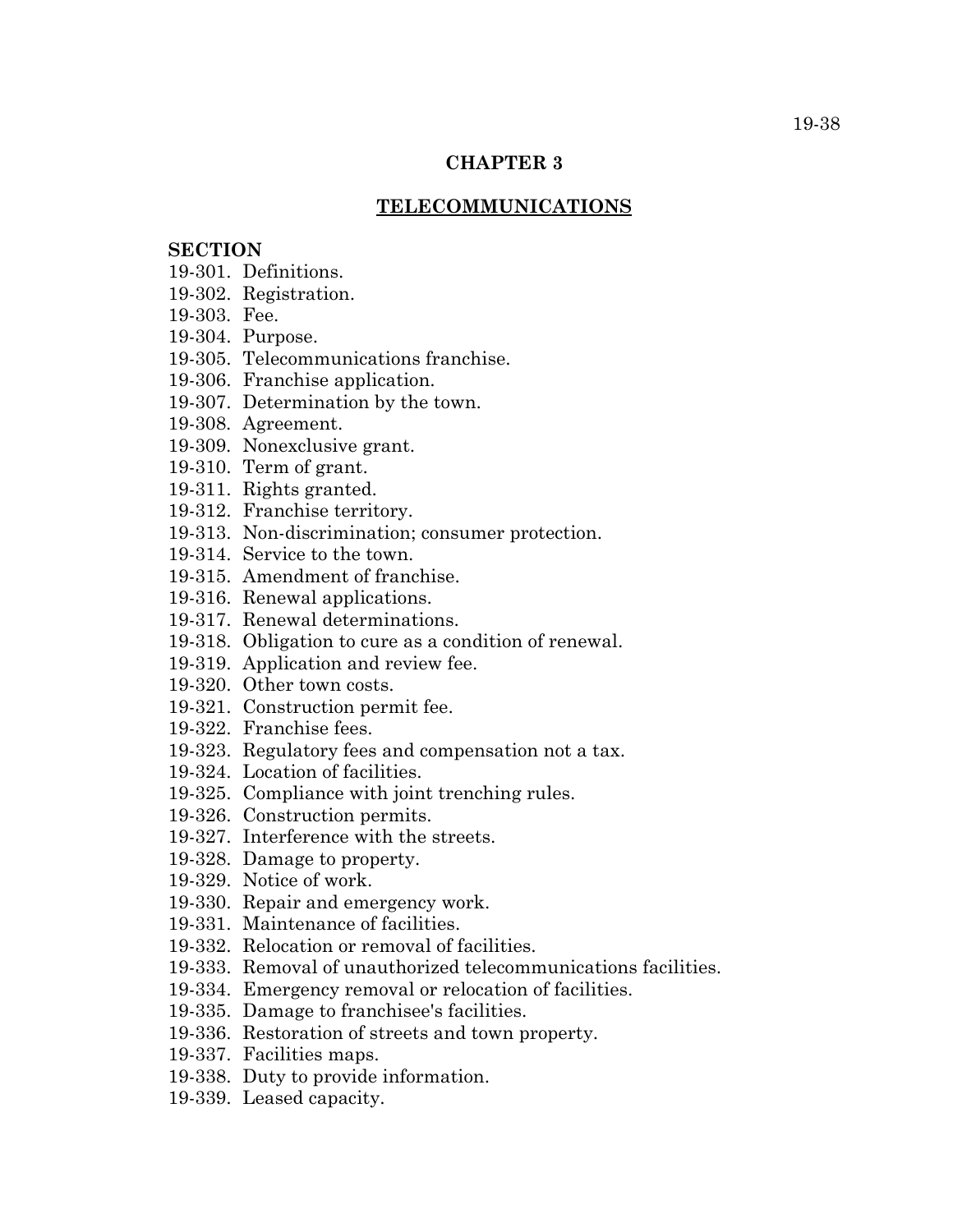- 19-340. Franchisee insurance.
- 19-341. General indemnification.
- 19-342. Performance and construction surety.
- 19-343. Security fund.
- 19-344. Construction and completion bond.
- 19-345. Coordination of construction activities.
- 19-346. Transfer of ownership or control.
- 19-347. Transactions affecting control of franchise.
- 19-348. Revocation or termination of franchise.
- 19-349. Notice and duty to cure.
- 19-350. Hearing.
- 19-351. Standards for revocation or lesser sanctions.
- 19-352. General.
- 19-353. Construction codes.
- 19-354. Construction permits.
- 19-355. Applications.
- 19-356. Engineer's certification.
- 19-357. Traffic control plan.
- 19-358. Issuance of permit.
- 19-359. Construction schedule.
- 19-360. Compliance with permit.
- 19-361. Display of permit.
- 19-362. Survey of underground facilities.
- 19-363. Noncomplying work.
- 19-364. Completion of construction.
- 19-365. As-built drawings.
- 19-366. Construction surety.
- 19-367. Exceptions.
- 19-368. Responsibility of owner.

**19-301. Definitions**. The following words, terms and phrases, when used in this chapter, shall have the meanings ascribed to them in this section, except when the context clearly indicates a different meaning.

(1) "Annual gross revenue." All revenue, as determined by generally accepted accounting principles, that is received directly or indirectly by a franchisee from the operation of a telecommunication system in the town including, without limitation, all revenue received for the provision of services, installation, reconnection, sale of products, not including customer premises equipment and the imputed value of bartered service and the value of all goods and services received by the telecommunication carrier in exchange for telecommunications service including all payments received for the lease, rental or sale of time, bandwidth or capacity on a telecommunications carriers system; provided, however, that no billings shall be imputed related to any services provided to the town, or for services governed as interstate commerce.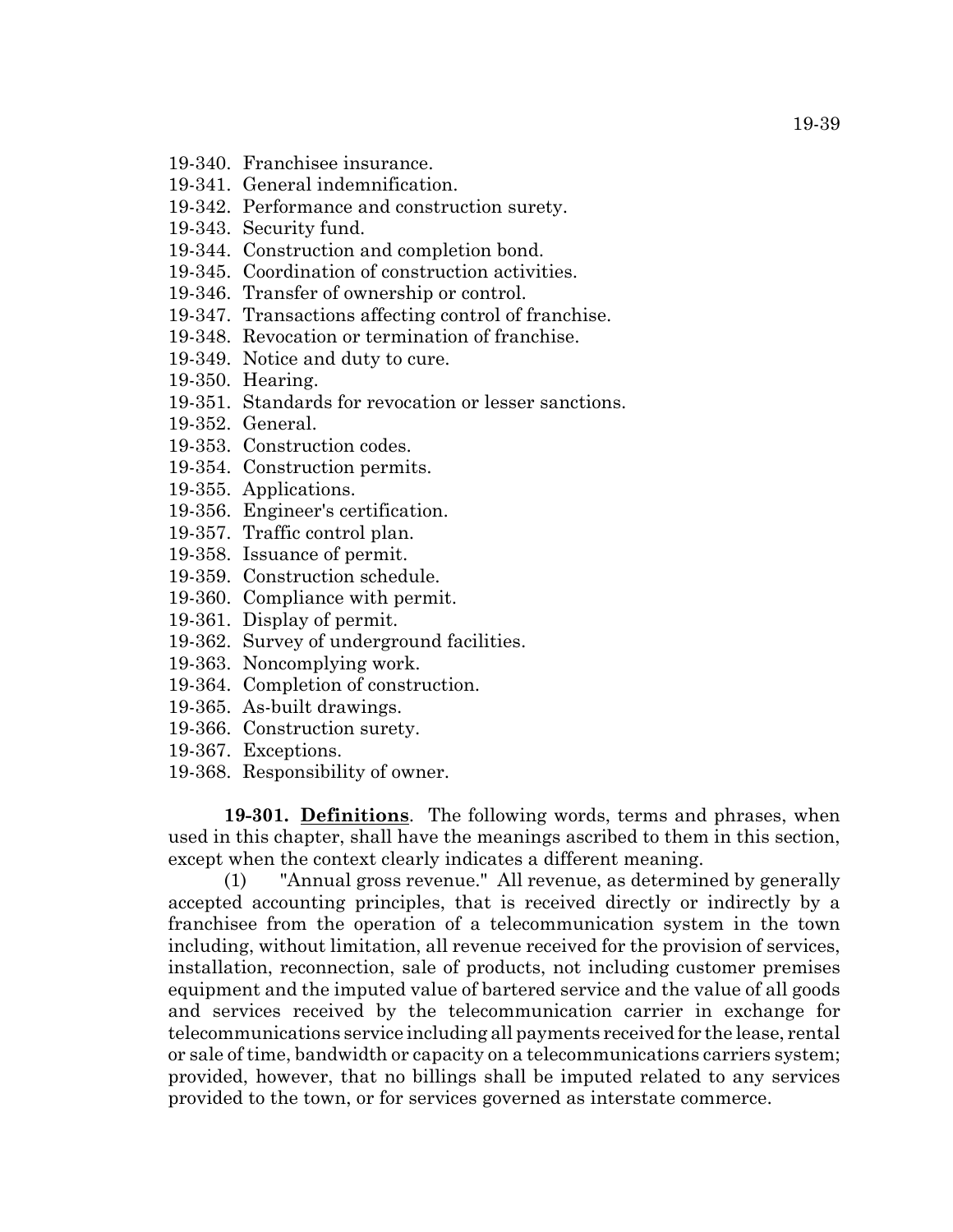(2) "Excess capacity." The volume or capacity in any existing or future duct, conduit, manhole, handhold or other utility facility within the public way that is or will be available for use for additional telecommunications facilities.

(3) "Franchise." The right of a telecommunications carrier to operate a telecommunications system in the town for a limited term and in a manner in agreement with this chapter.

(4) "Franchisee." A grantee of rights under this chapter by means of an award or franchise or its permitted successor, transferee or an applicant thereof.

(5) "Overhead facilities." Utility poles, utility facilities and telecommunications facilities located above the surface of the ground, including the underground supports and foundations for such facilities.

(6) "Street." The surface of all rights-of-way and the space, above and below, of any public street, road, highway, freeway, lane, path, public way or place, sidewalk, alley, court, boulevard, parkway, drive or easement now or hereafter held by the town for the purpose of public travel, and shall also mean other easements or rights-of-way as shall be now held or hereafter held by the town which shall, within their proper use and meaning, entitle a telecommunications carrier to the use thereof for the purposes of installing plant facilities and equipment as may be ordinarily necessary and pertinent to a telecommunications system.

(7) "Surplus space." That portion of the usable space on a utility pole which has the necessary clearance from other pole users to allow its use by a telecommunications carrier for a pole attachment.

(8) "Telecommunications carrier." Every person that directly or indirectly owns, controls, operates or manages telecommunications facilities within the town, used or to be used for the purpose of offering telecommunications service.

(9) "Telecommunications facilities" or "facility." The plant, equipment and properly including, but not limited to, cables, wires, conduits, ducts, pedestals, antennae, electronics and other appurtenances used or to be used to transmit, receive, distribute, provide or offer telecommunications services.

(10) "Telecommunications service" or "service." The providing or offering for rent, sale, resale or lease, or in exchange for other value received, of the transmittal of voice, video or data information between or among points by wire, cable, fiber optics, laser, microwave, radio, satellite or similar facilities, with or without benefit of any closed transmission medium.

(11) "Telecommunications system" or "system." See "Telecommunications facilities."

(12) "Underground facilities." Utility and telecommunications facilities located under the surface of the ground, excluding the underground foundations or supports for overhead facilities.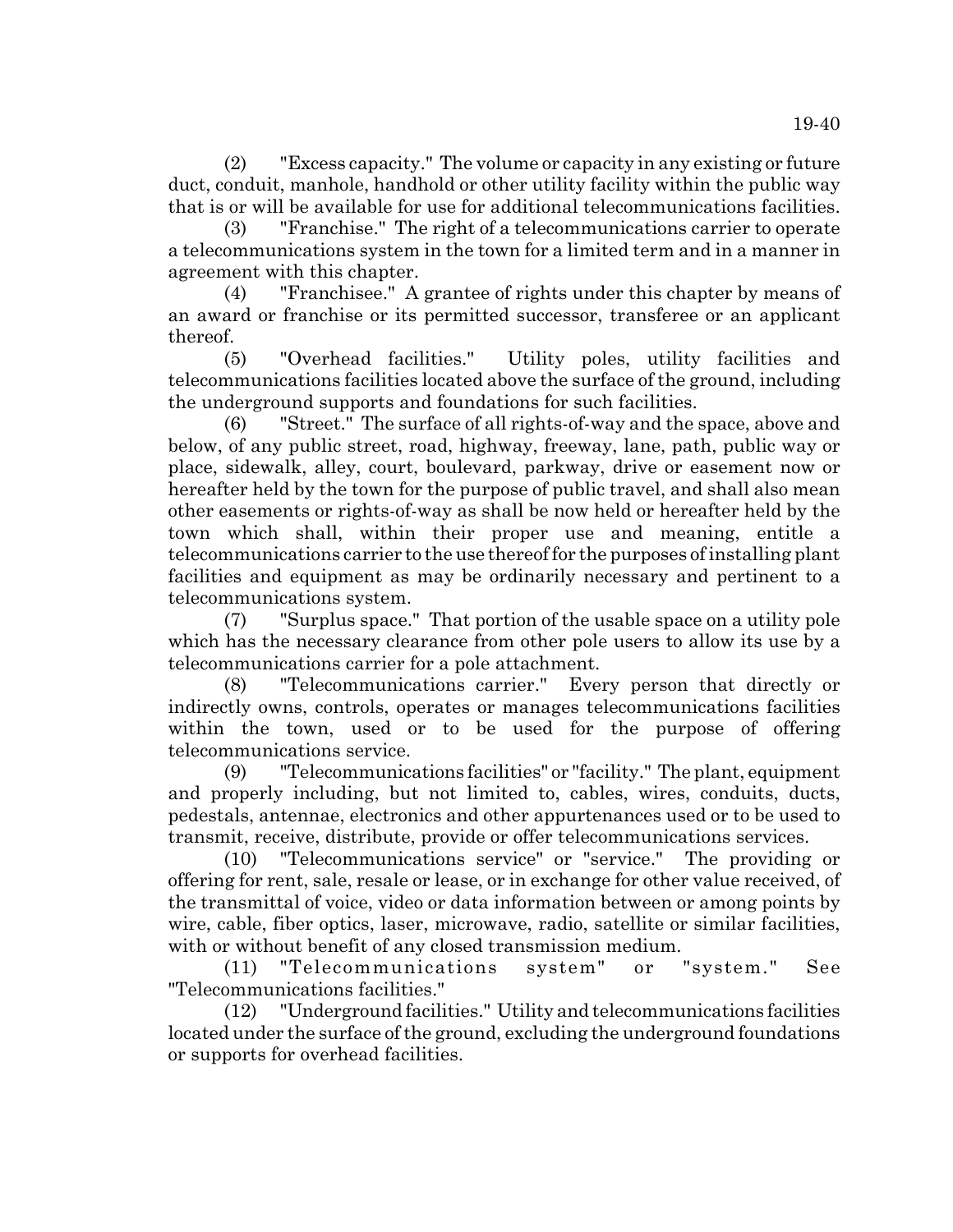(13) "Usable space." The total distance between the top of a utility pole and the lowest possible attachment point that provides the minimum allowable vertical clearance.

(14) "Utility easement" or "Public utility easement." Any easement owned by the town and acquired, established, dedicated or devoted for public utility purposes not inconsistent with telecommunications facilities.

(15) "Utility facilities." The plant, equipment and property including, but not limited to, the poles, pipes, mains, conduits, ducts, cables, wires, plant and equipment located under, on or above the surface of the ground within the streets of the town and used or to be used for the purpose of providing utility or telecommunications services. (as added by Ord. #2015-008, Nov. 2015 *Ch2\_8-2-21*)

**19-302. Registration**. All telecommunications carriers who would, by this chapter, require a franchise, shall register with the town pursuant to this chapter on forms to be provided by the town clerk, which shall include the following:

(1) The identity and legal status of the registrant, including any affiliates.

(2) The name, address and telephone number of the officer, agent or employee responsible for the accuracy of the registration statement.

(3) A description of registrant's existing or proposed telecommunications facilities within the town.

(4) A description of the telecommunications service that the registrant intends to offer or provide, or is currently offering or providing, to persons, firms, businesses or institutions within the town.

(5) Information sufficient to determine whether the registrant is subject to telecommunications franchising under this chapter.

(6) Information sufficient to determine whether the transmission, origination or receipt of the telecommunications services provided or to be provided by the registrant constitutes an occupation or privilege subject to any municipal telecommunications tax, utility message tax or other occupation tax imposed by the town.

(7) Information sufficient to determine that the applicant has applied for and received any construction permit, operating license or other approvals required by the Tennessee Regulatory Authority and/or the Federal Communications Commission to provide telecommunications services or facilities within the town.

(8) Such other information as the town may reasonably require. (as added by Ord. #2015-008, Nov. 2015 *Ch2\_8-2-21*)

**19-303. Fee**. Each application for registration as a telecommunications carrier shall be accompanied by a fee of twenty-five dollars (\$25.00). (as added by Ord. #2015-008, Nov. 2015 *Ch2\_8-2-21*)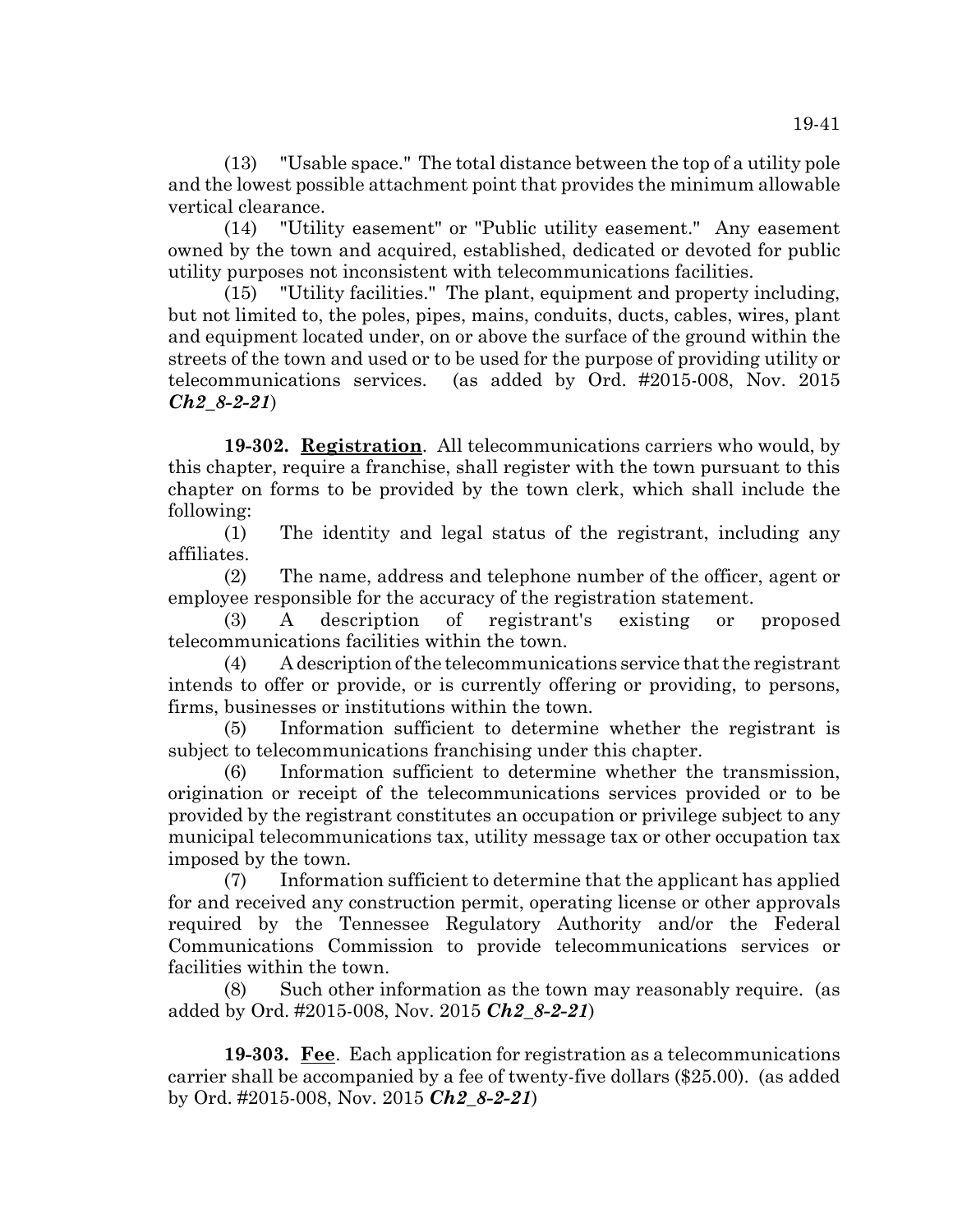**19-304. Purpose**. The purpose of registration under this chapter is to:

(1) Provide the town with accurate and current information concerning the telecommunications carriers who offer or provide telecommunications services within the town or that own or operate telecommunication facilities within the town.

(2) Assist the town in enforcement of this chapter.

(3) Assist the town in the collection and enforcement of any municipal taxes, franchise fees or charges that may be due the town.

(4) Assist the town in monitoring compliance with local, state and federal laws. (as added by Ord. #2015-008, Nov. 2015 *Ch2\_8-2-21*)

**19-305. Telecommunications franchise**. Any telecommunications carrier who desires to continue or begin to operate, use, maintain lease or otherwise locate or continue to locate telecommunications facilities in, under, over or across any street of the town for the providing of a telecommunications service to persons or areas in the town or leasing such telecommunication facilities, shall obtain a franchise from the town pursuant to this chapter. (as added by Ord. #2015-008, Nov. 2015 *Ch2\_8-2-21*)

**19-306. Franchise application**. Any person that desires a telecommunications franchise pursuant to this chapter shall file an application with the office of town administrator which shall include the following information:

(1) The identity of the applicant, including all affiliates of the applicant.

(2) A description of the telecommunications services that are or will be offered or provided by the applicant over its existing or proposed facilities.

(3) A description of the transmission medium that will be used by the applicant to offer or provide such telecommunications services.

(4) Preliminary engineering plans, specifications and a network map of the facilities to be located within the town, all in sufficient detail to identify:

(a) The location and route requested for the applicant's proposed telecommunications facilities;

(b) The location of all overhead and underground public utility, telecommunication, cable, water, sewer drainage and other facilities in the public way along the proposed route;

(c) The locations, if any, for interconnection with the telecommunications facilities of other telecommunications carriers; and

(d) The specific trees, structures, improvements, facilities and obstructions, if any, that the applicant proposes to temporarily or permanently remove or relocate.

(5) If the applicant is proposing to install overhead facilities, evidence that surplus space is available for locating its telecommunications facilities on existing utility poles along the proposed route.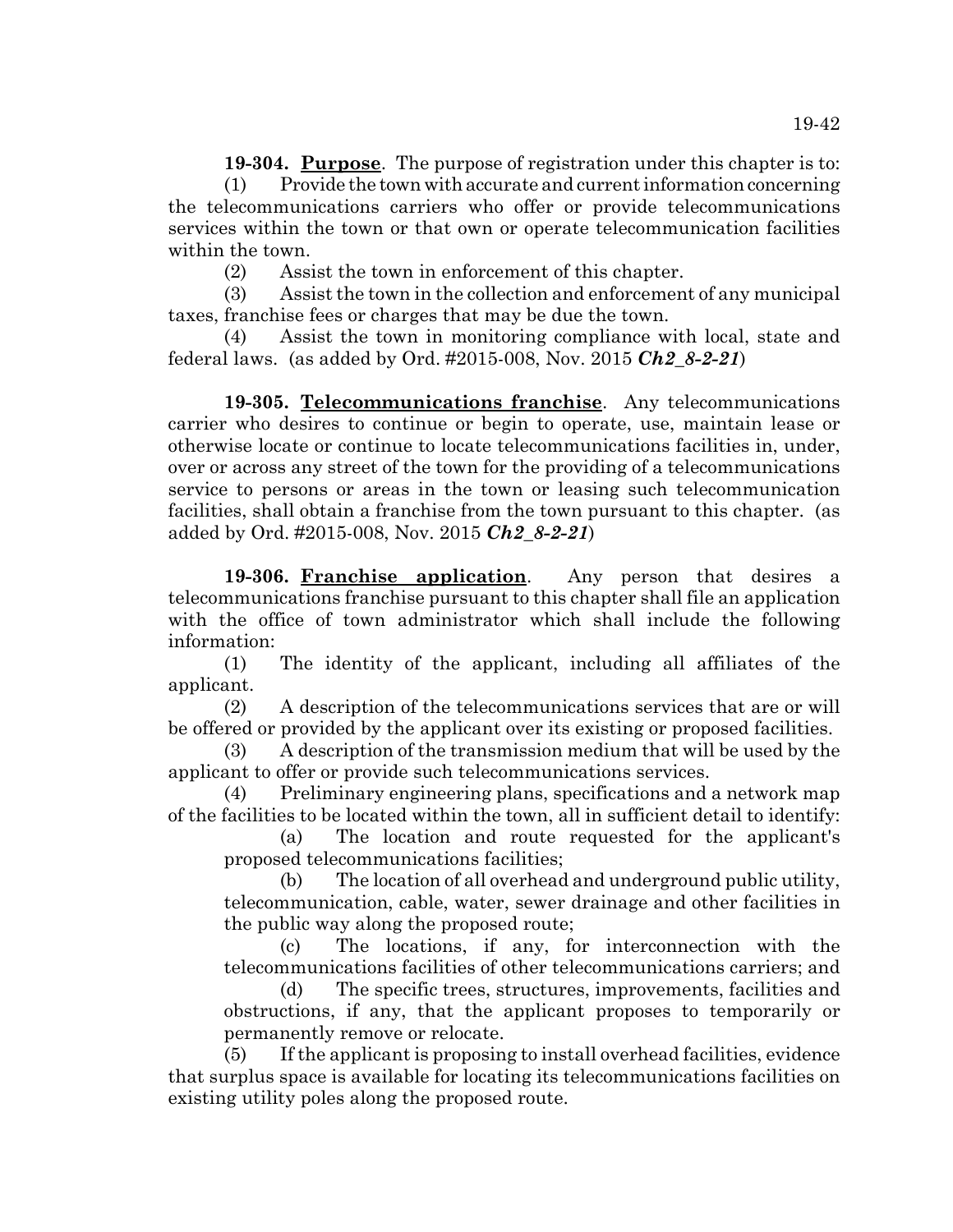(6) If the applicant is proposing an underground installation in existing ducts or conduits within the streets, information in sufficient detail to identify:

(a) The excess capacity currently available in such ducts or conduits before installation of the applicant's telecommunications facilities; and

(b) The excess capacity, if any, that will exist in such ducts or conduits after installation of the applicant's telecommunications facilities.

(7) If the applicant is proposing an underground installation within new ducts or conduits to be constructed within the streets:

(a) The location proposed for the new ducts of conduits; and

(b) The excess capacity that will exist in such ducts or conduits after installation of the applicant's telecommunications facilities.

(8) A preliminary construction schedule and completion dates.

(9) Financial statements prepared in accordance with generally accepted accounting principles demonstrating the applicant's financial ability to construct, operate, maintain, relocate and remove the facilities.

(10) Information in sufficient detail to establish the applicant's technical qualifications, experience and expertise regarding the telecommunications facilities and services described in the application.

(11) Information to establish that the applicant has obtained all other governmental approvals and permits to construct and operate the facilities and to offer or provide the telecommunications services.

(12) Whether the applicant intends to provide cable service, video dialtone service or other video programming service, whether directly or by re-transmission or resale of such service, and sufficient information to determine whether such service is subject to cable franchising.

(13) An accurate map showing the location of any existing telecommunications facilities in the town that the applicant intends to use or lease.

(14) A description of the services or facilities that the applicant will offer or make available to the town and other public, educational and governmental institutions.

(15) A description of the applicant's access and line extension policies.

(16) The areas of the town the applicant desires to serve and a schedule for build-out to the entire franchise area.

(17) A description of applicant's plans for emergency communications and redundancy.

(18) All fees, deposits or charges required pursuant to this chapter.

(19) Such other and further information as may be requested by the town. (as added by Ord. #2015-008, Nov. 2015 *Ch2\_8-2-21*)

**19-307. Determination by the town**. Within one hundred fifty (150) days after receiving a complete application under § 19-306, the town shall issue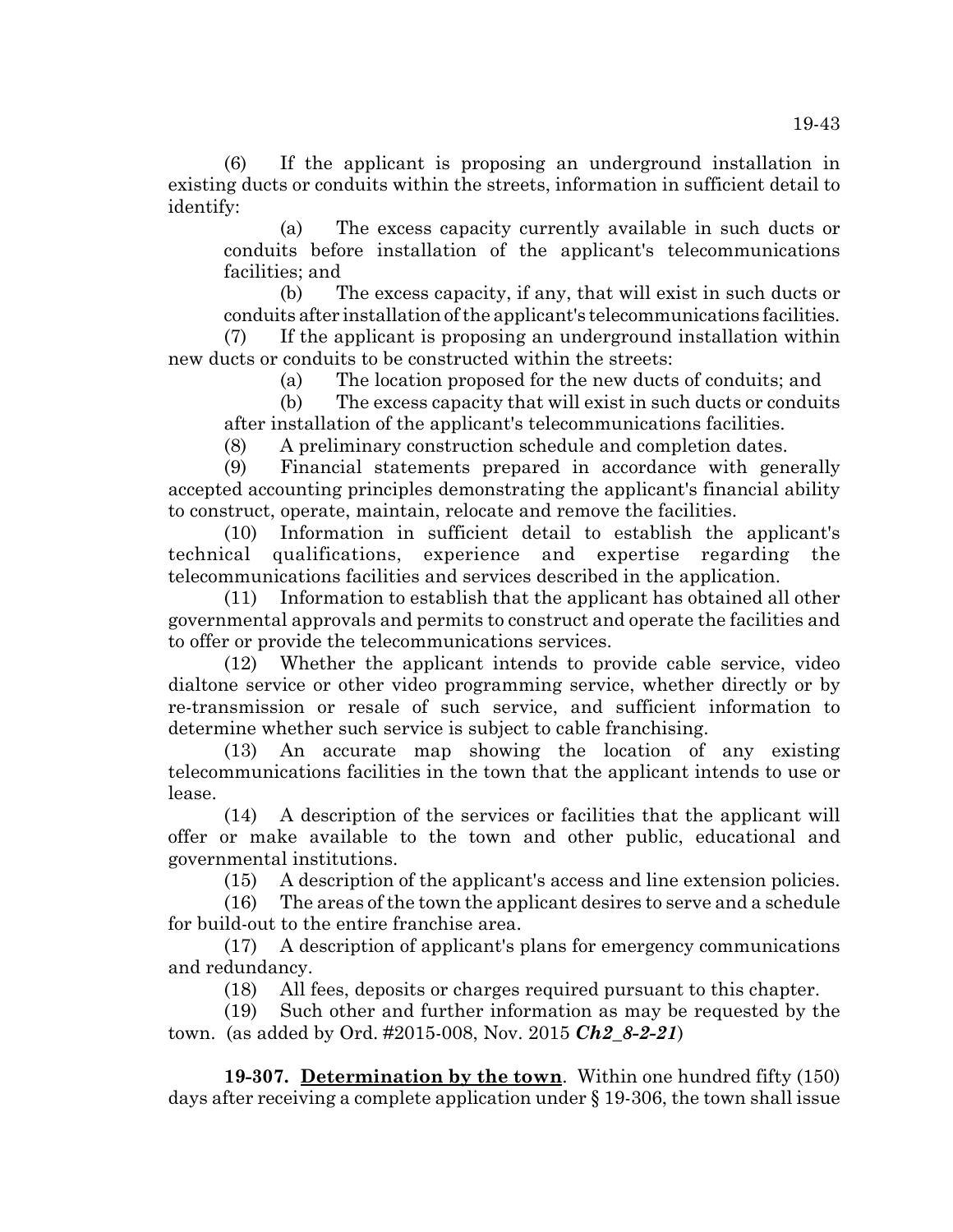a written determination granting or denying the application, in whole or in part, applying the following standards. If the application is denied, the written determination shall include the reasons for denial. Reasons for denial will include all those allowed under applicable law, which may include, but are not limited to:

(1) The financial and technical ability of the applicant.

(2) The legal ability of the applicant.

(3) The capacity of the streets to accommodate the applicant's proposed facilities.

(4) The capacity of the streets to accommodate additional utility and telecommunications facilities if the franchise is granted.

(5) The damage or disruption, if any, of public or private facilities, improvements, services, travel or landscaping if the franchise is granted.

(6) The public interest in minimizing the cost and disruption of construction within the streets.

(7) The service that the applicant will provide to the community and region.

(8) The effect, if any, on public health, safety and welfare if the franchise requested is granted.

(9) The availability of alternate routes and/or locations for the proposed facilities.

(10) Applicable federal and state telecommunications laws, regulations and policies.

(11) Such other factors as may demonstrate that the franchise to use the streets will not serve the community interest. (as added by Ord. #2015-008, Nov. 2015 *Ch2\_8-2-21*)

**19-308. Agreement**. No franchise shall be granted unless the applicant and the town have executed a written agreement setting forth the particular terms and provisions under which the franchise to occupy and use the streets will be granted. (as added by Ord. #2015-008, Nov. 2015 *Ch2\_8-2-21*)

**19-309. Nonexclusive grant**. No franchise granted under this chapter shall confer any exclusive right, privilege, franchise to occupy or use the streets or other easements or public rights-of-way of the town for delivery of telecommunications services or any other purposes. (as added by Ord. #2015-008, Nov. 2015 *Ch2\_8-2-21*)

**19-310. Term of grant**. Unless otherwise specified in a franchise agreement, a telecommunications franchise granted under this chapter shall be valid for a term of ten (10) years. (as added by Ord. #2015-008, Nov. 2015 *Ch2\_8-2-21*)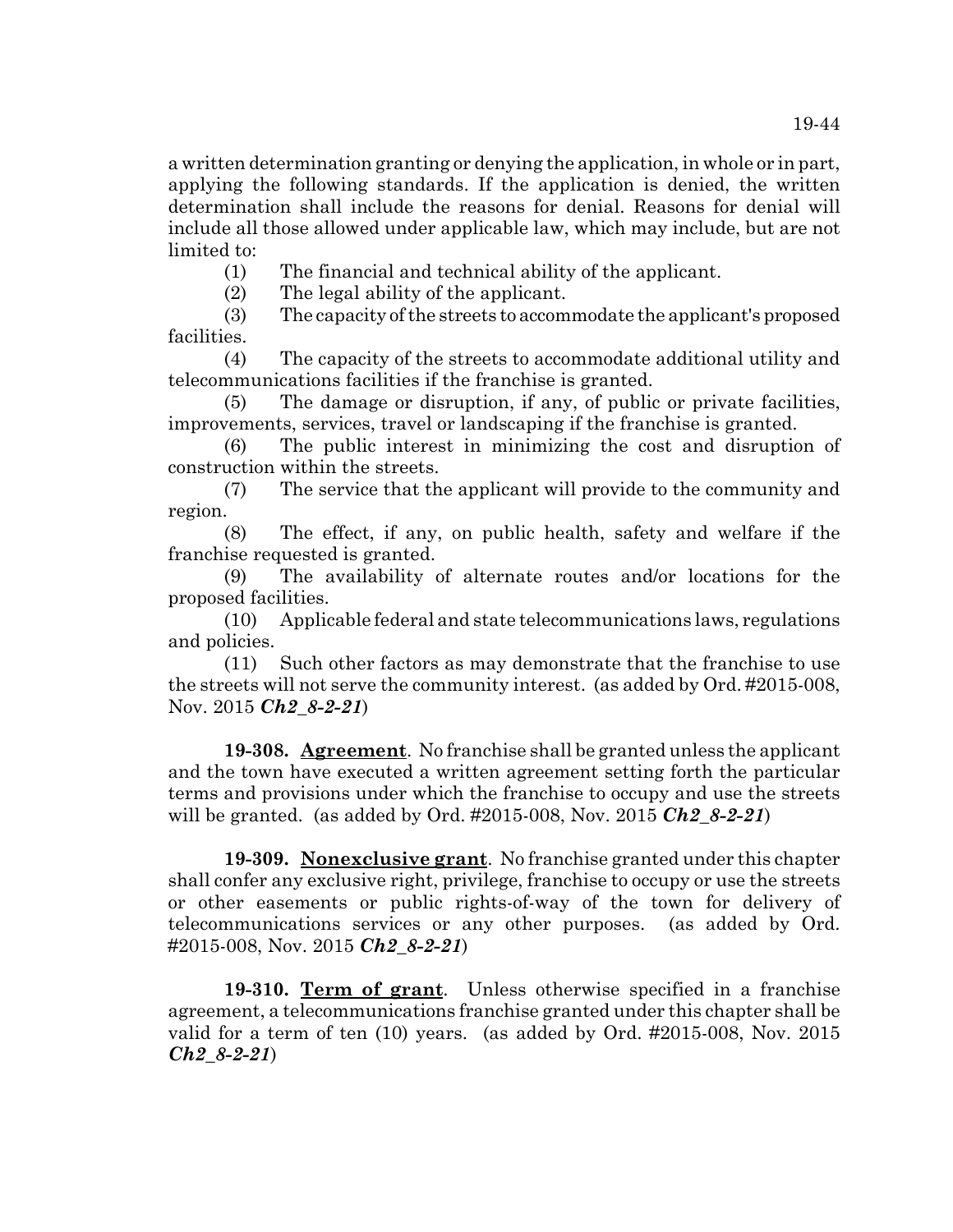**19-311. Rights granted**. No franchise granted under this chapter shall convey any right, ordinance or interest in the streets, but shall be deemed a grant only to use and occupy the streets for the limited purposes and term stated in the franchise agreement. (as added by Ord. #2015-008, Nov. 2015 *Ch2\_8-2-21*)

**19-312. Franchise territory**. A telecommunications franchise granted under this chapter shall be limited to the specific geographic area of the town to be served by the franchisee and the specific streets, easements and rights-of-way necessary to serve such areas. (as added by Ord. #2015-008, Nov. 2015 *Ch2\_8-2-21*)

**19-313. Non-discrimination; consumer protection**. A franchisee shall make its telecommunications services available to any customer within its franchise area who shall request such service, without discrimination as to the terms, conditions, rates or charges for franchisee's services and in accordance with applicable law; provided, however, that nothing in this chapter shall prohibit a franchisee from making any reasonable classifications among differently situated customers.

A franchisee shall not invoice, threaten to sue or otherwise attempt to require any person or entity to pay for telecommunications services for which they have not individually and directly entered into a contract to receive. (as added by Ord. #2015-008, Nov. 2015 *Ch2\_8-2-21*)

**19-314. Service to the town**. A franchisee shall make its telecommunications services available to the town at its most favorable rate for similarly situated users, unless otherwise directed by a state or federal regulatory agency having jurisdiction over telecommunication sales. (as added by Ord. #2015-008, Nov. 2015 *Ch2\_8-2-21*)

**19-315. Amendment of franchise**. (1) A new franchise application shall be required of any telecommunications earner that desires to extend its franchise territory or to locate its telecommunications facilities in streets of the town which are not included in a franchise previously granted under this chapter.

(2) If ordered by the town to locate or relocate its telecommunications facilities in streets not included in a previously granted franchise under this chapter, the town shall grant a franchise amendment without further application. (as added by Ord. #2015-008, Nov. 2015 *Ch2\_8-2-21*)

**19-316. Renewal applications**. A franchisee that desires to renew its franchise under this chapter shall, not more than two hundred forty (240) days, nor less than one hundred fifty (150) days, before expiration of the current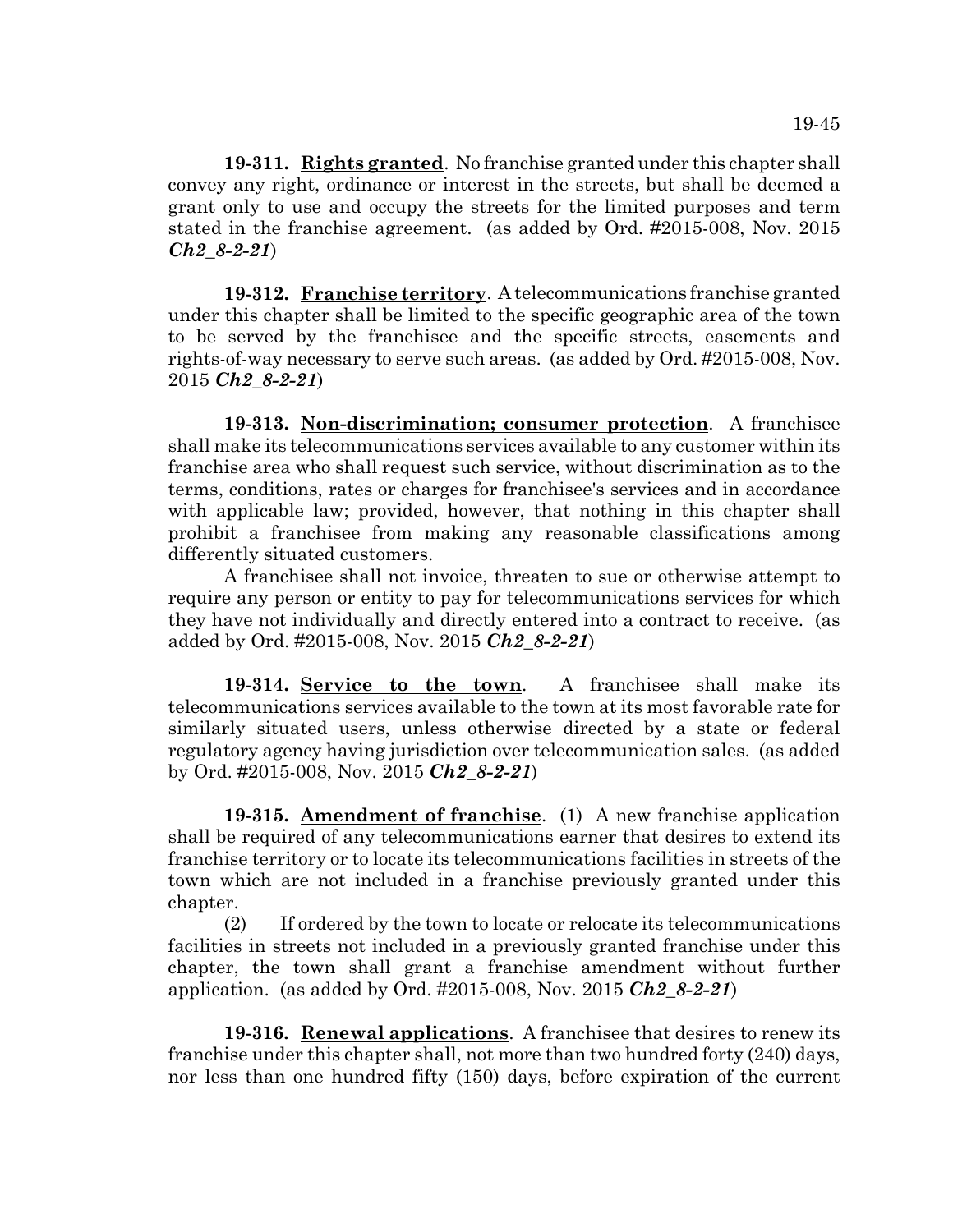franchise, file an application with the town for renewal of its franchise which shall include the following information:

(1) The information required pursuant to  $\S$  19-306.

(2) Any information required pursuant to the franchise agreement between the town and the franchisee. (as added by Ord. #2015-008, Nov. 2015 *Ch2\_8-2-21*)

**19-317. Renewal determinations**. Within one hundred fifty (150) days after receiving a complete renewal application under § 19-316, the town shall issue a written determination granting or denying the renewal application, in whole or in part, applying the following standards. If the renewal application is denied, the written determination shall include the reasons for nonrenewal. Reasons for nonrenewal will include all those allowed under applicable law, but are not limited to:

(1) The financial and technical ability of the applicant.

(2) The legal ability of the applicant.

(3) The continuing capacity of the streets to accommodate the applicant's existing facilities.

(4) The applicant's compliance with the requirements of this chapter and the franchise agreement.

(5) Applicable federal, state and local telecommunications laws, rules and policies.

(6) Such other factors as may demonstrate that the continued grant to use the streets will serve the community interest. (as added by Ord. #2015-008, Nov. 2015 *Ch2\_8-2-21*)

**19-318. Obligation to cure as a condition of renewal**. No franchise shall be renewed until any ongoing violations or defaults in the franchisee's performance of the franchise agreement, or of the requirements of this chapter, have been cured, or a plan detailing the corrective action to be taken by the franchisee has been approved by the town. (as added by Ord. #2015-008, Nov. 2015 *Ch2\_8-2-21*)

**19-319. Application and review fee**. (1) Any applicant for a franchise pursuant to this chapter shall pay a fee of one thousand five hundred dollars (\$1,500.00).

(2) The application and review fee of one thousand five hundred dollars (\$1,500.00) shall be deposited with the office of town administrator as part of the application filed pursuant to this chapter.

(3) An applicant whose franchise application has been withdrawn, abandoned or denied shall, within sixty (60) days of such event, be refunded, within sixty (60) days of such written request, the balance of its deposit under this section, less all ascertainable costs and expenses incurred by the town in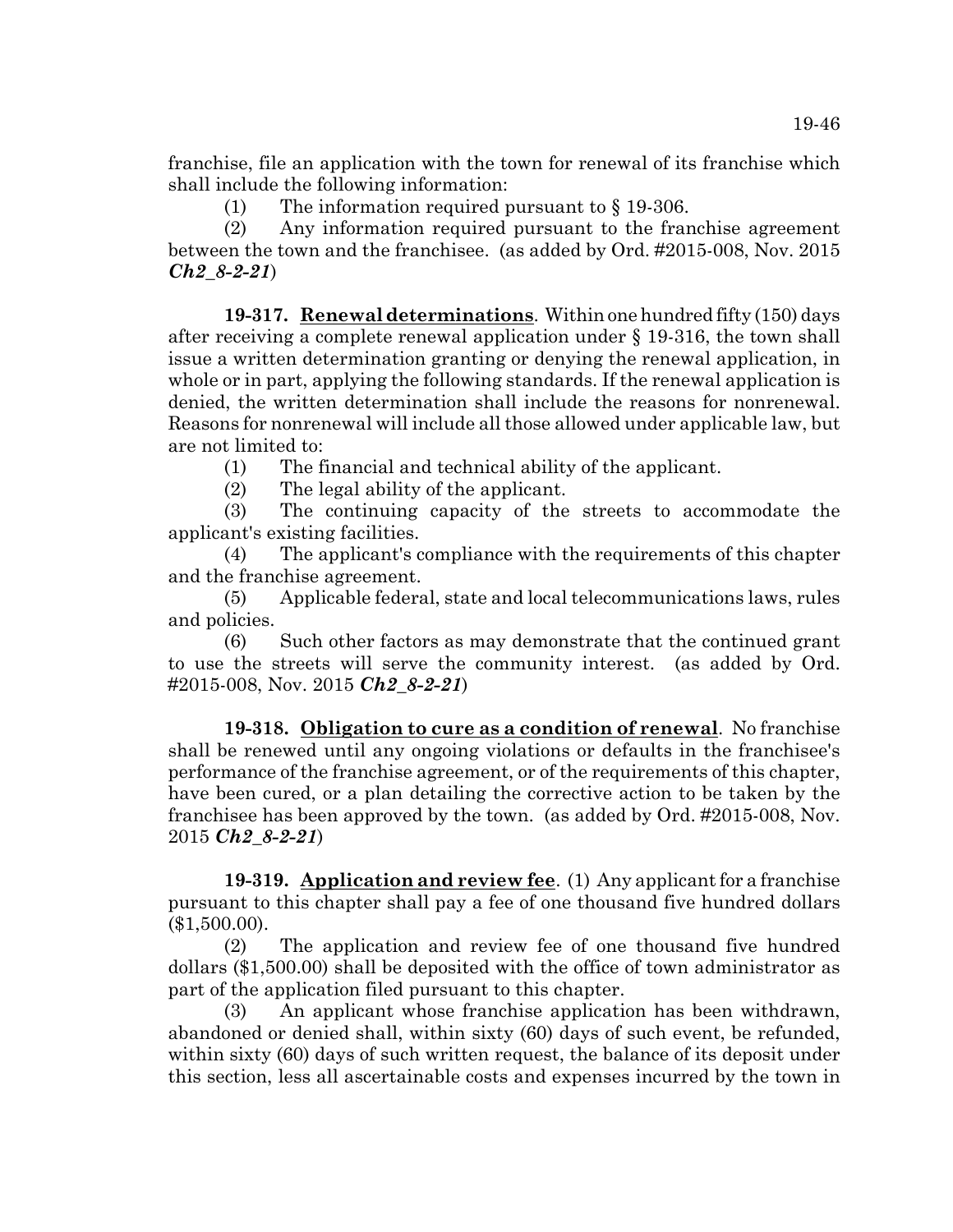connection with the application. (as added by Ord. #2015-008, Nov. 2015 *Ch2\_8-2-21*)

**19-320. Other town costs**. All franchisees shall, within thirty (30) days after written demand therefor, reimburse the town for all reasonable direct and indirect costs and expenses incurred by the town in connection with any modification, amendment, renewal or transfer of the franchise or any franchise agreement. (as added by Ord. #2015-008, Nov. 2015 *Ch2\_8-2-21*)

**19-321. Construction permit fee**. Prior to issuance of a construction permit, the franchisee shall pay a permit fee equal to one percent (1%) of the estimated cost of constructing the telecommunication facilities, as certified by the franchisee's engineer and approved by the town engineer, to cover the town costs for inspections, survey and mapping. (as added by Ord. #2015-008, Nov. 2015 *Ch2\_8-2-21*)

**19-322. Franchise fees**. (1) Each franchisee shall pay an annual franchise fee to the town for use of the street and for costs associated with procurement, maintenance and oversight of the street for the public, current and future users. The amount of such annual franchise fee shall be established by resolution of the town and the town expressly reserves the right to review and/or modify any telecommunications franchise agreement every third year of the franchise.

(2) The payment of a franchise fee shall be in addition to any tax or payment owed to the town by a telecommunications carrier.

(3) The franchise fee and any other costs or penalties assessed shall be payable on a quarterly basis to the town, and a telecommunications carrier shall pay the same and file a complete and accurate verified statement of all gross revenue, as defined in this section, within forty-five (45) days after each calendar quarter.

(4) The town shall have the right to inspect a telecommunications carrier's income records and the right to audit and to recompute any amounts determined to be payable under this chapter; provided, however, that such audit shall take place within thirty-six (36) months following the close of each of a telecommunications carriers fiscal years. Any additional amount due to the town as a result of the audit (together with the cost of the audit unless the shortage is a de minimus amount) shall be paid within thirty (30) days following written notice to a telecommunications carrier by the town, which notice shall include a copy of the audit report. Notwithstanding the foregoing, an amount shall be deemed de minimus if such amount is equal to one percent (1%) or less of the amount paid by a telecommunications carrier during the audited period.

(5) If any franchise fee or recomputed amount, cost or penalty is not paid on or before the applicable dates heretofore specified, interest shall be charged daily from such date at the then legal maximum rate in the state, and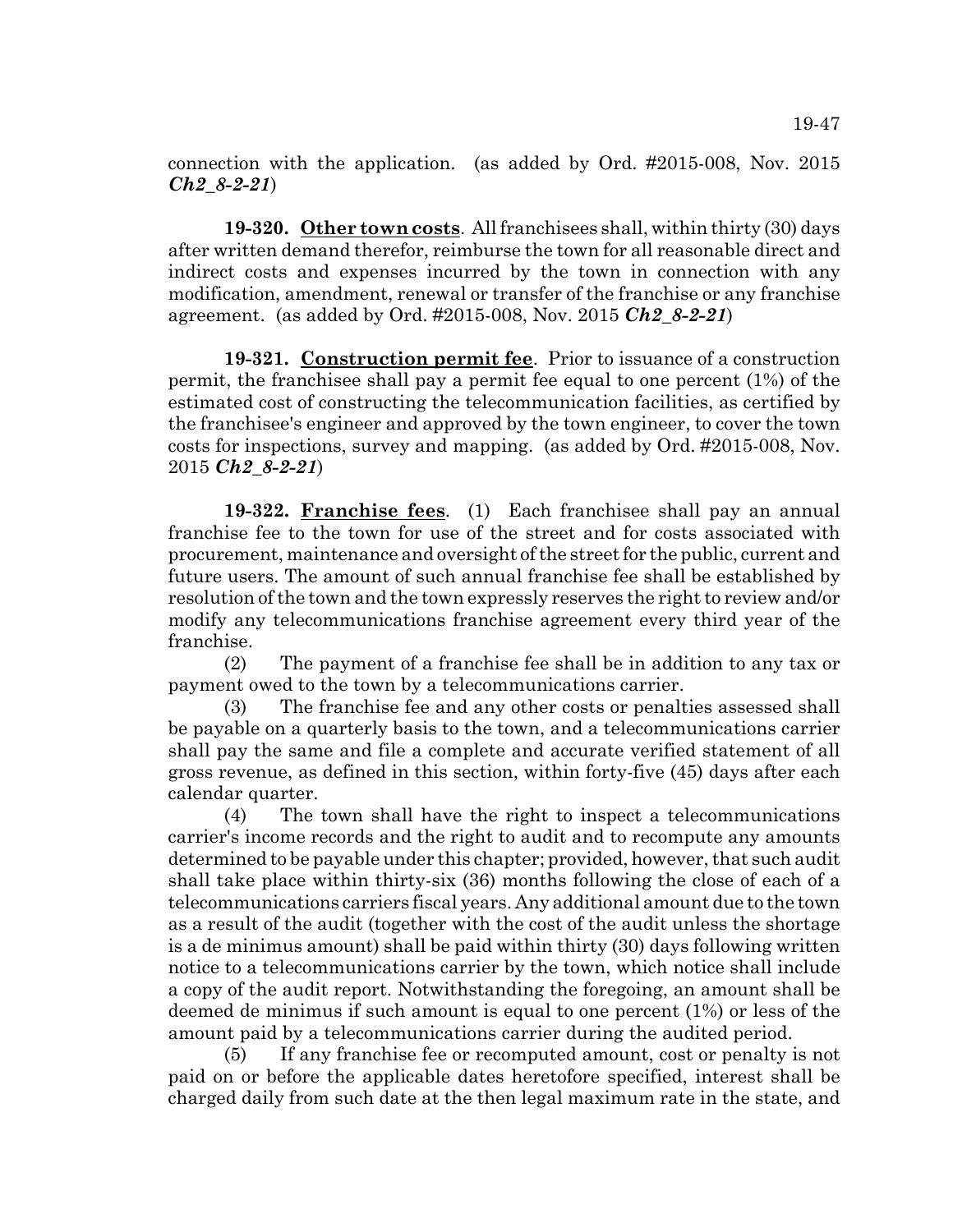a telecommunications carrier shall reimburse the town for any additional expenses and costs incurred by the town by reason of the delinquent payments.

(6) The franchise fee does not include any tax, fee or assessment of general applicability. (as added by Ord. #2015-008, Nov. 2015 *Ch2\_8-2-21*)

**19-323. Regulatory fees and compensation not a tax**. The regulatory fees and costs provided for in this chapter, and any compensation charged and paid for the streets provided for in §§ 19-303, 19-319, 19-320, 19-321, and 19-322 are separate from, and additional to, any and all federal, state, local and town taxes as may be levied, imposed or due from a telecommunications carrier, its customers or subscribers, or on account of the lease, sale, delivery or transmission of telecommunications services. (as added by Ord. #2015-008, Nov. 2015 *Ch2\_8-2-21*)

**19-324. Location of facilities**. All facilities shall be constructed, installed and located in accordance with the following terms and conditions, unless otherwise specified in a franchise agreement:

(1) A franchisee shall install its telecommunications facilities within an existing underground duct or conduit whenever excess capacity exists.

(2) A franchisee with permission to install overhead facilities shall install its telecommunications facilities on pole attachments to existing utility poles only, and then only if surplus space is available. The town administrator must review and approve the use of overhead facilities and when appropriate may refer such installation plans to the town planning commission for review.

(3) Whenever any existing electric utilities, cable system or telecommunications facilities are located underground within a street of the town, a franchisee, with permission to occupy the same street, must also locate its telecommunications facilities underground.

(4) Whenever any new or existing electric utilities, cable system or telecommunications facilities are located, or relocated, underground within a street of the town, a franchisee that currently occupies the same street shall relocate its facilities underground within a reasonable period of time, which shall not be later than the end of the franchise term. Absent extraordinary circumstances or undue hardship as determined by the town engineer, such relocation shall be made concurrently to minimize the disruption of the streets.

(5) Whenever new telecommunications facilities will exhaust the capacity of a street or utility easement to reasonably accommodate future telecommunications carriers or facilities, the franchisee shall provide additional ducts, conduits, manholes and other facilities for non-discriminatory access to future telecommunications carriers. (as added by Ord. #2015-008, Nov. 2015 *Ch2\_8-2-21*)

**19-325. Compliance with joint trenching rules**. All franchisees shall, before commencing any construction in the streets, comply with all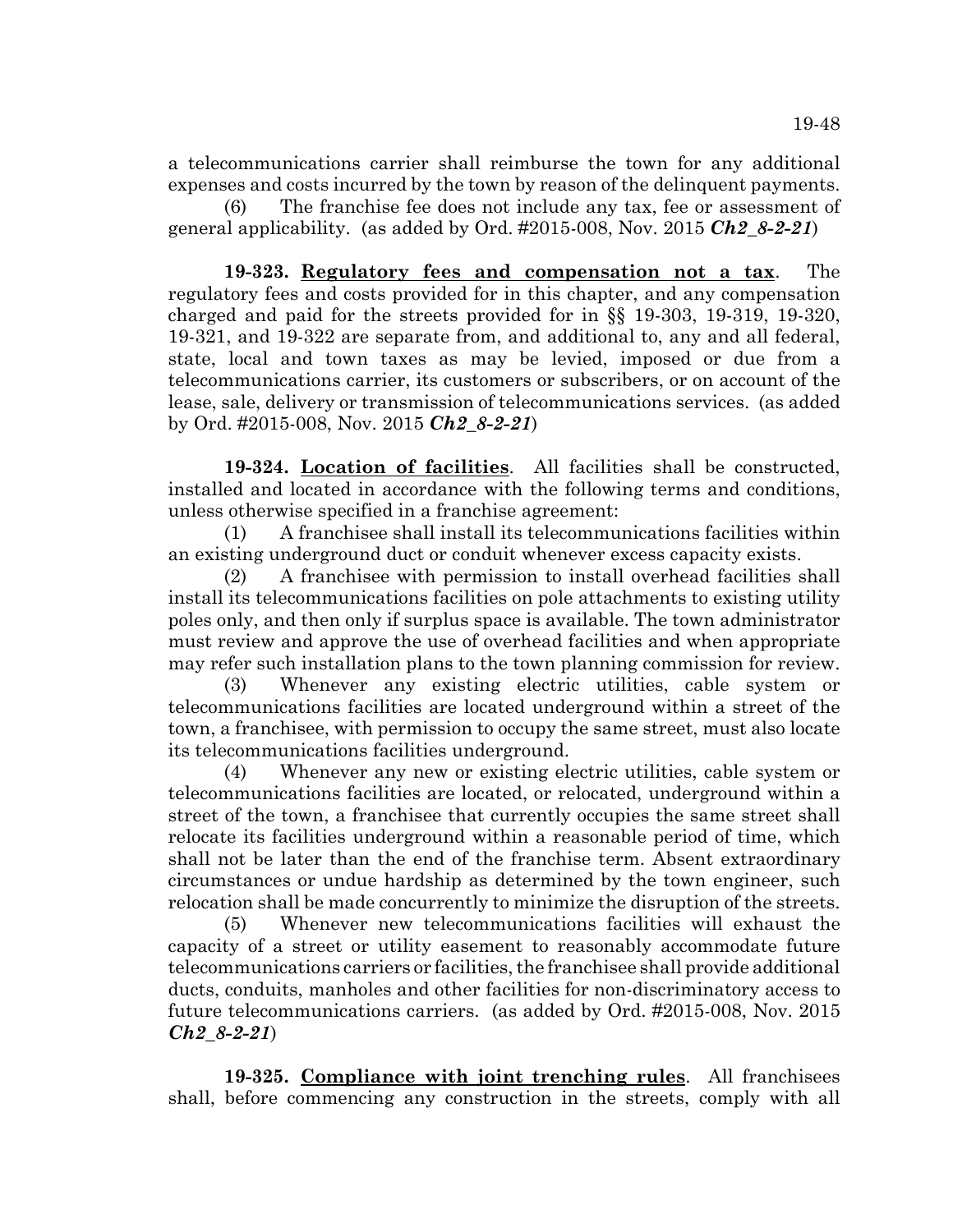regulations of utility joint trenching rules, including the provisions set forth for Tennessee Code Annotated, § 7-59-310(b), or as provided by regulation or ordinance of the town, either of which as may be amended from time to time. (as added by Ord. #2015-008, Nov. 2015 *Ch2\_8-2-21*)

**19-326. Construction permits**. All franchisees are required to obtain construction permits for telecommunications facilities as required in this chapter. However, nothing in this chapter shall prohibit the town and a franchisee from agreeing to alternative plan review, permit and construction procedures in a franchise agreement; provided such alternative procedures provide substantially equivalent safeguards for responsible construction practices. (as added by Ord. #2015-008, Nov. 2015 *Ch2\_8-2-21*)

**19-327. Interference with the streets**. No franchisee may locate or maintain its telecommunications facilities so as to unreasonably interfere with the use of the streets by the town, by the general public or by other persons authorized to use or be present in or upon the streets, including other cable and telecommunication service providers. All such facilities shall be moved by the franchisee, temporarily or permanently, as determined by the town engineer. (as added by Ord. #2015-008, Nov. 2015 *Ch2\_8-2-21*)

**19-328. Damage to property**. No franchisee nor any person acting on a franchisee's behalf shall take any action or permit any action to be done which may impair or damage any town property, streets of the town or other permanent property located in, on or adjacent thereto. (as added by Ord. #2015-008, Nov. 2015 *Ch2\_8-2-21*)

**19-329. Notice of work**. Unless otherwise provided in a franchise agreement, no franchisee, nor any person acting on the franchisee's behalf, shall commence any nonemergency work in or about the streets of the town without ten (10) working days' advance notice to the town. (as added by Ord. #2015-008, Nov. 2015 *Ch2\_8-2-21*)

**19-330. Repair and emergency work**. In the event of an unscheduled repair or emergency, a franchisee may commence such repair and emergency response work as required under the circumstances; provided that the franchisee shall notify the town as promptly as possible before such repair or emergency work is commenced, or as soon thereafter as possible if advance notice is not practical. (as added by Ord. #2015-008, Nov. 2015 *Ch2\_8-2-21*)

**19-331. Maintenance of facilities**. Each franchisee shall maintain its facilities in good and safe condition and in a manner that complies with all applicable federal, state and local requirements. (as added by Ord. #2015-008, Nov. 2015 *Ch2\_8-2-21*)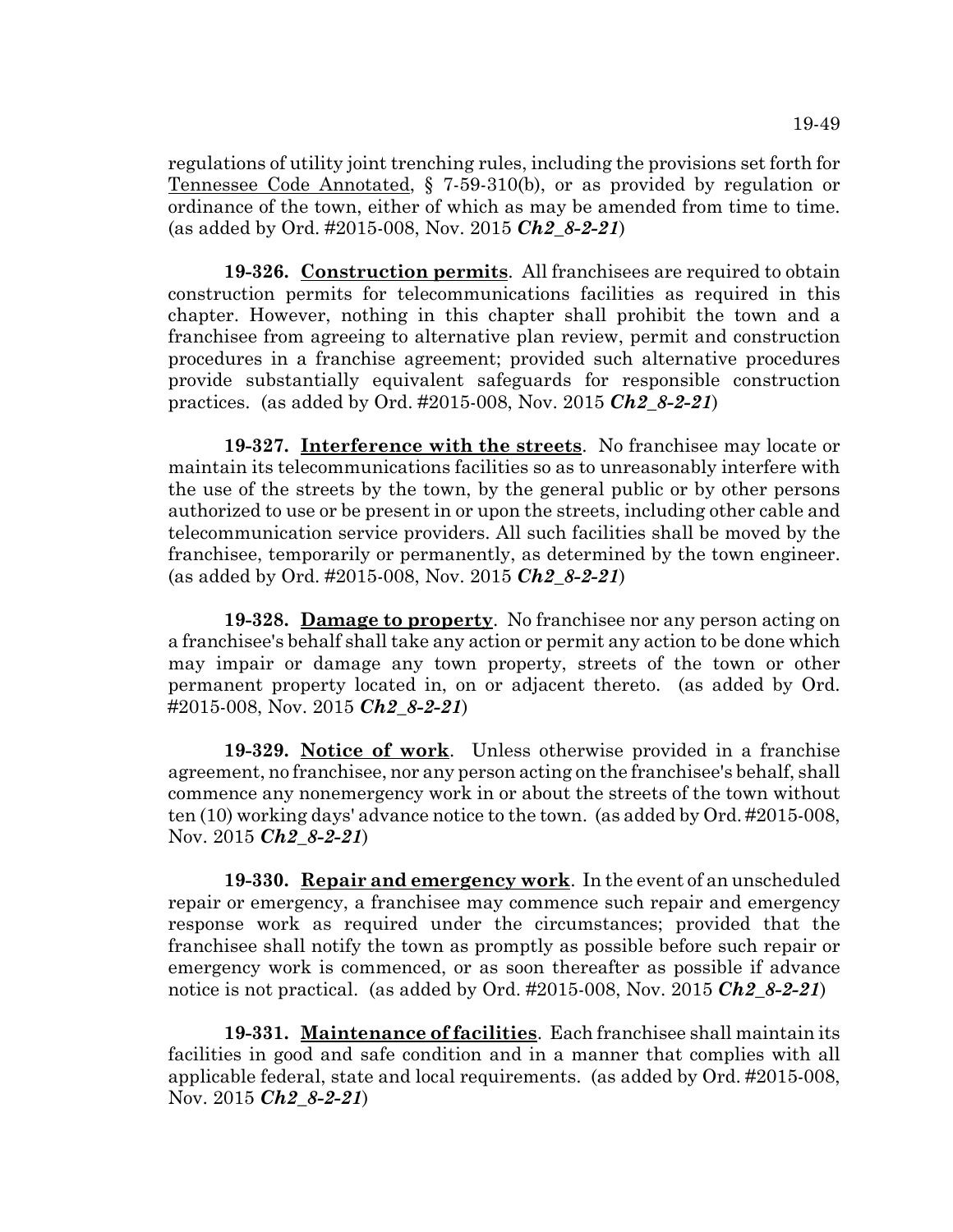**19-332. Relocation or removal of facilities**. Within thirty (30) days following written notice from the town, a franchisee shall, at its own expense, temporarily or permanently remove, relocate, change or alter the position of any telecommunications facilities within the streets whenever the town shall have determined that such removal, relocation, change or alteration is reasonably necessary for:

(1) The construction, repair, maintenance or installation of any town or other public improvement in or upon the streets.

(2) The operations of the town or other governmental entity in or upon the streets. (as added by Ord. #2015-008, Nov. 2015 *Ch2\_8-2-21*)

# **19-333. Removal of unauthorized telecommunications facilities**.

Within thirty (30) days following written notice from the town, any telecommunications carrier that owns, controls or maintains any unauthorized telecommunications system, telecommunications facility or related appurtenances within the streets of the town shall, at its own expense, remove such telecommunications facilities or appurtenances from the streets of the town. A telecommunications system or facility is unauthorized and subject to removal in the following circumstances:

(1) Upon expiration or termination of the franchisee's telecommunications franchise.

(2) Upon abandonment of a facility within the streets of the town.

(3) If the system or facility was constructed or installed without the prior grant of a telecommunications franchise.

(4) If the system or facility was constructed or installed without the prior issuance of a required construction permit.

(5) If the system or facility was constructed or installed at a location not permitted by the telecommunications franchise. (as added by Ord. #2015-008, Nov. 2015 *Ch2\_8-2-21*)

**19-334. Emergency removal or relocation of facilities**. The town retains the right and privilege to cut or move any telecommunications facilities located within the streets of the town as the town may determine to be necessary, appropriate or useful in response to any public health or safety emergency. The town, where feasible, shall attempt to contact franchisee prior to cutting or removing facilities from the streets. (as added by Ord. #2015-008, Nov. 2015 *Ch2\_8-2-21*)

**19-335. Damage to franchisee's facilities**. The town shall not be liable for any damage to or loss of any telecommunications facility within the streets of the town as a result of or in connection with any public works, public improvements, construction, excavation, grading, filling or work of any kind in the streets by or on behalf of the town. (as added by Ord. #2015-008, Nov. 2015 *Ch2\_8-2-21*)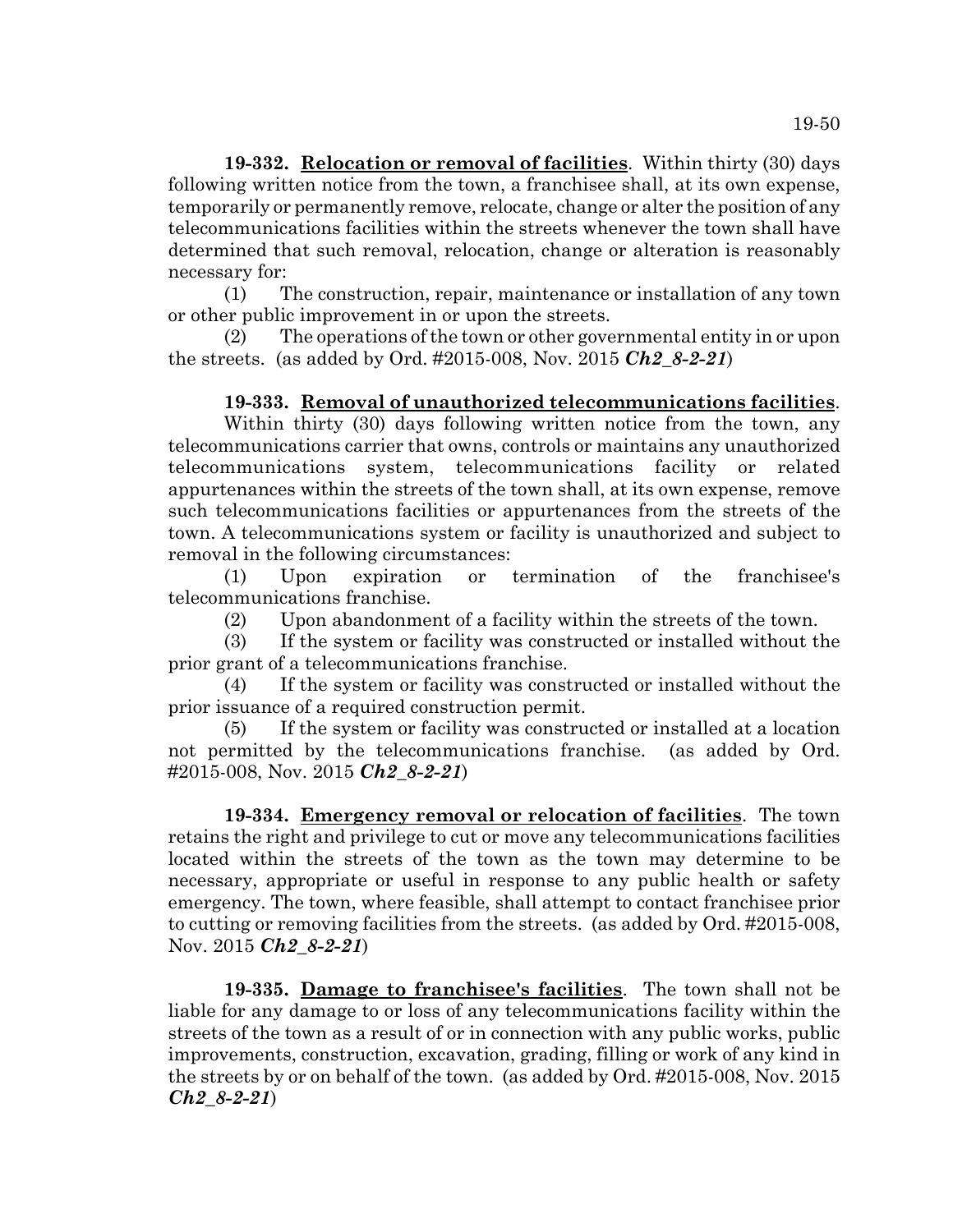19-51

**19-336. Restoration of streets and town property**. (1) When a franchisee, or any person acting on its behalf, does any work in or affecting any streets or town property, it shall, at its own expense, promptly remove any obstructions therefrom and restore such streets or property to as good a condition as existed before the work was undertaken, unless otherwise directed by the town.

(2) If weather or other conditions do not permit the complete restoration required by this section, the franchisee shall temporarily restore the affected ways or property. Such temporary restoration shall be at the franchisee's sole expense, and the franchisee shall promptly undertake and complete the required permanent restoration when the weather or other conditions no longer prevent such permanent restoration.

(3) A franchisee or other person acting in its behalf shall use suitable barricades, flags, flagmen, lights, flares and other measures as required for the safety of all members of the general public and to prevent injury or damage to any person, vehicle or property by reason of such work in or affecting such ways or property. (as added by Ord. #2015-008, Nov. 2015 *Ch2\_8-2-21*)

**19-337. Facilities maps**. Each franchisee shall provide the town with an accurate map certifying the location of all telecommunications facilities within the streets. Each franchisee shall provide updated maps annually. (as added by Ord. #2015-008, Nov. 2015 *Ch2\_8-2-21*)

**19-338. Duty to provide information**. Within ten (10) days of a written request from the town, each franchisee shall furnish the town with information sufficient to demonstrate that:

(1) The franchisee has complied with all requirements of this chapter.

(2) All municipal sales, message and/or telecommunications taxes due the town in connection with the telecommunications services and facilities provided by the franchisee have been properly collected and paid by the franchisee.

(3) All books, records, maps and other documents maintained by the franchisee with respect to its facilities within the streets shall be made available for inspection by the town at reasonable times and intervals. (as added by Ord. #2015-008, Nov. 2015 *Ch2\_8-2-21*)

**19-339. Leased capacity**. A franchisee shall have the right, without prior town approval, to offer or provide capacity or bandwidth to other providers of telecommunications service; provided that:

(1) The franchisee shall furnish the town with a copy of any such lease or agreement with other telecommunication service.

(2) The telecommunications service provider has complied, to the extent applicable, with the requirements of this chapter or other applicable town ordinances. (as added by Ord. #2015-008, Nov. 2015 *Ch2\_8-2-21*)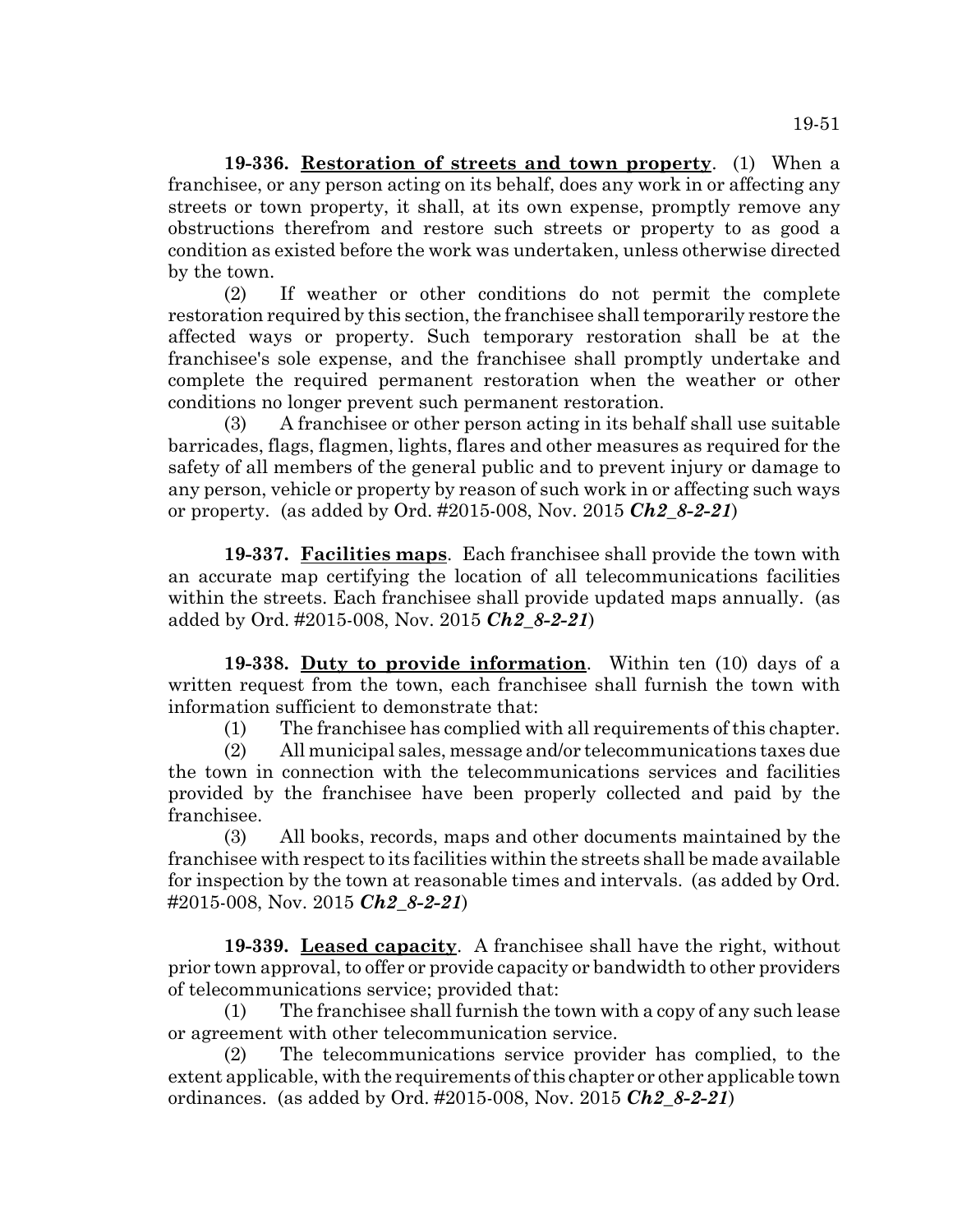**19-340. Franchisee insurance**. Unless otherwise provided in a franchise agreement, each franchisee shall, as a condition of the grant, secure and maintain the following liability insurance policies insuring the franchisee and the town, and its elected and appointed officers, officials agents and employees as coinsureds:

(1) Comprehensive general liability insurance with limits not less than:

(a) Two million dollars (\$2,000,000.00) for bodily injury or death to each person;

(b) Two million dollars (\$2,000,000.00) for property damage resulting from any one (1) accident; and

(c) Two million dollars (\$2,000,000.00) for all other types of liability.

(2) Automobile liability for owned, non-owned and hired vehicles with a limit of one million dollars (\$1,000,000.00) for each person and three million dollars (\$3,000,000.00) for each accident.

(3) Worker's compensation within statutory limits and employer's liability insurance with limits of not less than one million dollars (\$1,000,000.00).

(4) Comprehensive form premises-operations, explosions and collapse hazard, underground hazard and products complete hazard with limits of not less than three million dollars (\$3,000,000.00).

(5) Umbrella liability with limits of not less than five million dollars (\$5,000,000.00).

(6) The liability insurance policies required by this section shall be maintained by the franchisee throughout the term of the telecommunications franchise and such other period of time during which the franchisee is operating without a franchise hereunder or is engaged in the removal of its telecommunications facilities. Each such insurance policy shall contain the following endorsement:

"It is hereby understood and agreed that this policy may not be canceled nor the intention not to renew be stated until 90 days after receipt by the Town, by registered mail, of a written notice addressed to the Town Administrator of such intent to cancel or not to renew."

(7) Within sixty (60) days after receipt by the town of such notice, and in no event later than thirty (30) days prior to such cancellation, the franchisee shall obtain and furnish to the town replacement insurance policies meeting the requirements of this section. (as added by Ord. #2015-008, Nov. 2015 *Ch2\_8-2-21*)

**19-341. General indemnification**. Each franchise agreement shall include, to the extent permitted by law, the franchisee's express undertaking to defend, indemnify and hold the town and its officers, employees, agents and representatives harmless from and against any and all damages, losses and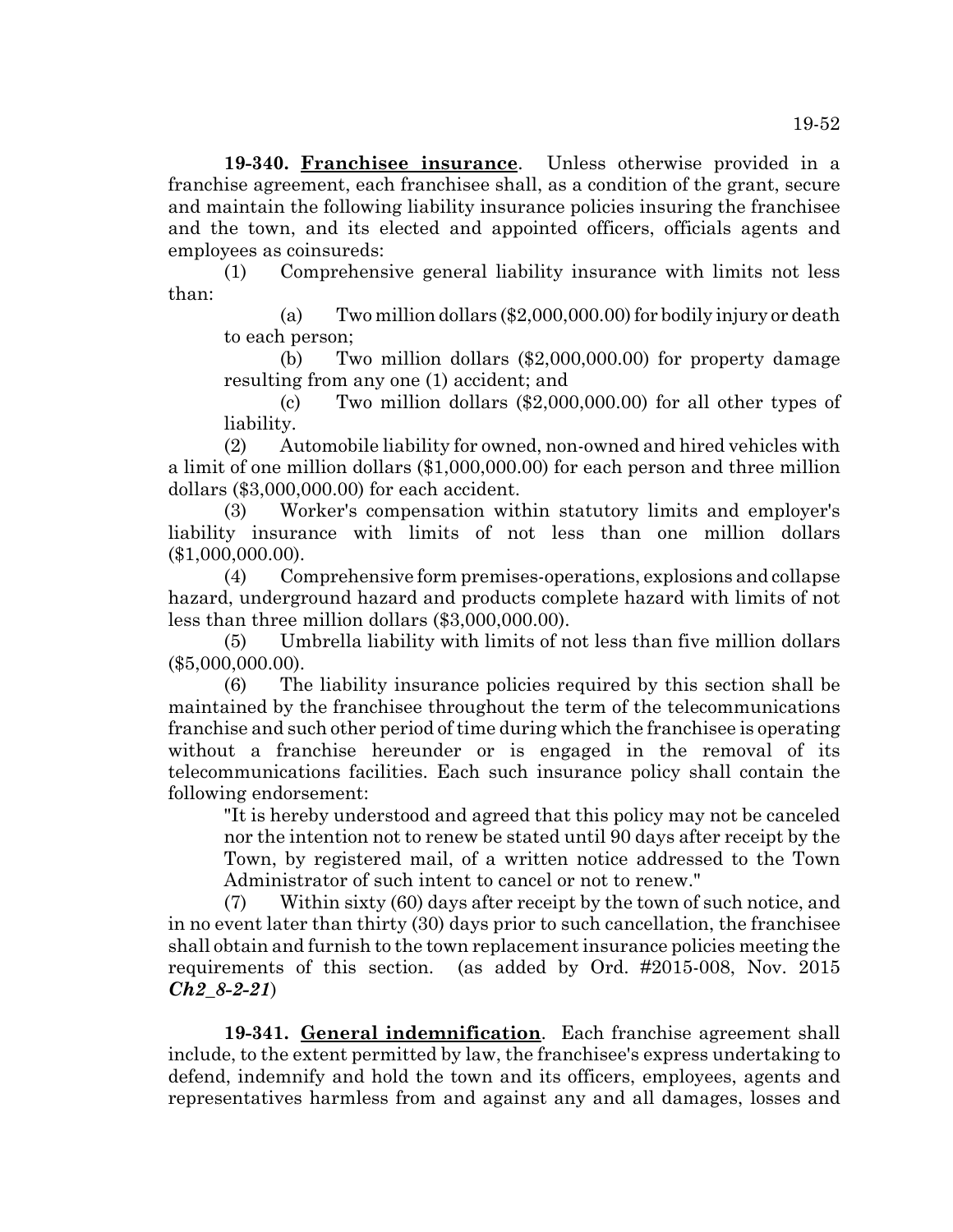expenses, including reasonable attorney's fees and costs of suit or defense, arising out of, resulting from or alleged to arise out of or result from the negligent, careless or wrongful acts, omissions, failures to act or misconduct of the franchisee or its affiliates, officers, employees, agents, contractors or subcontractors in the construction, operation, maintenance, repair or removal of its telecommunications facilities and in providing or offering telecommunications' services over the facilities or network, whether such acts or omissions are authorized, allowed or prohibited by this chapter or by a franchise agreement made or entered into pursuant to this chapter. (as added by Ord. #2015-008, Nov. 2015 *Ch2\_8-2-21*)

**19-342. Performance and construction surety**. Before a franchise granted pursuant to this chapter is effective, and as necessary thereafter, the franchisee shall provide and deposit such monies, bonds, letters of credit or other instruments in form and substance acceptable to the town as may be required by this chapter or by an applicable franchise agreement. (as added by Ord. #2015-008, Nov. 2015 *Ch2\_8-2-21*)

**19-343. Security fund**. (1) Each franchisee shall establish a permanent security fund with the town by depositing the amount of fifty thousand dollars (\$50,000.00) with the town in cash, an unconditional letter of credit or other instrument acceptable to the town, which fund shall be maintained at the sole expense of the franchisee so long as any of the franchisee's telecommunications facilities are located within the streets of the town.

(2) The fund shall serve as security for the full and complete performance of this chapter, including any costs, expenses, damages or loss the town pays or incurs because of any failure attributable to the franchisee to comply with the codes, ordinances, rules, regulations or permits of the town.

(3) Before any sums are withdrawn from the security fund, the town shall give written notice to the franchisee:

(a) Describing the act, default or failure to be remedied, or the damages, cost or expenses which the town has incurred by reason of the franchisee's act or default.

(b) Providing a reasonable opportunity for the franchisee to first remedy the existing or ongoing default or failure, if applicable.

(c) Providing a reasonable opportunity for franchisee to pay any monies due the town before the town withdraws the amount thereof from the security fund, if applicable.

(d) That the franchisee will be given an opportunity to review the act, default or failure described in the notice with the town administrator or his designee.

(4) A franchisee shall replenish the security fund within fourteen (14) days after written notice from the town that there is a deficiency in the amount of the fund. (as added by Ord. #2015-008, Nov. 2015 *Ch2\_8-2-21*)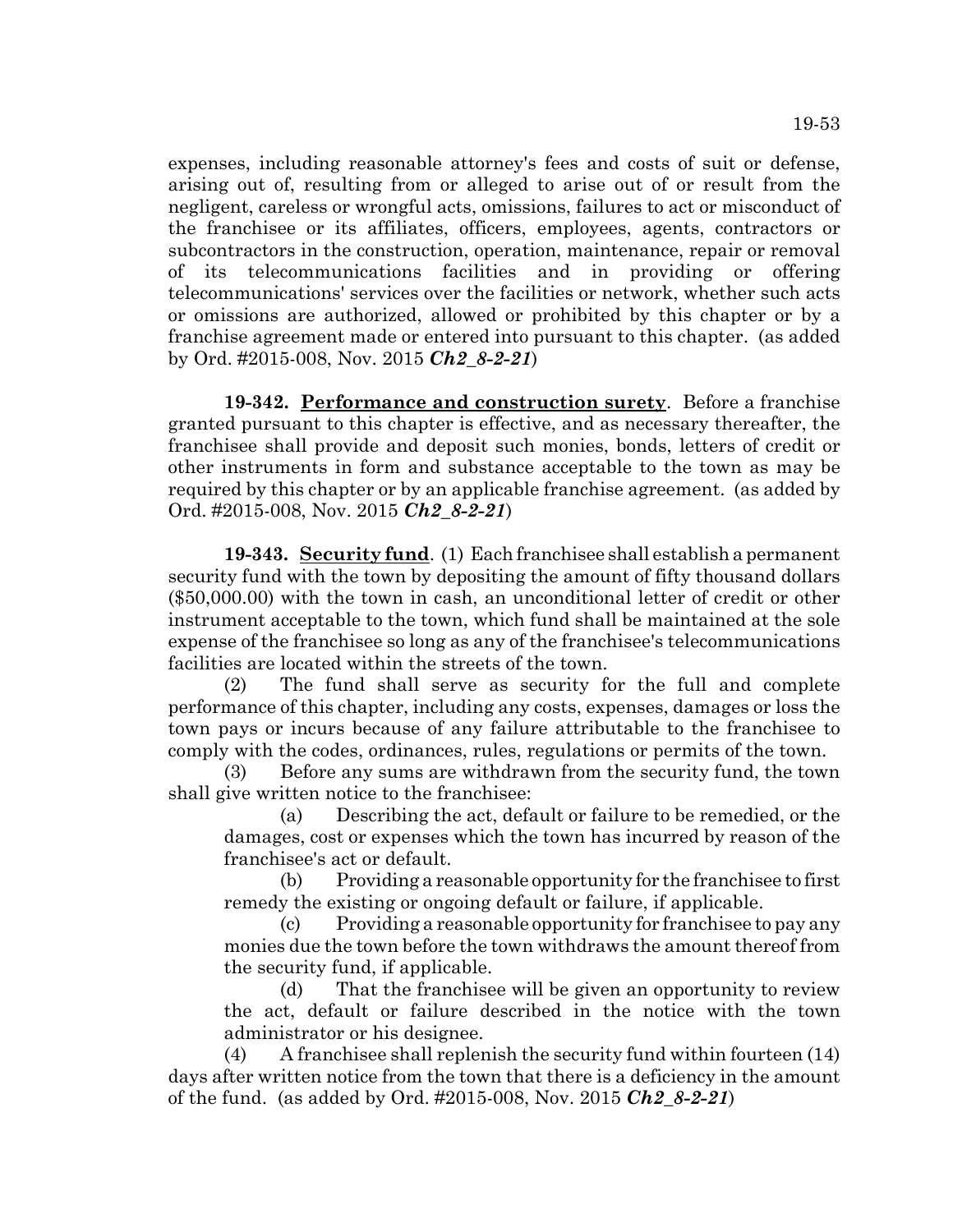**19-344. Construction and completion bond**. (1) Unless otherwise provided in a franchise agreement, a performance bond written by a corporate surety acceptable to the town equal to at least fifty percent (50%) of the estimated cost of constructing the franchisee's telecommunications facilities within the streets of the town shall be deposited before construction is commenced.

(2) Notwithstanding the provisions of subsection (1) above, if a franchisee makes application to the town to be relieved from furnishing a performance and payment bond relative to construction of a system or improvements thereto, the town may waive the requirement for such bond or reduce the required amount thereof if the town determines that:

(a) Such franchisee has a net worth of not less than fifty million dollars (\$50,000,000.00) as reflected by its most current financial statement; and

(b) The performance of such franchisee of its obligations generally, whether financial or otherwise, has been satisfactory with respect to the town and with respect to other parties with which such company has had obligations of construction or improvements to telecommunication systems.

(3) The construction bond shall remain in force until sixty (60) days after substantial completion of the work, as determined by the town engineer, including restoration of streets and other property affected by the construction.

(4) The construction bond shall guarantee, to the satisfaction of the town:

(a) Timely completion of construction;

(b) Construction in compliance with applicable plans, permits, technical codes and standards;

(c) Proper location of the facilities as specified by the town;

(d) Restoration of the streets and other property affected by the construction;

(e) The submission of as-built drawings after completion of the work as required by this chapter; and

(f) Timely payment and satisfaction of all claims, demands or liens for labor, material or services provided in connection with the work. (as added by Ord. #2015-008, Nov. 2015 *Ch2\_8-2-21*)

**19-345. Coordination of construction activities**. (1) Any and all franchisees are required to cooperate with the town and with each other.

(2) Each franchisee shall meet with the town, other franchisees and users of the streets annually or periodically, as determined by the town, to schedule and coordinate construction in the streets.

(3) All construction locations, activities and schedules shall be coordinated, as ordered by the town engineer, to minimize public inconvenience, disruption or damages. (as added by Ord. #2015-008, Nov. 2015 *Ch2\_8-2-21*)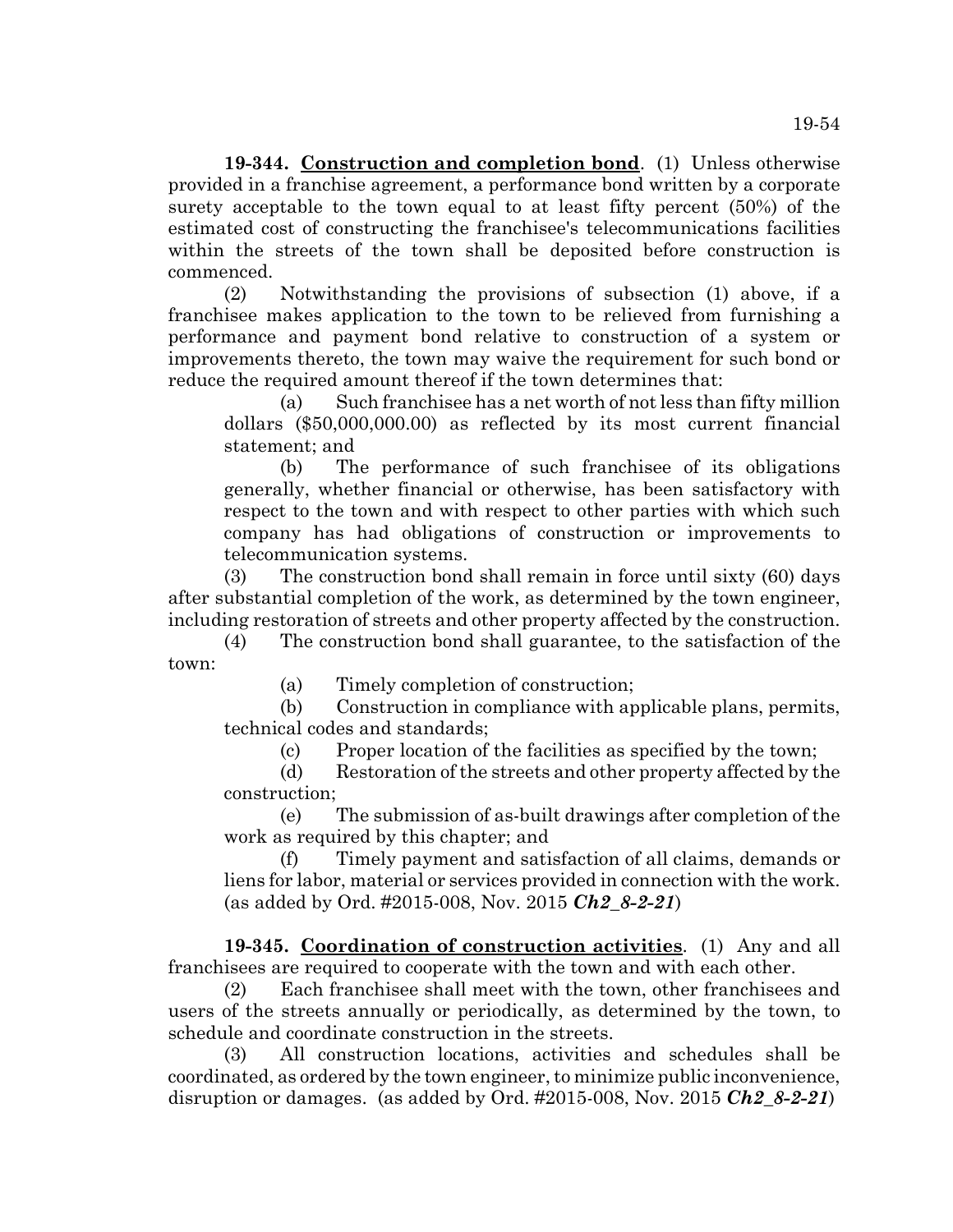**19-346. Transfer of ownership or control**. (1) A franchise shall not be sold, assigned or transferred (including through inheritance), either in whole or in part, nor shall title thereto, either legal or equitable, or any right or interest therein, pass to or vest in any person or entity without full compliance with the procedure set forth in this section.

(2) The provisions of this section shall apply to the sale or transfer of all or a share of a telecommunications carrier's assets or shares of stock, and to a merger (including any parent and its subsidiary corporation), consolidation, creation of a subsidiary corporation of the parent company, or sale or transfer of stock in a company so as to create a new controlling interest. The term "controlling interest" as used in this section is not limited to majority stock ownership, but includes actual working control in whatever manner exercised, including the creation or transfer of decision-making authority to a new or different board of directors.

(a) The parties to the sale or transfer shall make a written request to the town for its approval of a sale or transfer. The written request shall be accompanied by all information required by FCC rules and shall be presented on a form as prescribed by FCC rules. Thereafter, the town shall have one hundred twenty (120) days to act on the request, or it shall be deemed granted subject to the provisions following. If the town finds that the application is not complete, as required by FCC rules, it shall notify the parties within sixty (60) days of the initial filing. Such notice shall stay the running of the one hundred twenty (120) days until such time as the parties file a complete application in accordance with FCC rules. If the town does not so notify the parties within the sixty (60) days following the filing of an application, the application shall be deemed complete and the one hundred twenty (120) days shall run from the date such application was filed. The town may request such additional information as it might reasonably determine to be necessary to act on the request. Such request shall not, however, extend the one hundred twenty (120) day period unless mutually agreed to by all parties or such extension is expressly permitted by the FCC rules.

(b) The town shall signify in writing within the time aforesaid its approval of the request or its determination that a public hearing is necessary due to potential adverse effect on a company's subscribers.

(c) If a public hearing is deemed necessary pursuant to subsection (2)(b) above, such hearing shall be commenced within thirty (30) days of such determination, and notice of any such hearing shall be given fourteen (14) days prior to the hearing by publishing a notice. The notice shall contain the date, time and place of the hearing and shall briefly state the substance of the action to be considered by the town.

(d) Within thirty (30) days after the closing of the public hearing, the town shall approve or deny in writing the sale or transfer request.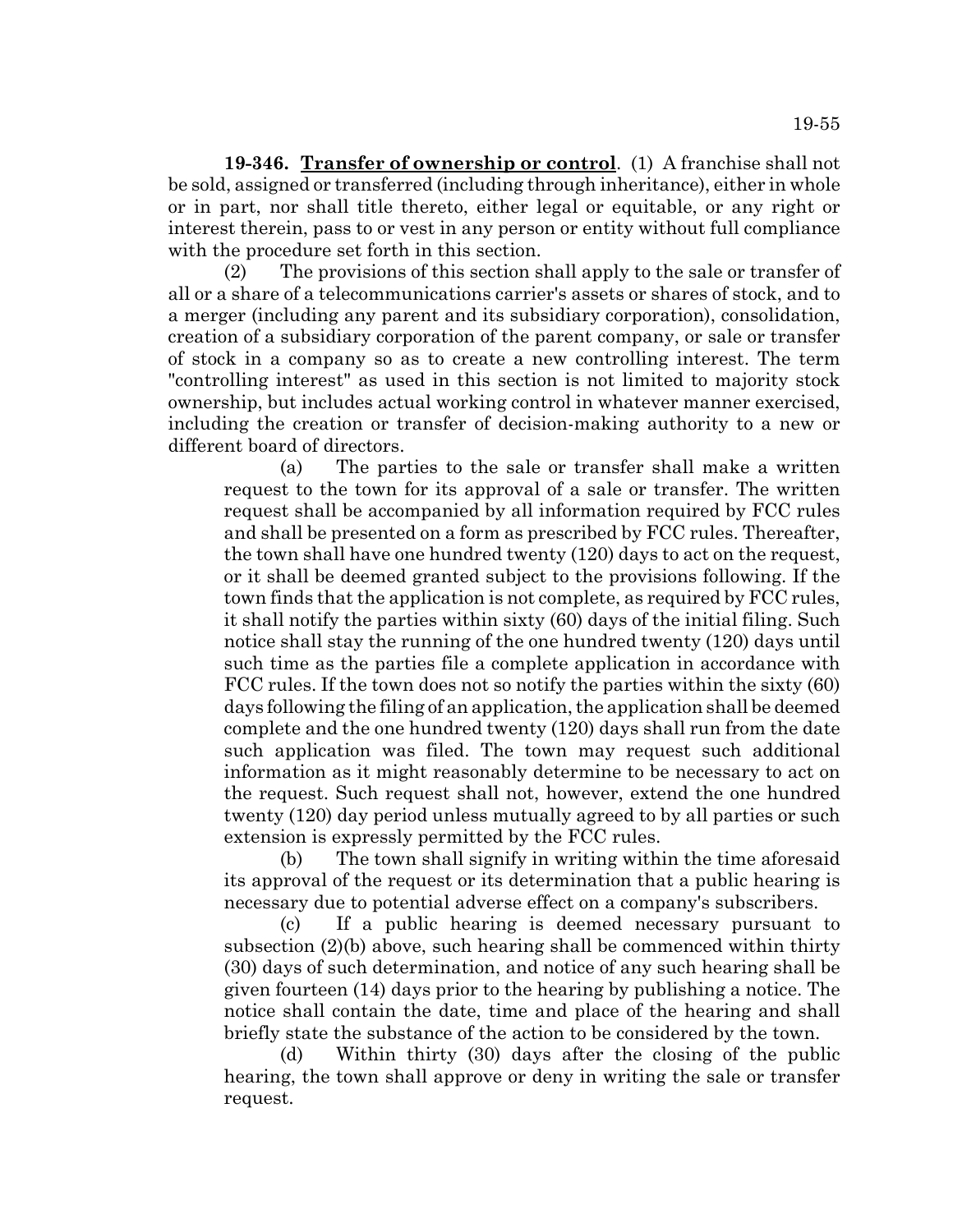(e) Within thirty (30) days of any transfer, a company shall file with the town a copy of the deed, agreement, mortgage, lease or other written instrument evidencing such sale, transfer of ownership or control or lease, certified and sworn to as correct by such company.

(3) In reviewing a request for sale or transfer pursuant to subsection (1) above, the town may inquire into the legal, technical and financial qualifications of the prospective controlling party, and a franchisee shall assist the town in so inquiring. The town may condition such transfer upon such terms and conditions as it deems reasonably appropriate to satisfy such qualifications; provided, however, that the town shall not unreasonably withhold its approval. As a condition of approval of a transfer or assignment of ownership or control, the town may require that the transferee become a signatory to the franchise agreement entered into by the town and the predecessor of the transferee.

(4) A franchisee shall notify the town in writing of any change in administrative officials regarding its telecommunications system within fourteen (14) days of the change.

(5) Notwithstanding anything to the contrary in this chapter or a franchise agreement, no prior consent by the town shall be required for any transfer or assignment to any entity controlling, controlled by, or under the same common control of the transferring party. However, in such a transfer or assignment, such transferring party shall remain liable for all financial obligations as required pursuant to its franchise and this chapter, unless otherwise agreed to by the town. Such agreement to release the transferring company shall not be withheld unreasonably and shall further be provided in all transfers or assignments where the transferee party has a net worth of not less than twenty-five million dollars (\$25,000,000.00) as reflected by its most current audited financial statement. (as added by Ord. #2015-008, Nov. 2015 *Ch2\_8-2-21*)

**19-347. Transactions affecting control of franchise**. Any transactions which singularly or collectively result in a change of ten percent (10%) or more of the ownership or working control of the franchisee, of the ownership or working control of a telecommunications franchise, of the ownership or working control of affiliated entities having ownership or working control of the franchisee or of a telecommunications system or of control of the capacity or bandwidth of franchisee's telecommunication system, facilities or substantial parts thereof, shall be considered an assignment or transfer requiring town approval pursuant to  $\S$  19-346. (as added by Ord. #2015-008, Nov. 2015 *Ch2\_8-2-21*)

**19-348. Revocation or termination of franchise**. A franchise granted by the town to use or occupy streets of the town may be revoked for the following reasons: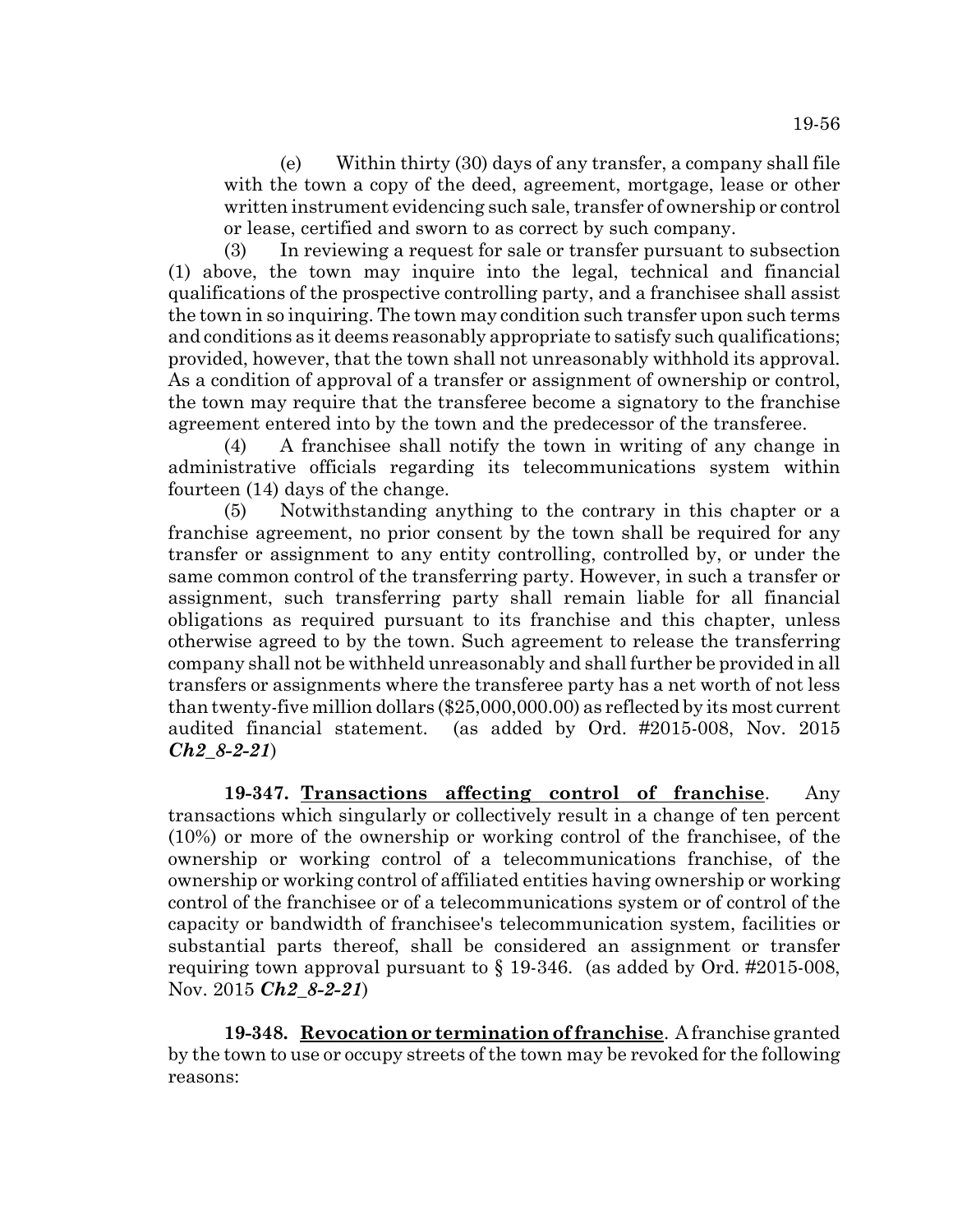(1) Construction or operation in the town or in the streets of the town without a franchise.

- (2) Construction or operation at an unauthorized location.
- (3) Unauthorized substantial transfer of control of the franchisee.
- (4) Unauthorized assignment of a franchise.

(5) Unauthorized sale, assignment or transfer of franchise or assets, or a substantial interest therein.

(6) Misrepresentation or lack of candor by or on behalf of a franchisee in any application to the town.

- (7) Abandonment of telecommunications facilities in the streets.
- (8) Failure to relocate or remove facilities as required in this chapter.
- (9) Failure to pay taxes, compensation, fees or costs when and as due the town.
	- (10) Insolvency or bankruptcy of the franchisee.
	- (11) Violation of material provisions of this chapter.

(12) Violation of the material terms of a franchise agreement. (as added by Ord. #2015-008, Nov. 2015 *Ch2\_8-2-21*)

**19-349. Notice and duty to cure**. If the town administrator or his designee believes that grounds exist for revocation of a franchise, he or his designee shall give the franchisee written notice of the apparent violation or noncompliance, providing a short and concise statement of the nature and general facts of the violation or noncompliance, and providing the franchisee a reasonable period of time not exceeding thirty (30) days to furnish evidence that:

(1) Corrective action has been, or is being actively and expeditiously pursued, to remedy the violation or noncompliance.

(2) Rebuts the alleged violation or noncompliance.

(3) It would be in the public interest to impose some penalty or sanction less than revocation. (as added by Ord. #2015-008, Nov. 2015 *Ch2\_8-2-21*)

**19-350. Hearing**. If a franchisee fails to provide evidence reasonably satisfactory to the town administrator, the town administrator shall refer the apparent violation or noncompliance to the board of mayor and aldermen. The board of mayor and aldermen shall provide the franchisee with notice and a reasonable opportunity to be heard concerning the matter. (as added by Ord. #2015-008, Nov. 2015 *Ch2\_8-2-21*)

**19-351. Standards for revocation or lesser sanctions**. If persuaded that the franchisee has violated or failed to comply with material provisions of this chapter, or of a franchise, the board of mayor and aldermen shall determine whether to revoke the franchise, or to establish some lesser sanction and cure, considering the nature, circumstances, extent and gravity of the violation as reflected by one (1) or more of the following factors: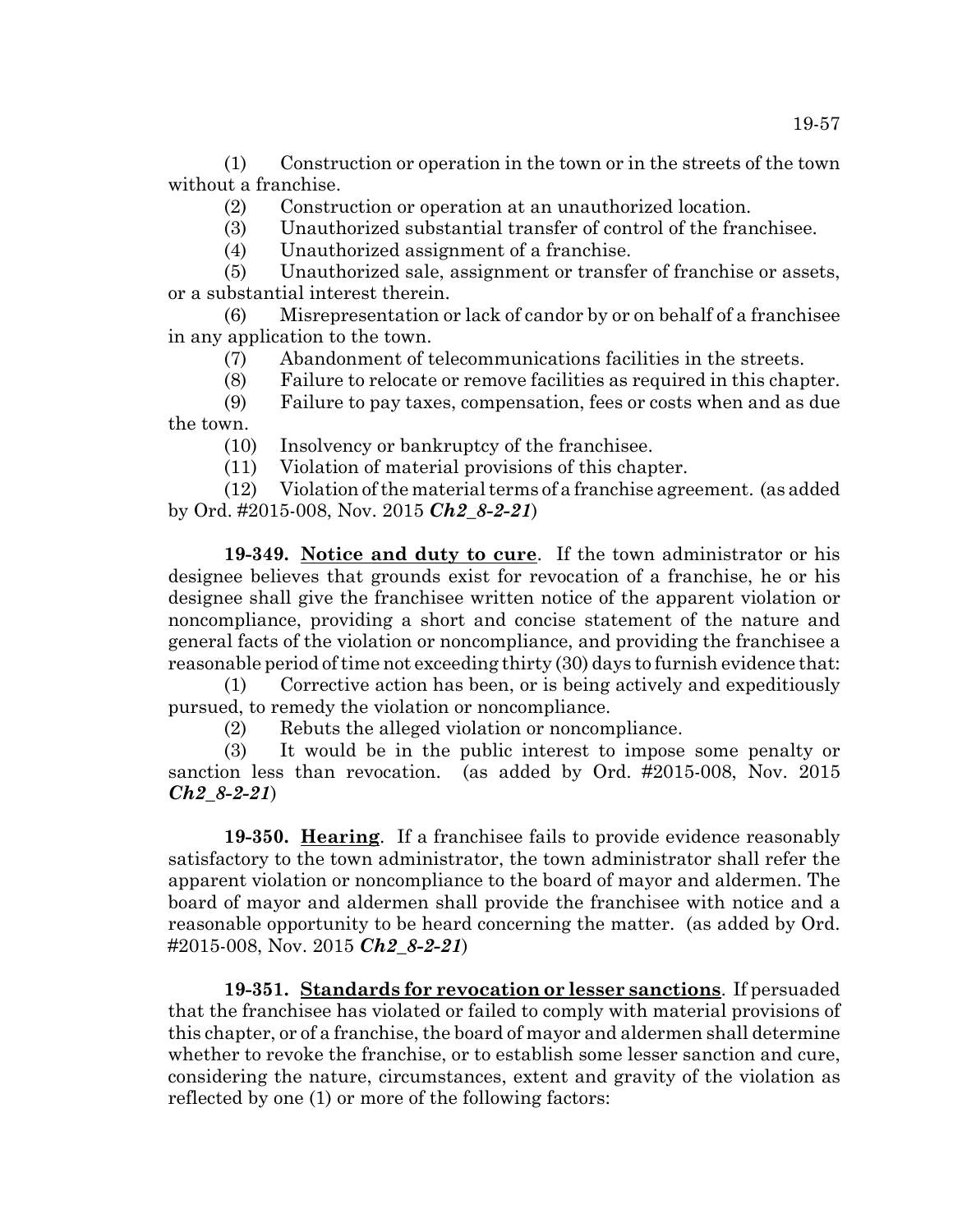(1) The misconduct was egregious;

(2) Substantial harm resulted;

(3) The violation was intentional;

(4) There is a history of prior violations of the same or other requirements;

(5) There is a history of overall compliance; and/or

(6) The violation was voluntarily disclosed, admitted or cured. (as added by Ord. #2015-008, Nov. 2015 *Ch2\_8-2-21*)

**19-352. General**. No person shall commence or continue with the construction, installation or operation of telecommunications facilities within the town except as provided in this chapter. (as added by Ord. #2015-008, Nov. 2015 *Ch2\_8-2-21*)

**19-353. Construction codes**. Telecommunications facilities shall be constructed, installed, operated and maintained in accordance with all applicable federal, state and local codes, rules and regulations including the National Electrical Safety Code. (as added by Ord. #2015-008, Nov. 2015 *Ch2\_8-2-21*)

**19-354. Construction permits**. No person shall construct or install any telecommunications facilities within the town without first obtaining a construction permit therefor; provided, however, that:

(1) No permit shall be issued for the construction or installation of telecommunications facilities within the town unless the telecommunications carrier has filed a registration statement with the town pursuant to this chapter.

(2) No permit shall be issued for the construction or installation of telecommunications facilities in the streets unless the telecommunications carrier has applied for and received a franchise pursuant to Article III of this chapter.

(3) No permit shall be issued for the construction or installation of telecommunications facilities without payment of the construction permit fee established in § 19-321. (as added by Ord. #2015-008, Nov. 2015 *Ch2\_8-2-21*)

**19-355. Applications**. Applications for permits to construct telecommunications facilities shall be submitted upon forms to be provided by the town and shall be accompanied by drawings, plans and specifications in sufficient detail to demonstrate:

(1) That the facilities will be constructed in accordance with all applicable codes, rules and regulations.

(2) The location and route of all facilities to be installed on existing utility poles.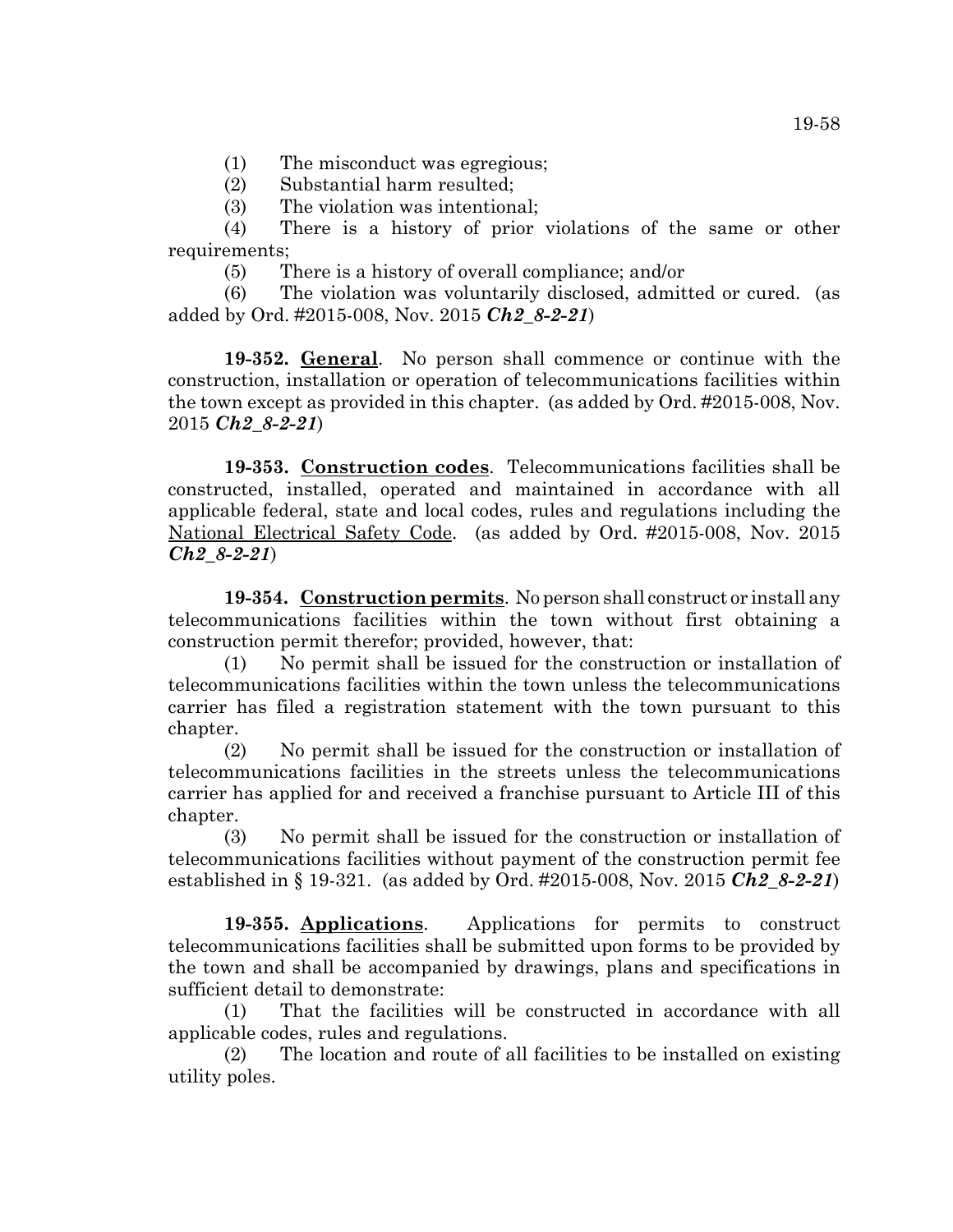(3) The location and route of all facilities to be located under the surface of the ground, including the line and grade proposed for the burial at all points along the route which are within the streets.

(4) The location of all existing underground utilities, conduits, ducts, pipes, mains and installations which are within the streets along the underground route proposed by the applicant.

(5) The location of all other facilities to be constructed within the town, but not within the streets.

(6) The construction methods to be employed for protection of existing structures, fixtures and facilities within or adjacent to the streets.

The location, dimension and types of all trees within or adjacent to the streets along the route proposed by the applicant, together with a landscape plan for protecting, trimming, removing, replacing and restoring any trees or areas to be disturbed during construction. (as added by Ord. #2015-008, Nov. 2015 *Ch2\_8-2-21*)

**19-356. Engineer's certification**. All permit applications shall be accompanied by the certification of a registered professional engineer that the drawings, plans and specifications submitted with the application comply with applicable technical codes, rules and regulations. (as added by Ord. #2015-008, Nov. 2015 *Ch2\_8-2-21*)

**19-357. Traffic control plan**. All permit applications which involve work on, in, under, across or along any streets shall be accompanied by a traffic control plan demonstrating the protective measures and devices that will be employed, consistent with Uniform Manual of Traffic Control Devices, to prevent injury or damage to persons or property and to minimize disruptions to efficient pedestrian and vehicular traffic. (as added by Ord. #2015-008, Nov. 2015 *Ch2\_8-2-21*)

**19-358. Issuance of permit**. Within forty-five (45) days after submission of all plans and documents required of the applicant and payment of the permit fees required by this chapter, the town engineer, if satisfied that the applications, plans and document comply with all requirements of this chapter, shall issue a permit authorizing construction of the facilities, subject to such further conditions, restrictions or regulations affecting the time, place and manner of performing the work as he may deem necessary or appropriate. (as added by Ord. #2015-008, Nov. 2015 *Ch2\_8-2-21*)

**19-359. Construction schedule**. The franchisee shall submit a written construction schedule to the town engineer ten (10) working days before commencing any work in or about the streets. The franchisee shall further notify the town engineer not less than two (2) working days in advance of any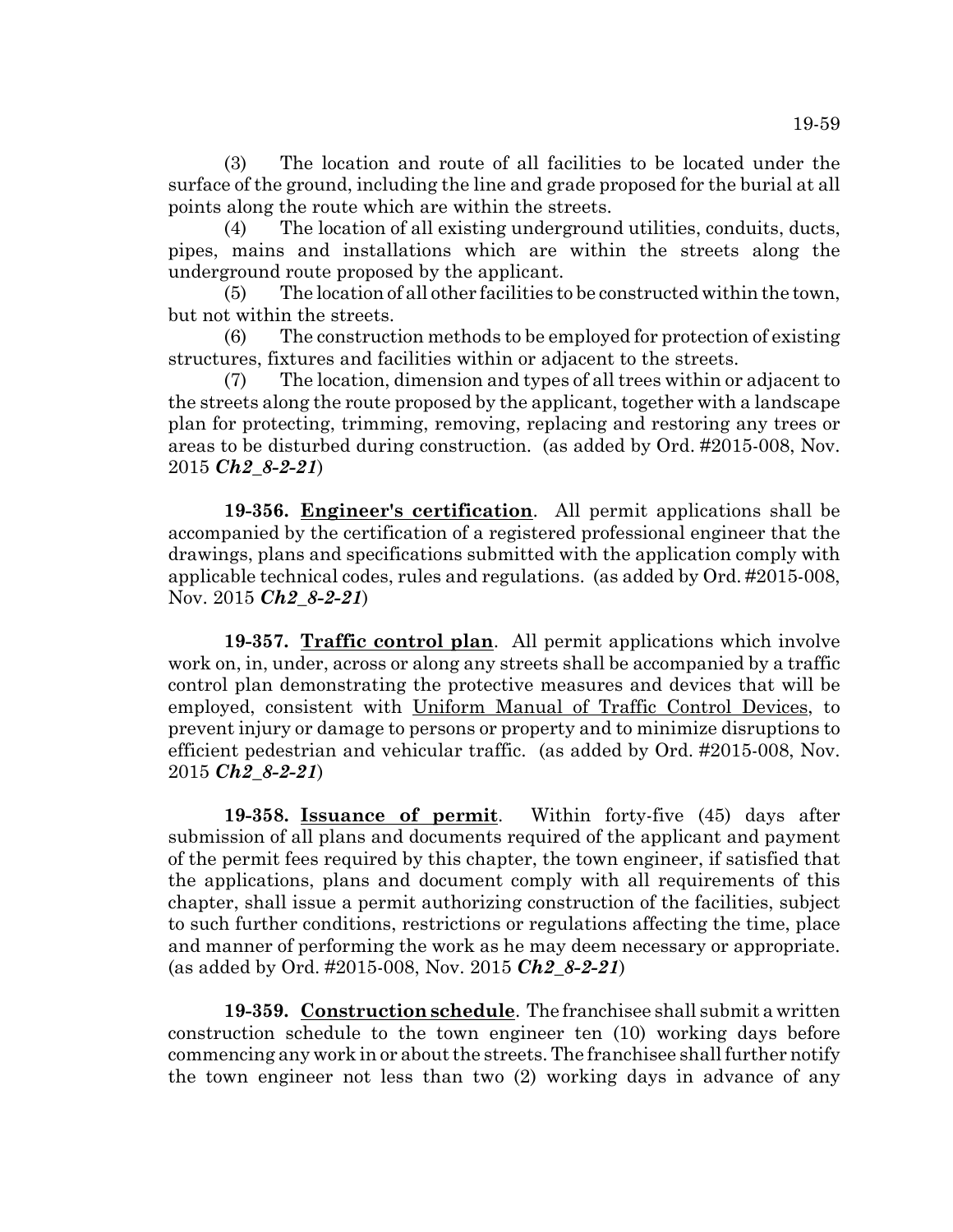excavation or work in the streets. (as added by Ord. #2015-008, Nov. 2015 *Ch2\_8-2-21*)

**19-360. Compliance with permit**. All construction practices and activities shall be in accordance with the permit and approved final plans and specifications for the facilities. The town engineer and his representatives shall be provided access to the work and such further information as he may require to ensure compliance with such requirements. (as added by Ord. #2015-008, Nov. 2015 *Ch2\_8-2-21*)

**19-361. Display of permit**. The franchisee shall maintain a copy of the construction permit and approved plans at the construction site, which shall be displayed and made available for inspection by the town engineer or his representatives at all times when construction work is occurring. (as added by Ord. #2015-008, Nov. 2015 *Ch2\_8-2-21*)

**19-362. Survey of underground facilities**. If the construction permit specifies the location of facilities by depth, line, grade, proximity to other facilities or other standard, the franchisee shall cause the location of such facilities to be verified by a registered state land surveyor. The franchisee shall relocate any facilities which are not located in compliance with permit requirements. (as added by Ord. #2015-008, Nov. 2015 *Ch2\_8-2-21*)

**19-363. Noncomplying work**. Upon order of the town engineer, all work which does not comply with the permit, the approved plans and specifications for the work, or the requirements of this chapter, shall be removed. (as added by Ord. #2015-008, Nov. 2015 *Ch2\_8-2-21*)

**19-364. Completion of construction**. The franchisee shall promptly complete all construction activities so as to minimize disruption to the streets and other public and private property. All construction work authorized by a permit within the streets, including restoration, must be completed within one hundred twenty (120) days of the date of issuance. (as added by Ord. #2015-008, Nov. 2015 *Ch2\_8-2-21*)

**19-365. As-built drawings.** Within sixty (60) days after completion of construction, the franchisee shall furnish the town with two (2) complete sets of plans, drawn to scale and certified to the town as accurately depicting the location of all telecommunications facilities constructed pursuant to the permit. (as added by Ord. #2015-008, Nov. 2015 *Ch2\_8-2-21*)

**19-366. Construction surety**. Prior to issuance of a construction permit, the franchisee shall provide a construction and completion bond. (as added by Ord. #2015-008, Nov. 2015 *Ch2\_8-2-21*)